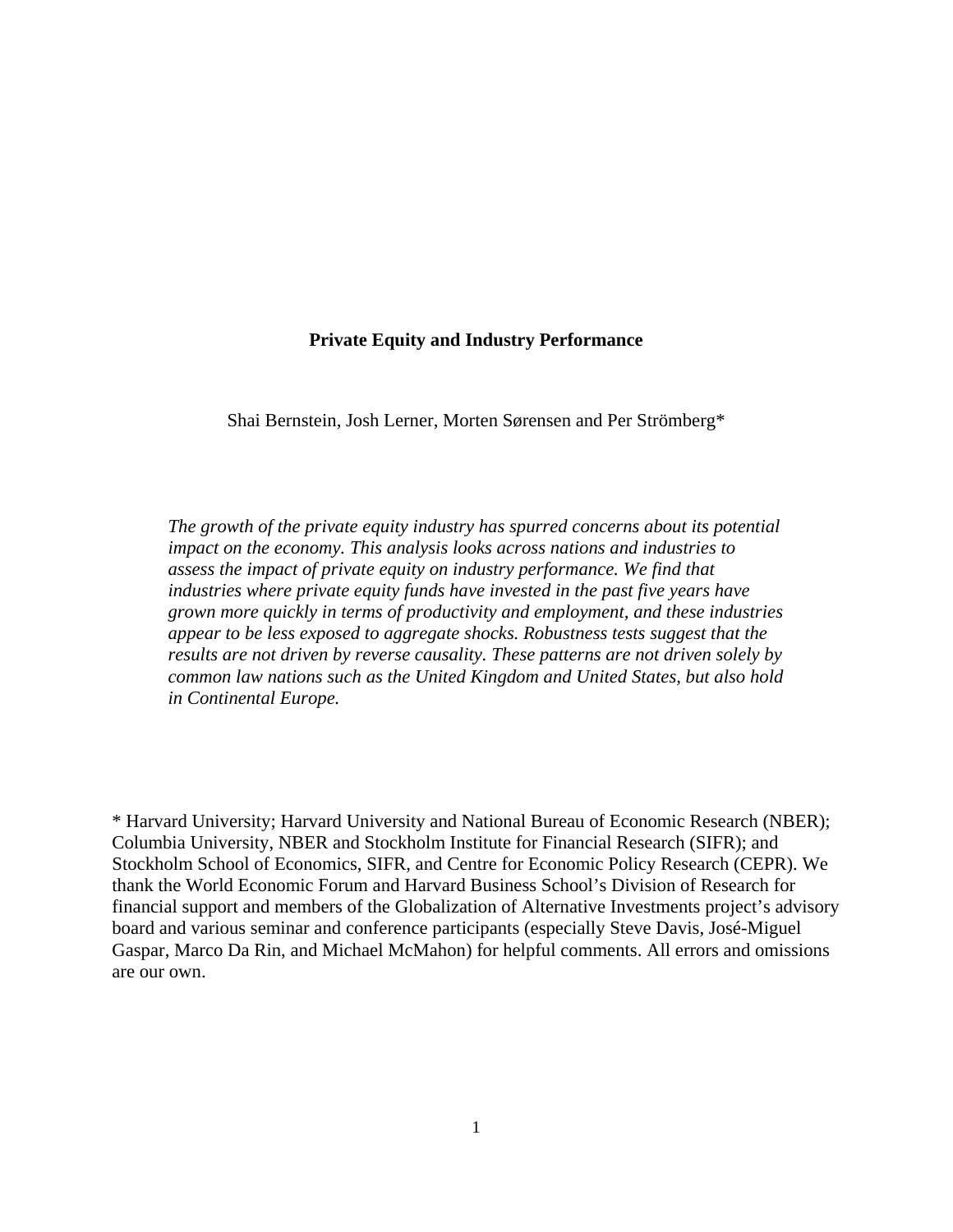In response to the global financial crisis that began in 2007, governments worldwide are rethinking their approach to regulating financial institutions, and private equity (PE) funds have fallen under the gaze of regulators. Most dramatically, the European Commission adopted in late 2010 the Alternative Investment Manager Fund directive, which contains a sweeping set of rules regulating the private equity industry (European Commission [2010]).

Regulators, politicians, and labor organizers have long expressed concern about the impact of PE funds, pointing to their need to rapidly return capital to investors and the potentially deleterious effects of such practices as the extensive leveraging of firms. Critics have pointed to case studies that illustrate the negative consequences of the transactions. For instance, Rasmussen (2008) points to the buyout of Britain's Automobile Association, which led to largescale layoffs and service disruptions while generating substantial profits for the transaction's sponsor, Permira. The Service Employees International Union (2007 and 2008) presents studies that show the deleterious effect that excessive leverage, cost-cutting, and poor managerial decisions by PE groups can have on firms and industries in cases such as Hawaiian Telecom, Intelsat, KB Toys, and TDC.

A central hypothesis in the finance literature since Jensen (1989), however, has been that PE has the ability to improve the operations of firms. By closely monitoring managers, restricting free cash flow through the use of leverage, and incentivizing managers with equity, it is argued, PE-backed firms are able to improve operations in the firms they finance. Jensen suggested that these leveraged buyouts (LBOs) may not only affect the bought-out firm itself but may also increase competitive pressure and force competitors to improve their own operations.

Several case and clinical studies illustrate Jensen's (1989) hypothesis. For instance, in the Hertz buyout, the PE investor Clayton, Dubilier  $\&$  Rice addressed inefficiencies in pre-existing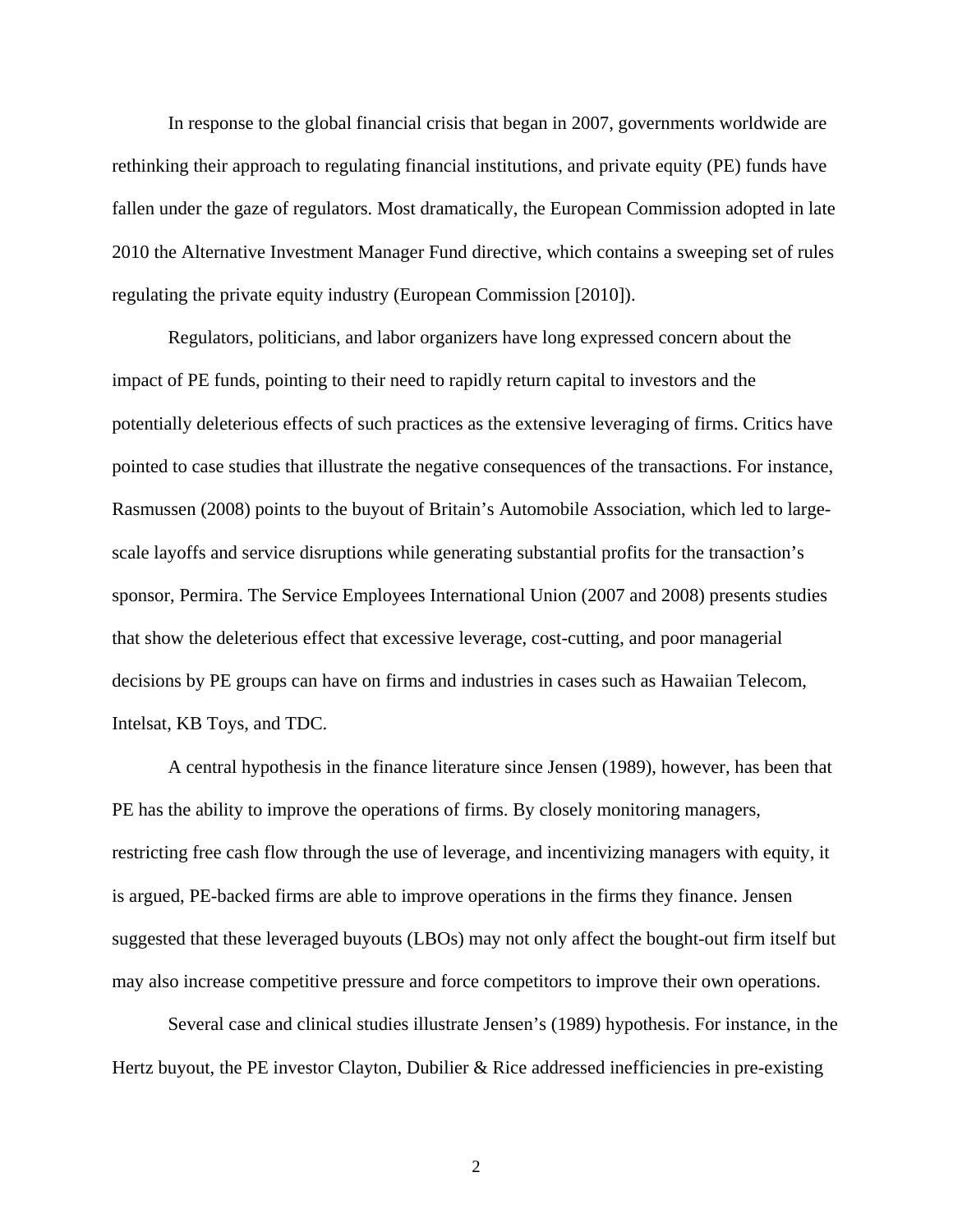operations procedures to help increase the profitability of Hertz. Specifically, CD&R created value by lowering overhead costs, reducing inefficient labor expenses, cutting non-capital investments down to industry standard levels, and aligning managerial incentives with return on capital (Luehrman (2007)). Similarly, the buyout of O.M. Scott & Sons led to substantial operating improvements in the firm's existing operations, in part due to powerful incentives offered to management and in part stemming from suggestions by the PE investors (Baker and Wruck (1989)).

This paper examines the impact of PE investments on aggregate growth and cyclicality. In particular, we look at the relationship between the presence of PE investments and the growth rates of productivity, employment, and capital formation across 20 industries in 26 major nations between 1991 and 2007. The magnitude of PE investments is substantial: in a given year and country, we estimate that approximately 4% of the average industry is acquired by PE investors, measured in terms of sales, which adds up to a significant presence given the extended holding periods of these investments.

For our productivity and employment measures, we find that PE investments are associated with faster growth. Industries where PE funds have been active in the past five years grow more rapidly than other industries, whether measured using total production, value added, total wages, or employment. We find few significant differences, however, between industries with lower or higher levels of PE activity. This may suggest that the impact of PE activity on industry performance is not primarily due to the direct effect of PE ownership on the firms they acquire, but rather that PE activity gives rise to spill-over effects on other firms in the industry.

One concern is that this growth may come at the expense of greater cyclicality, which could translate into greater risks for investors and stakeholders. Thus, we also examine whether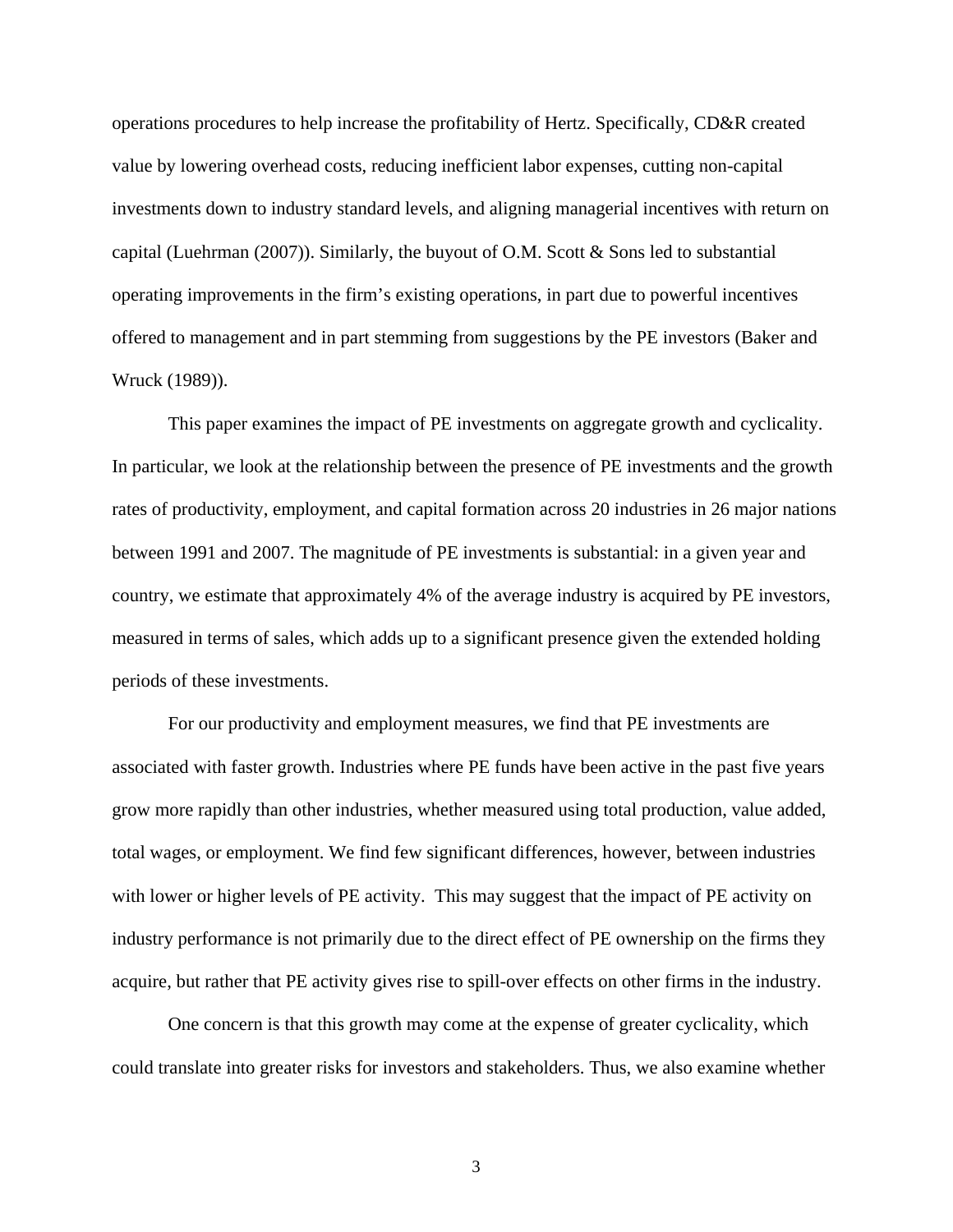economic fluctuations are exacerbated by the presence of PE investments, but we find little evidence that this is the case. Activity in industries with PE backing appears to be no more volatile in the face of industry cycles than in other industries, and sometimes less so. The reduced volatility is particularly apparent in total wages and employment. These patterns continue to hold when we focus on the impact of PE in continental Europe, where concerns about these investments have been most often expressed.

In our primary specification, we include country-industry, industry-year, and countryyear fixed effects (FEs), so the impact of PE activity is measured relative to the average performance in a given country, industry, and year. For instance, if the Swedish steel industry has more PE investment than the Finnish one, we examine whether the steel industry in these two countries performs better or worse over time relative to the average performance of the steel industry across all countries in our sample, and whether the variations in performance over the industry cycles are more or less dramatic.

We believe it is unlikely that these results are driven by reverse causality, i.e., PE funds selecting to invest in industries that are growing faster and/or are less volatile. The results are essentially unchanged if we only consider the impact of PE investments made two to five years earlier on industry performance. Granger causality tests suggest that past PE investment causes industry performance, while past industry performance has no impact on future PE investment. The results continue to hold when we use an instrumental variables technique employing the size of the private pension and insurance company asset pool in the nation and year as a percentage of GDP.

This paper is related to the modest and mixed literature on the competitive effects of PE. Chevalier (1995a, 1995b) shows that buyouts of supermarket chains lead to positive outcomes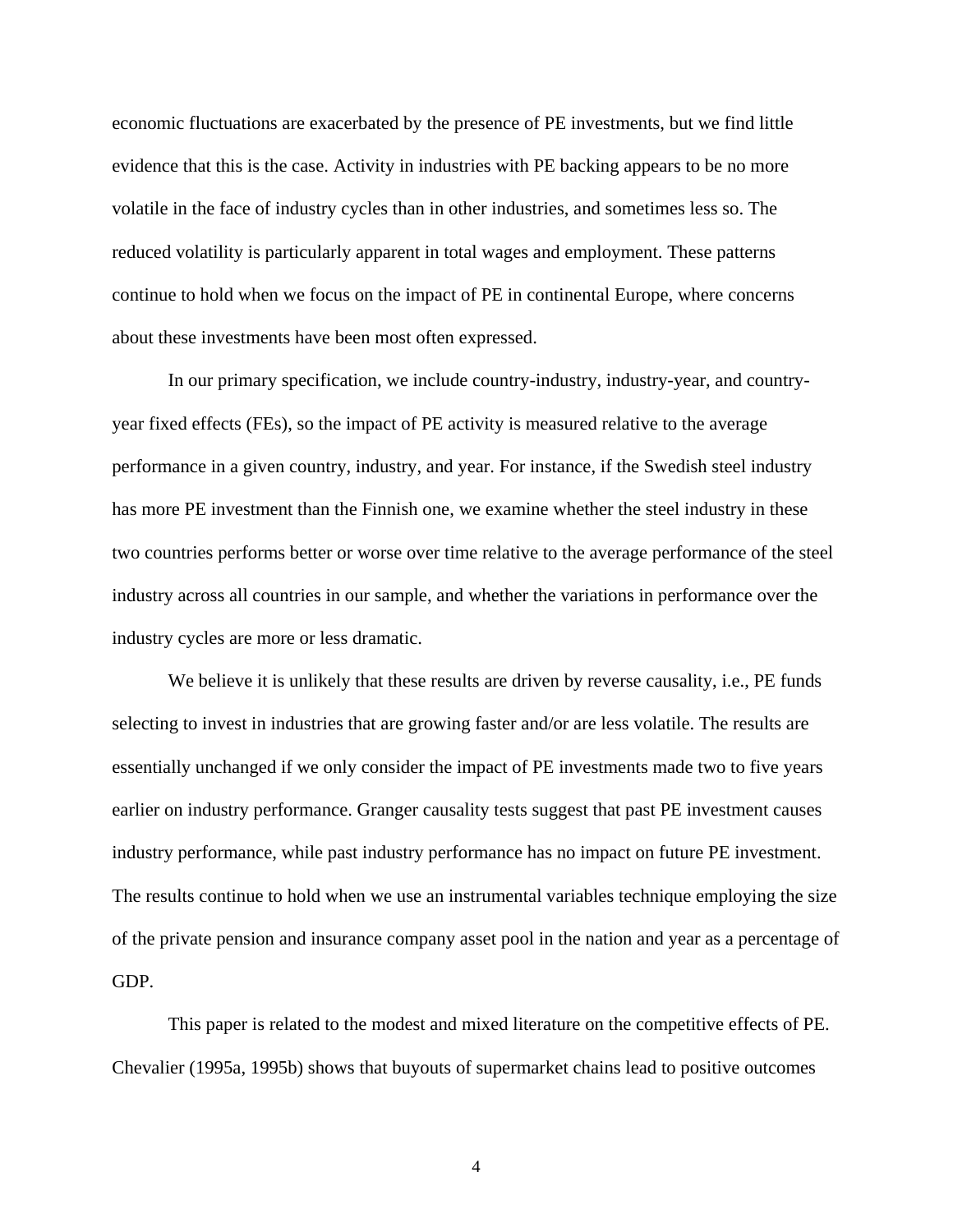for local rivals. These rivals are more likely to enter or expand in an urban region, if there are a number of firms that have undergone buyouts and charge higher prices in these markets. She suggests that these results are consistent with "softer" product market competition. Hsu, Reed, and Rocholl (2010), on the other hand, show that rivals experience a decrease in their stock prices and their operating performance around the time of PE investments in their industry, while competitors' stock prices increase when a previously announced PE deal is withdrawn. The effects are particularly pronounced for more specialized and experienced PE groups. Similarly, Oxman and Yildrim (2008) find evidence suggesting that PE corporate governance practices spill over on competitors after a buyout.

It is important to note some limitations of this analysis. First, the question of economic growth and volatility is only one of many questions that regulators face when assessing the impact of PE investment. Among the unaddressed topics are the impact on the distribution of wealth across society and the competitive dynamics across industries. Second, it is too early to assess the consequences of the economic downturn in 2008 and 2009, a period where the decrease of investment and absolute volume of distressed PE-backed assets was greater than in earlier cycles. Third, our results suggest that spillovers from PE-backed companies are important, but data limitations prevent us from exploring them in more detail here.

The plan of this study is as follows: In the next section, we develop the hypotheses. The second section describes the construction of the dataset, and the results are presented in the third section. The final section presents concludes.

# **I. INDUSTRY PERFORMANCE AND PRIVATE EQUITY**

Several alternative perspectives have been offered as to how PE investments affect the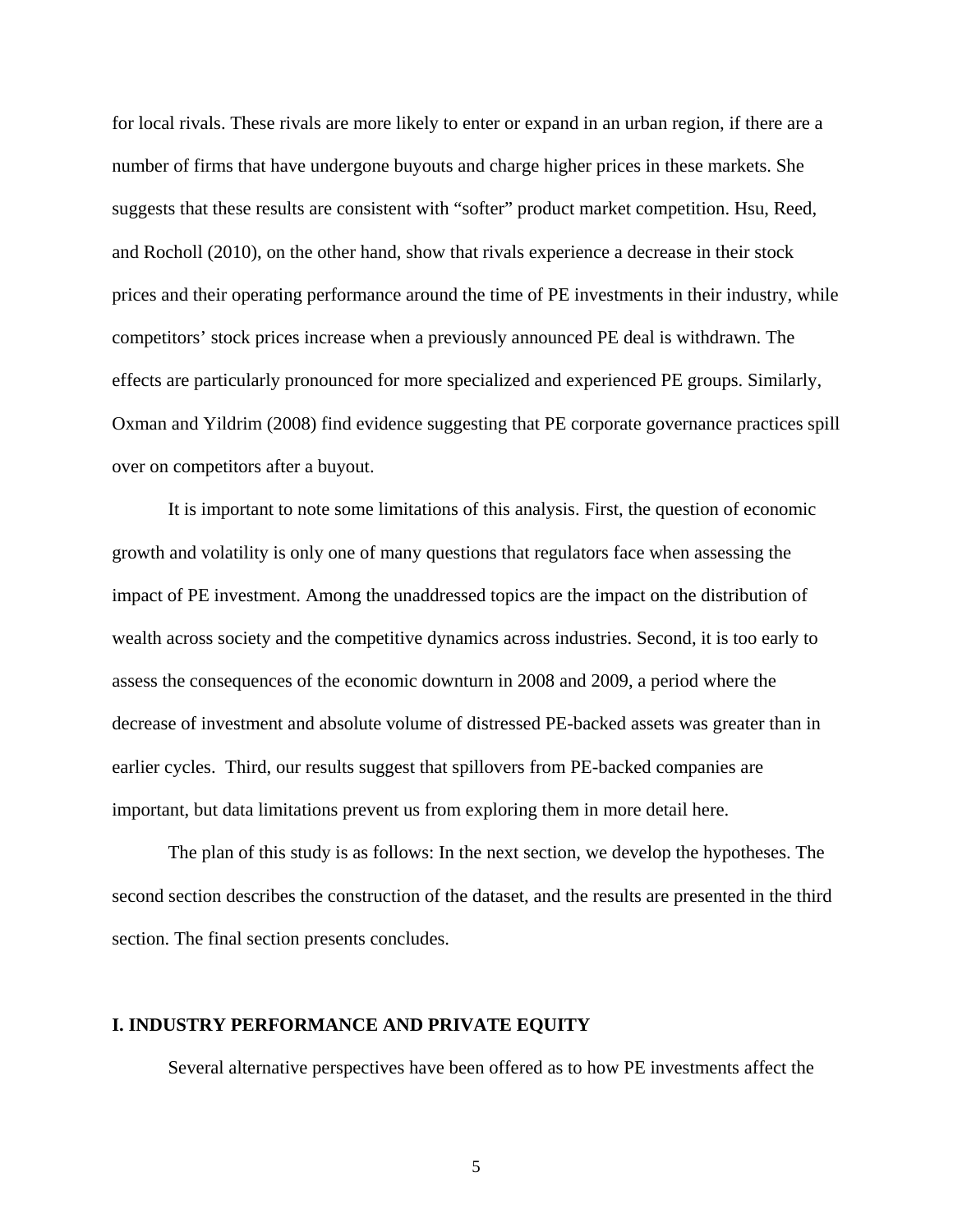prospects of an industry. In this section, we begin by reviewing the suggestions about changes regarding overall performance; we then discuss hypotheses regarding the interaction between economic cycles and PE investments.

#### **A. The Impact of PE Investments on Industry Performance**

Our initial examination focuses on the performance of industries where PE funds have been active relative to industries where they have not.

The Jensen hypothesis that PE-backed firms have improved operations has been supported by a number of empirical studies, focusing on the effects on the individual PE-backed companies. Kaplan (1989) examines changes in accounting performance for 76 large management buyouts of public companies between 1980 and 1986. He shows that in the three years after the transaction operating income, cash flow, and market value all increase. He argues that these increases reflect the impact of improved incentives rather than layoffs. Looking at more recent deals on public-to-private transactions in the United States, however, Guo et al. (2009) find only weak evidence that gains in operating performance of bought-out firms exceed those of their peers. Muscarella and Vetsuypens (1990) examine 72 "reverse LBOs" (RLBOs), that is, companies taken private which went public once again. These firms experienced a dramatic increase in profitability, which they argue is a reflection of cost reductions. John et al. (1992) present supporting empirical evidence that the threat of takeover spurs firms to voluntarily undertake restructurings.

More recent studies have used large samples and a variety of performance measures to more directly assess whether PE makes a difference in the management of the firms in which they invest. Bloom et al. (2009) survey over 4,000 firms in Asia, Europe, and the US to assess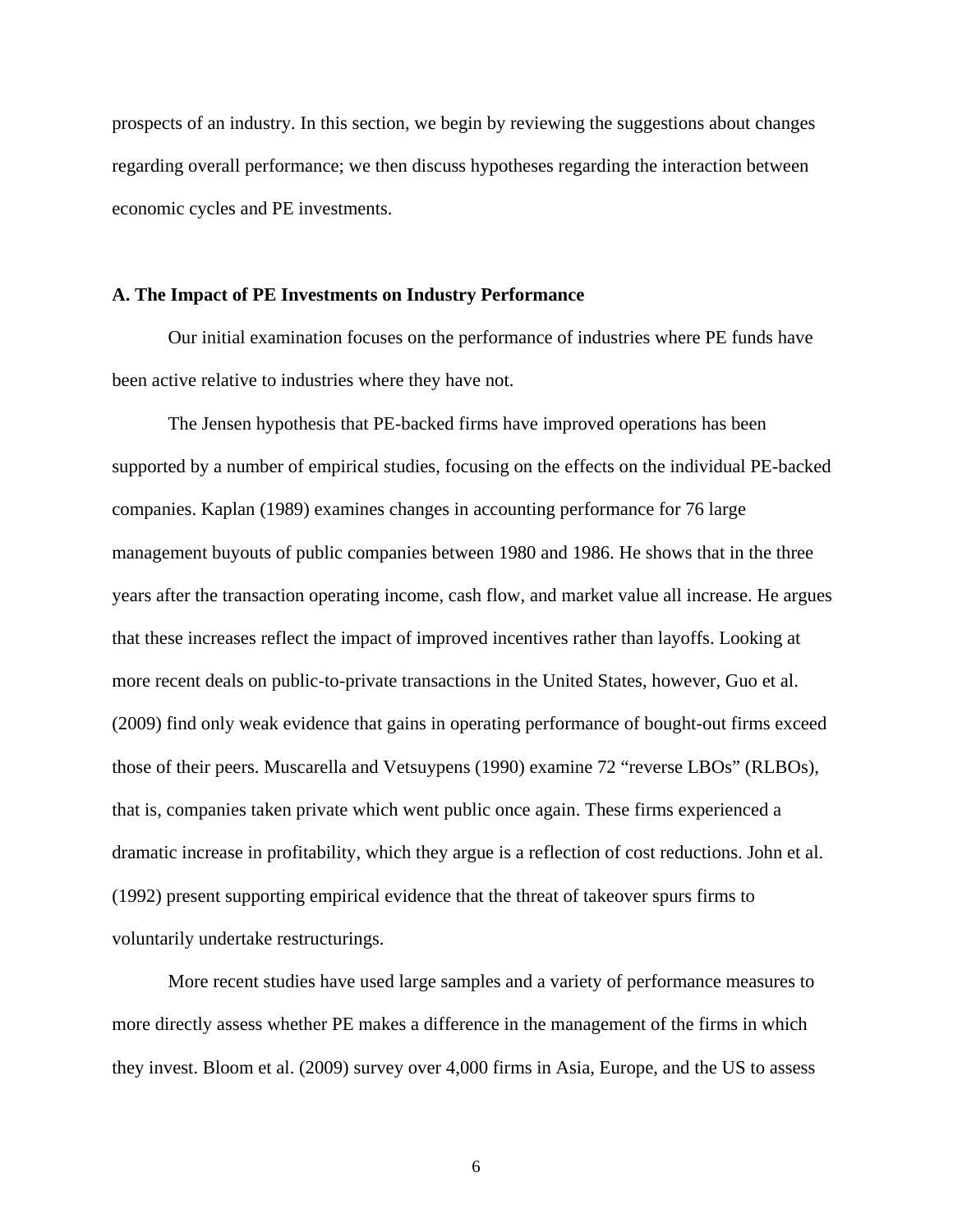their management practices. They show that PE-backed firms are on average the best-managed ownership group in the sample, though they cannot rule out the possibility that these firms were better managed before the PE transaction. Davis et al. (2008) compare all US-based manufacturing establishments that received PE investments between 1980 and 2005 with similar establishments that did not receive PE investments.<sup>1</sup> They show that PE-backed firms experienced a substantial productivity growth advantage (about two percentage points) in the two years following the transaction. About two-thirds of this differential is due to improved productivity among continuing establishments of the firms. Cao and Lerner (2009) examine the three- and five-year stock performance of 496 RLBOs between 1980 and 2002. RLBOs appear to consistently outperform other IPOs and the stock market as a whole. Large RLBOs that are backed by PE firms with more capital under management perform better, while quick flips when PE firms sell off an investment soon after acquisition — underperform.

These findings might suggest that we would see superior performance for PE firms, regardless of the economic conditions. Moreover, if PE firms represent a significant fraction of the activity in certain industries (as we will show shortly), there may also be a positive effect at the industry level. Investigating the industry level allows us to capture the 'contagion' effects arising if improvements in bought-out firms spur their competitors to improve. This effect is not captured by studies focusing on the individual portfolio companies.

#### **B. The Impact of Economic Cycles**

l

Numerous practitioner accounts have suggested that the PE industry is highly cyclical, with periods of easy financing availability (often in response to the successes of earlier

 $<sup>1</sup>$  Establishments are specific factories, offices, retail outlets, and other distinct physical locations where business</sup> takes place.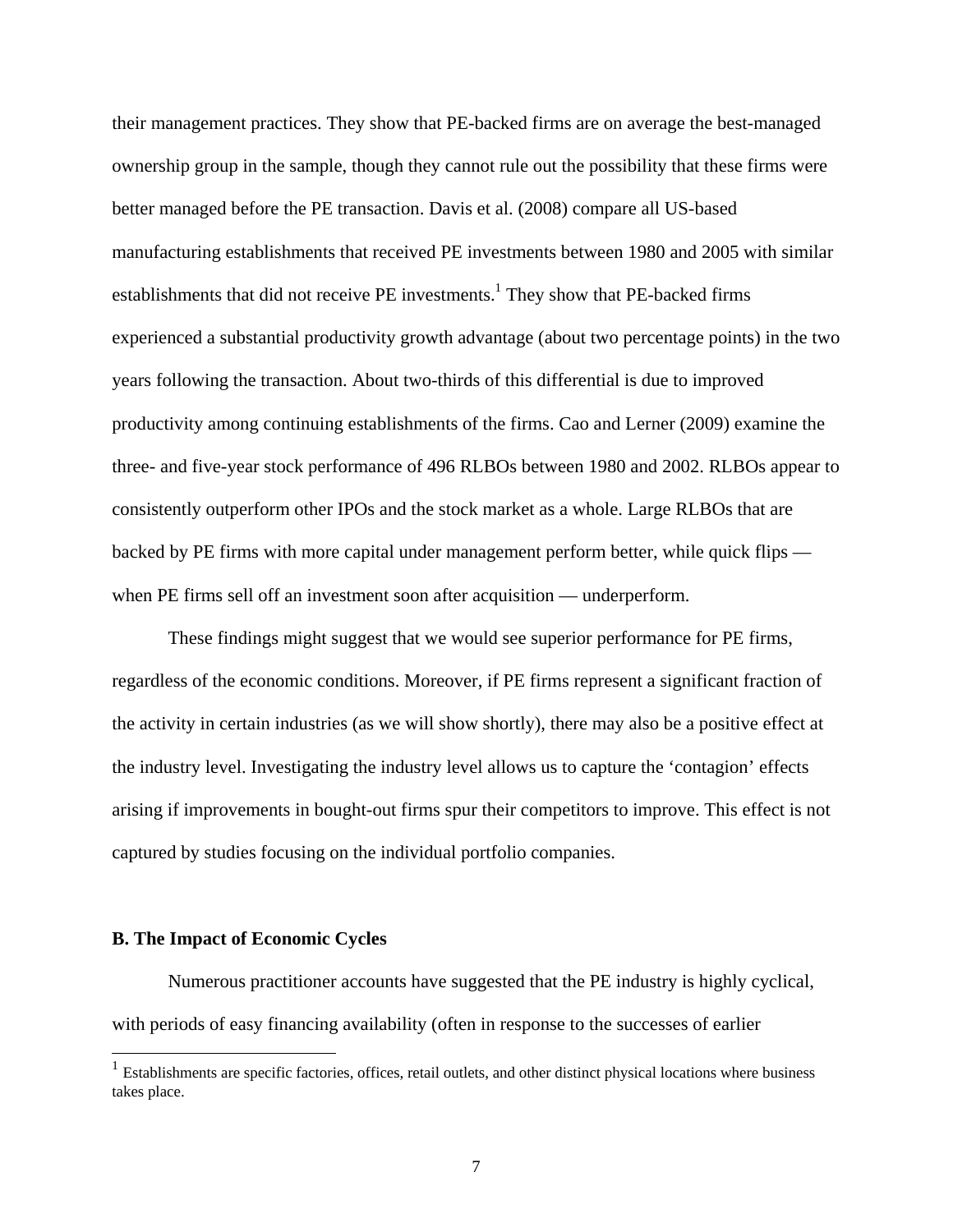transactions) leading to an acceleration of deal volume, greater use of leverage, higher valuations, and ultimately more troubled investments (akin to the well-known 'corn-hog cycle' in agricultural economics).

This pattern is corroborated in several academic studies. Axelson et al. (2010) document the cyclical use of leverage in buyouts. Using a sample of 1,157 transactions completed by major groups worldwide between 1985 and 2008, they show that the level of leverage is driven by the cost of debt, rather than the more industry- and firm-specific factors that affect leverage in publicly traded firms. The use of leverage is also strongly associated with higher valuation levels and lower PE fund returns. Kaplan and Stein (1993) document that the 1980s buyout boom saw an increase in valuations, reliance on public debt, and incentive problems (e.g., parties cashing out at the time of transaction). Moreover, in the transactions done at the market peak, the outcomes were disappointing: of the 66 largest buyouts completed between 1986 and 1988, 38% experienced financial distress, which they define as default or an actual or attempted restructuring of debt obligations due to difficulties in making payments. Twenty-seven percent actually did default on debt repayments, often in conjunction with a Chapter 11 filing. Kaplan and Schoar (2005) provide indirect supporting evidence, showing that the performance of funds is negatively correlated with inflows into these funds. Private equity funds raised during periods of high capital inflows, which are typically associated with market peaks, perform far worse than their peers.

These findings corroborate the suggestions that the availability of financing impacts booms and busts in the PE market. If firms completing buyouts at market peaks employ leverage excessively, we may expect industries with heavy buyout activity to experience more intense subsequent downturns. Moreover, the effects of this overinvestment would be exacerbated if PE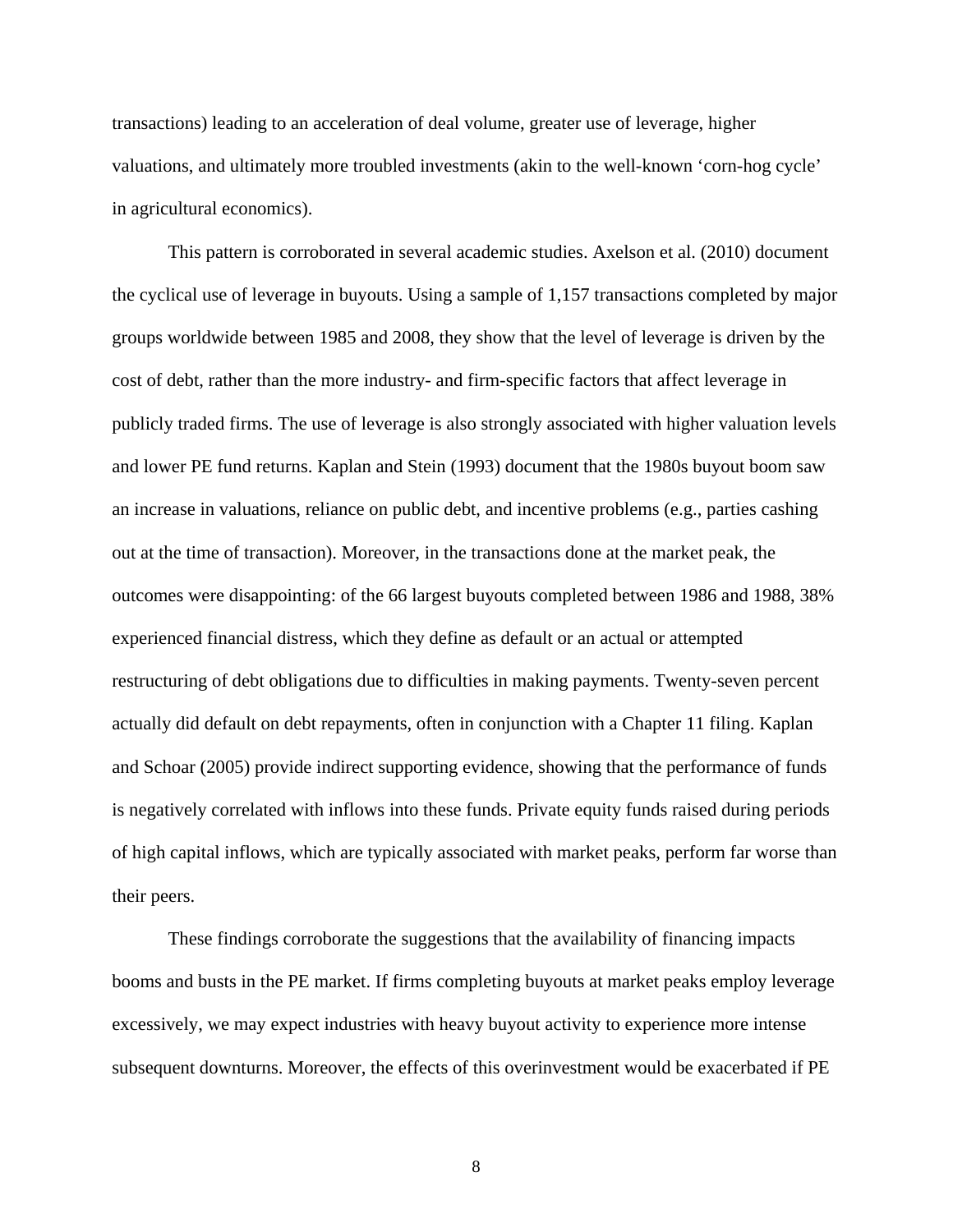investments drive rivals not backed by PE to aggressively invest and leverage themselves. Chevalier (1995b) shows that in regions with supermarkets receiving PE investments, the rivals responded by adding and expanding stores.

An alternative perspective, suggested by some recent events in the PE industry, is that PE-backed firms may do better during downturns because their investors constitute a concentrated shareholder base, which can continue to provide equity financing in a way that might be difficult to arrange for other companies during downturns, as frequently happened during the recent recession. This perspective would imply that PE-backed companies may outperform their peers during downturns, as they have access to equity financing that other firms do not have. The presence of liquid PE funds as shareholders may lead to fewer failures in difficult economic conditions.

A related argument, originally proposed by Jensen (1989), is that the high levels of debt in PE transactions force firms to respond earlier and more forcefully to negative shocks to their business. As a result, PE-backed firms may be forced to adjust their operations more rapidly at the beginning of an industry downturn, enabling them to better weather a recession. Even if some PE-backed firms eventually end up in financial distress, their underlying operations may thus be in better shape than their peers. This facilitates an efficient restructuring of their capital structure and lowers the deadweight costs on the economy. Consistent with this argument, Andrade and Kaplan (1998) study 31 distressed leveraged buyouts from the 1980s that subsequently became financially distressed, and found that the value of the firms post-distress was slightly higher than the value before the buyout, suggesting that even the leveraged buyouts that were hit most severely by adverse shocks added some economic value.

Finally, the structural differences between PE funds and other financial institutions may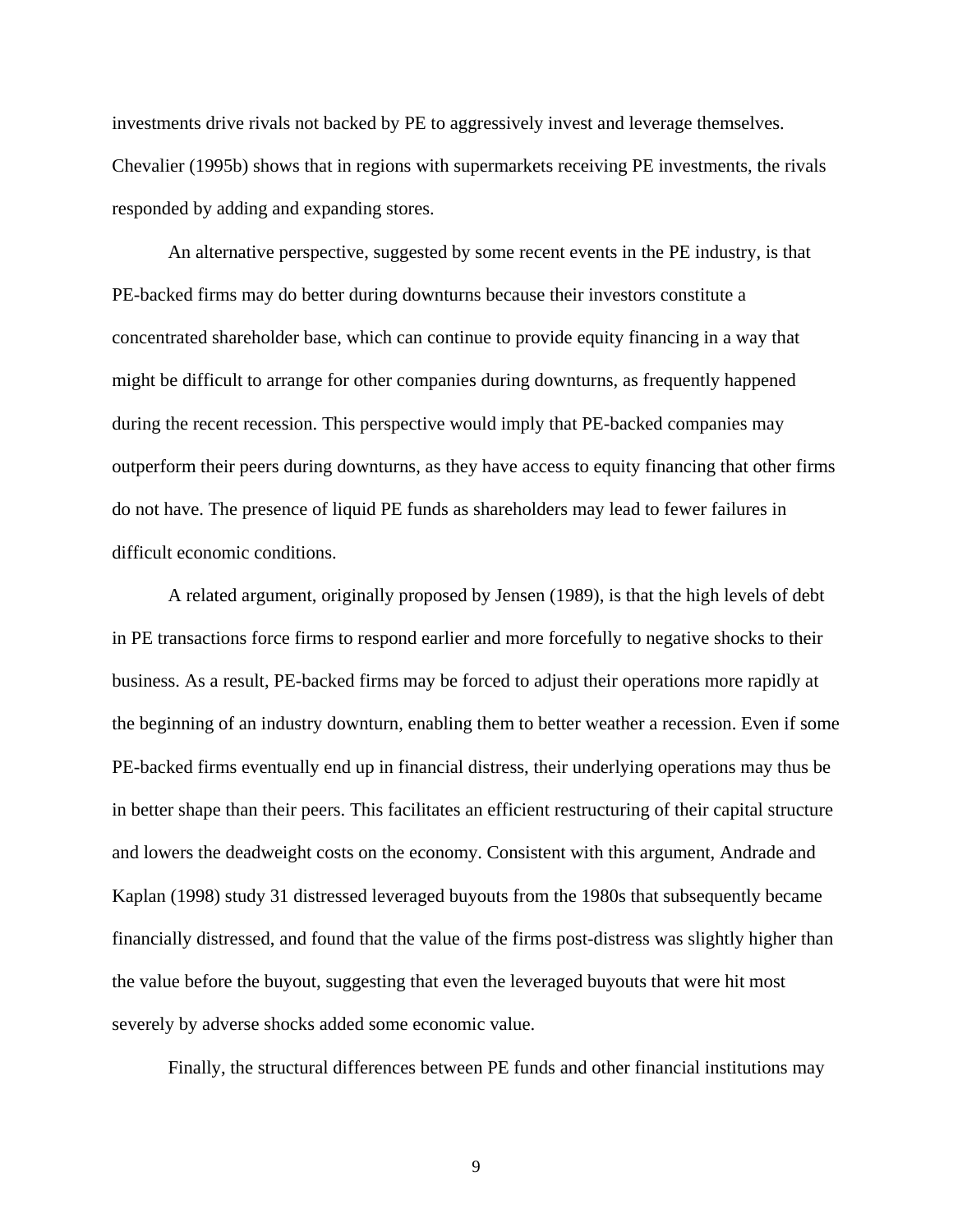make them less susceptible to industry shocks. A major source of concern for financial institutions is the so-called 'run on the bank' phenomenon. Runs occur when holders of shortterm liabilities, such as depositors or repo counterparties, simultaneously refuse to provide additional financing and demand their money back. Other versions of this phenomenon arise when companies simultaneously draw down lines of credit, hedge fund investors simultaneously ask for redemptions of their investments, or a freeze in the market for commercial paper prevents structured investment vehicles (SIVs) from rolling over short-term commercial paper. It is unlikely that PE investments create dangers through this mechanism. Private equity funds are typically prevented from borrowing themselves, and the funds' only claimants are their limited partners (LPs), which are typically bound by ten-year lock-up agreements. Hence, the funds have no short-term creditors that can run. Still, extensive loans may be provided to the individual portfolio companies. However, these loans are typically made by a concentrated set of lenders and are without recourse to other portfolio companies or the fund generally. Hence, an individual creditor's ability to be repaid is largely unaffected by the actions of other creditors, mitigating the incentive to run.

#### **II. DATA SOURCES AND SAMPLE CONSTRUCTION**

To analyze how PE investments affect industries, we combine two datasets: one containing information about PE investments compiled by Capital IQ, and another with industry activity and performance across the Organisation for Economic Cooperation and Development (OECD) member countries included in the OECD's Structural Analysis Database (STAN).

#### **A. PE Investment Sample**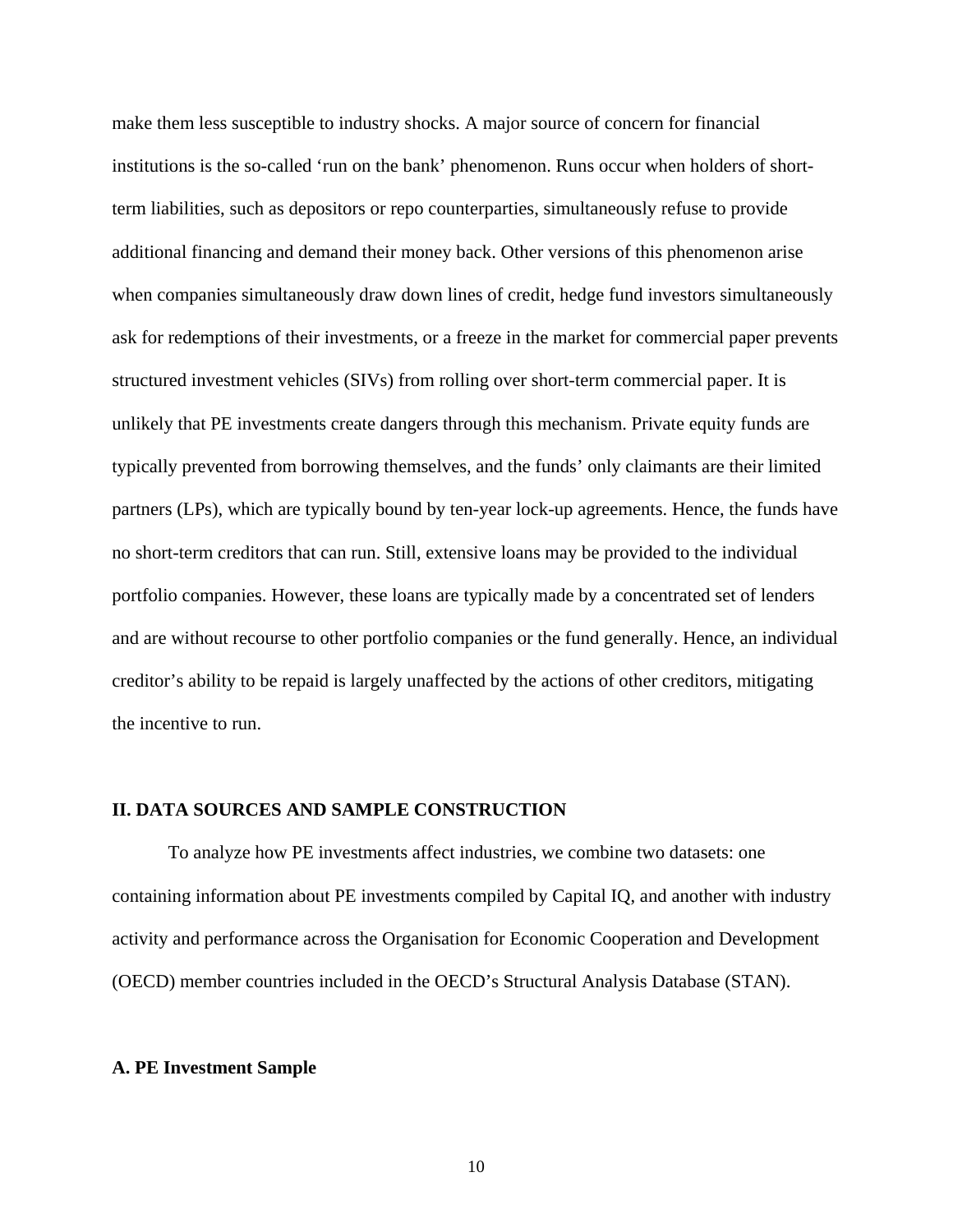We use the Capital IQ (CIQ) database to construct a base sample of PE transactions. This database is recognized as the most comprehensive database of worldwide PE transactions.<sup>2</sup> Strömberg (2008) compares the CIQ LBO data during the 1980s with older LBO studies using 1980s data and estimates that during this early period, well before Capital IQ's formation, the database's coverage is somewhere between 70% and 85%. The base sample contains all private placements and M&A transactions in CIQ where (a) the list of acquirers includes (at least) one investment firm, (b) where the transaction is classified as 'leveraged buyout,' 'management buyout,' or 'going private,' (c) that were announced between January 1986 and December 2007, and (d) where the target company is located in an OECD country included in the STAN database. Thus, we only look at later-stage buyout transactions, and do not include venture capital investments. We exclude transactions that were announced but not completed as of December 2007, as well as transactions that did not involve a financial investor (e.g., a buyout led and executed by the management team itself was excluded).

This results in a sample with about 14,300 transactions, involving 13,100 distinct firms. Since we only have information about the deal size for 50% of our transactions (though more of the larger transactions), we impute missing deal sizes by constructing fitted values from a regression of deal size on fixed effects for country, investment year, and target industry. Using the imputed transaction sizes, we generate aggregate country-year-industry measures of PE volume in the form of summed deal sizes.<sup>3</sup>

#### **B. Industry Data**

l

 $2^{2}$  Most data services tracking PE investments were not established until the late 1990s. The most geographically comprehensive exception, SDC VentureXpert, focused primarily on capturing venture capital investments (rather than LBOs) until the mid-1990s.

 $3$  The results below are robust to the use of the data without the imputations.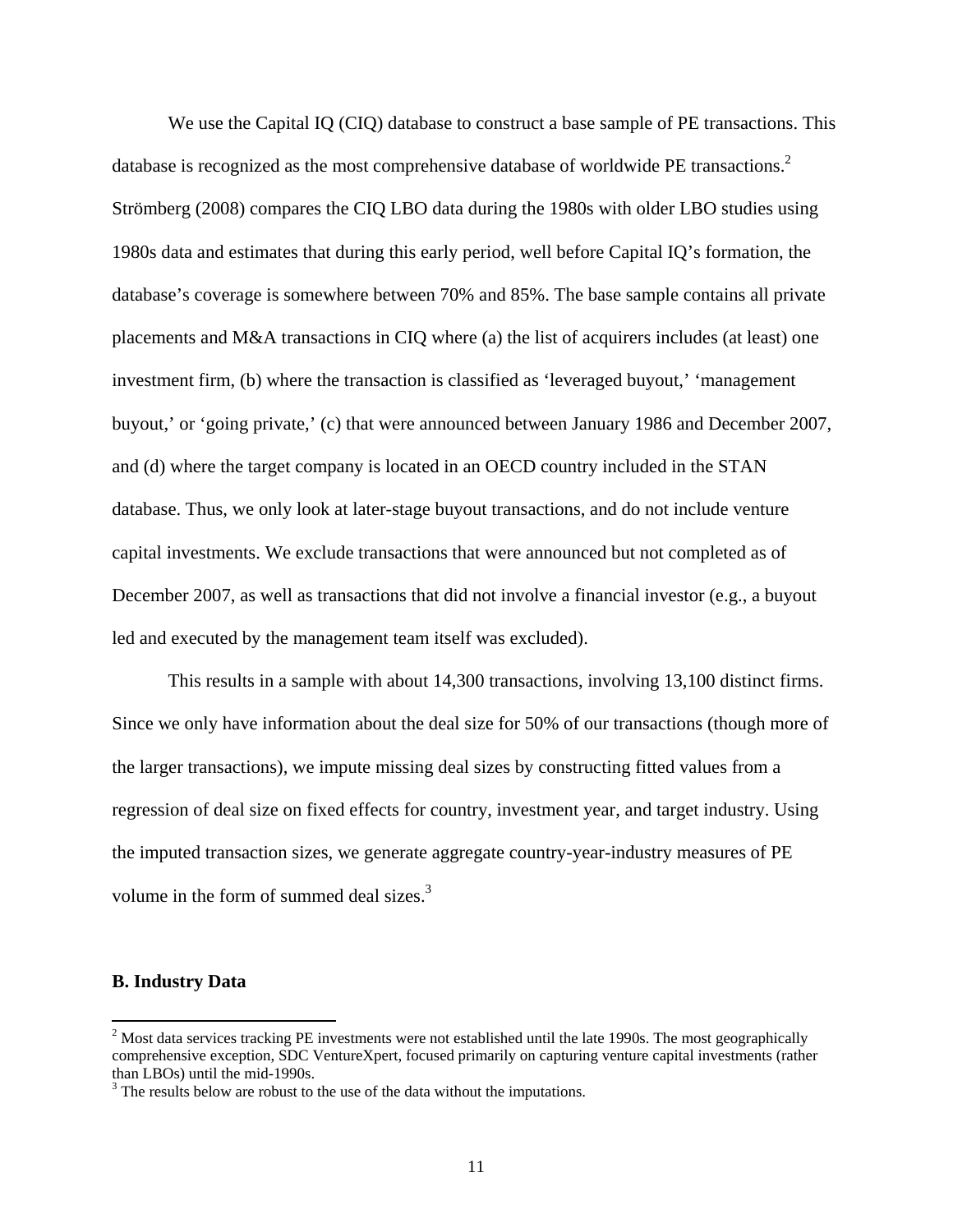The STAN database provides industry data across OECD countries compiled from national statistics offices. It contains economic information at the country, year, and industry level. Thus, a typical observation would be the German transport equipment industry in 1999. STAN includes measures of productivity, employment, and capital formation, as described in Table 1. Throughout this paper, we focus on the following measures of industry activity:

- Production (gross output), the value of goods and/or services produced in a year, whether sold or stocked, in current prices.
- Value added represents the industry's contribution to national GDP, i.e., output net of materials purchased. While the methodology for constructing this measure differs across nations, our focus here is on differences across time, which should reduce the effect of national differences in the measure.
- Labor costs, which comprise wages and salaries of employees paid by producers, as well as supplements such as contributions to social security, private pensions, health insurance, life insurance, and similar schemes.
- Number of employees, which is the traditional measure of employment, excluding selfemployed and unpaid family members working in the business.
- Gross capital formation is acquisitions, less disposals, of new tangible assets, as well as such intangible assets as mineral exploration and computer software. This variable is the closest aggregate to capital expenditures.
- Consumption of fixed capital measures: the reduction in the value of fixed assets used in production resulting from physical deterioration or normal obsolescence.

#### **C. Mapping Capital IQ to STAN Industries**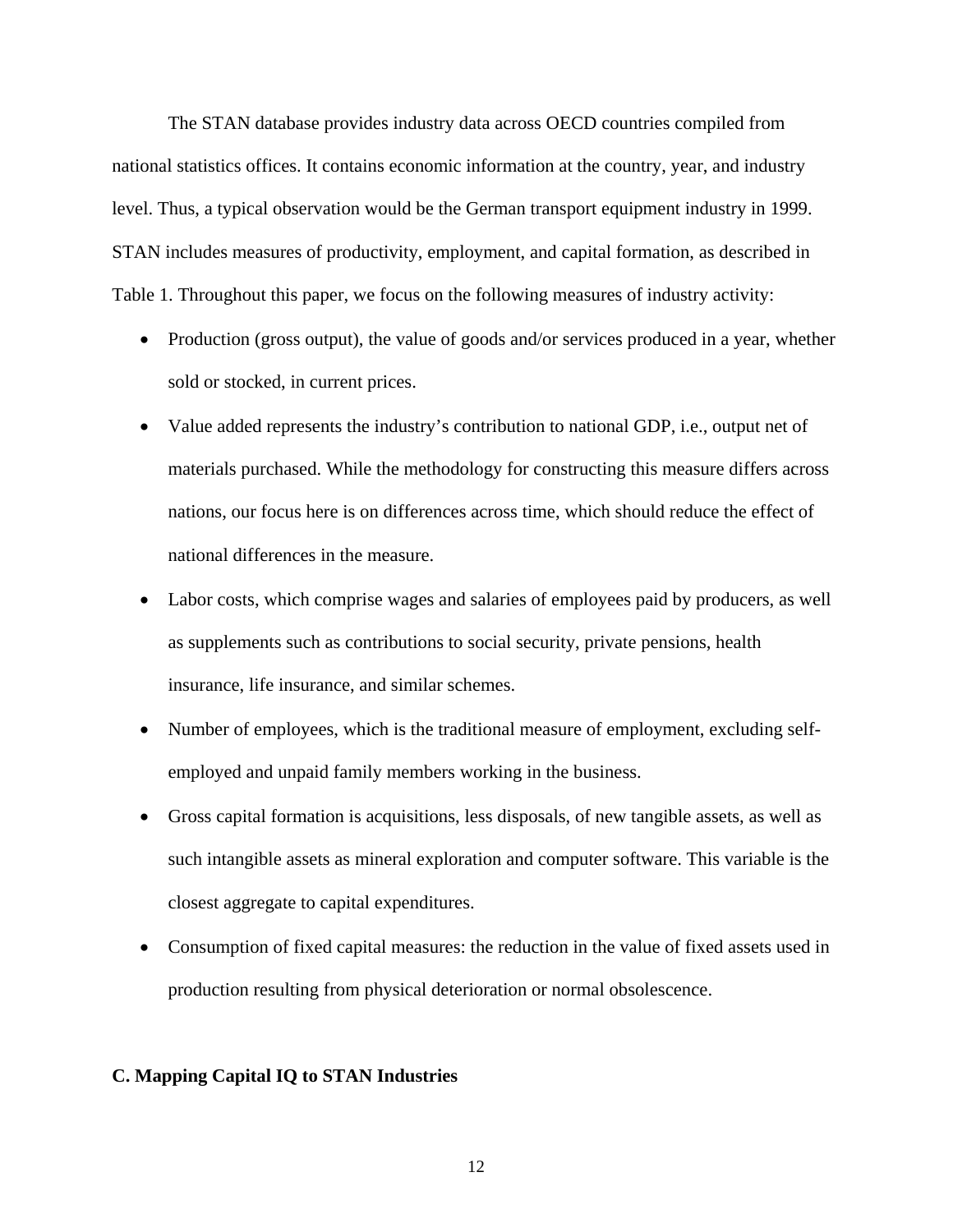Industries in the STAN database are classified by the International Standard Industrial Classification (ISIC) code. To link these data to the industry-aggregated PE activity, we matched the ISIC codes with CIQ's industry classifications. We used the existing mapping from the CIQ industry classification into SIC codes, and then used the existing matching between SIC and ISIC industries. The mapping of CIQ industry classifications to SIC codes includes only matches for the most detailed levels of the CIQ classifications. This poses a problem for more aggregated industries for which CIQ does not provide a match to a SIC and ultimately to ISIC. When the CIQ target industry is at a more aggregated industry level, we mapped all four-digit SIC codes that belong to the sub-categories of the industry classification of CIQ. In these cases, we had multiple four-digit SIC codes for a single CIQ industry. In some of the transactions all of the four-digit SICs corresponded to the same ISIC industry classification, creating a one-to-one mapping. In cases where the four-digit SIC codes corresponded to different industries in the ISIC scheme, we considered the particular deals and selected the most suitable industry. In 390 transactions, we were not able to determine with certainty the appropriate match in ISIC, and those transactions were dropped, leaving us with 13,910 PE transactions with ISIC classifications. Finally, we grouped ISIC sub-industries to balance PE activity across industries. Table 2 presents the distribution of deals across industries.

This results in a sample of 11,135 country-industry-year observations during the years 1986 to 2007. For each country-industry-year, we measure PE activity as the volume of PE deals occurring during the previous five years in this country and industry. In particular, an observation is a *PE industry* if it had at least one PE investment during those five years. (This definition was motivated by the holding periods reported by Strömberg (2008).) With this definition, we can only compare activity from 1991 to 2007, leaving us with 8,596 country-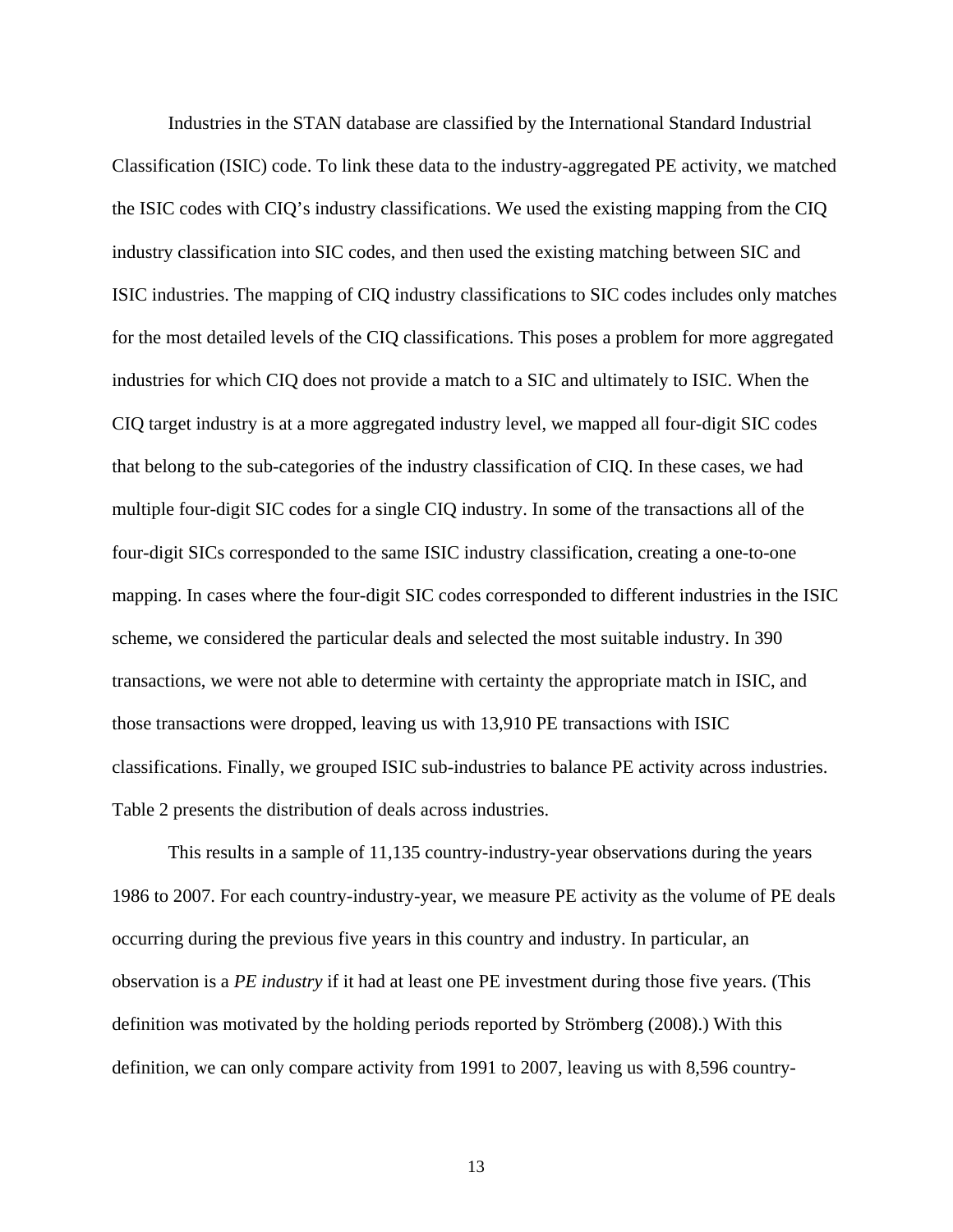industry-year observations.

 $\overline{a}$ 

Tables 2, 3, and 4 present the distribution of deals across industries, years, and countries. In each table, we first present the number of observations and the number of those that are PE industries as defined above. We then present the number of deals, transaction volume, and the transaction volume including the imputed sizes of deals with missing information. Several patterns are visible:

- The heavy representation of buyouts as a share of economic activity in traditional industries, such as 'textiles, textile products, leather,' 'machinery and equipment,' 'pulp, paper, paper products, printing,' 'electrical and optical equipment,' and 'chemical, rubber, plastics and fuel products.'
- The acceleration in buyout activity, first modestly during the late 1980s and then especially in the mid-2000s.
- The greater level of activity in a handful of traditional hubs for PE funds, including the United States, the Netherlands, Sweden, and the United Kingdom.<sup>4</sup>

In Table 5, we present a simple comparison of the growth the industry measures for PE and non-PE industries. PE industries grow more quickly in terms of output and value added, as well as in terms of employment. But for gross fixed capital formation, the PE industries have a slower growth rate.

One natural question is whether the volume of buyouts during this period is sufficiently large to have a material impact on the industries in which the funds invest. The most direct

<sup>&</sup>lt;sup>4</sup> The level of transactions is extremely high in Luxembourg, due to the tendency of many firms to domicile there for tax reasons, even though the bulk of their operations are elsewhere. As a result, we omit Luxembourg from the analyses below.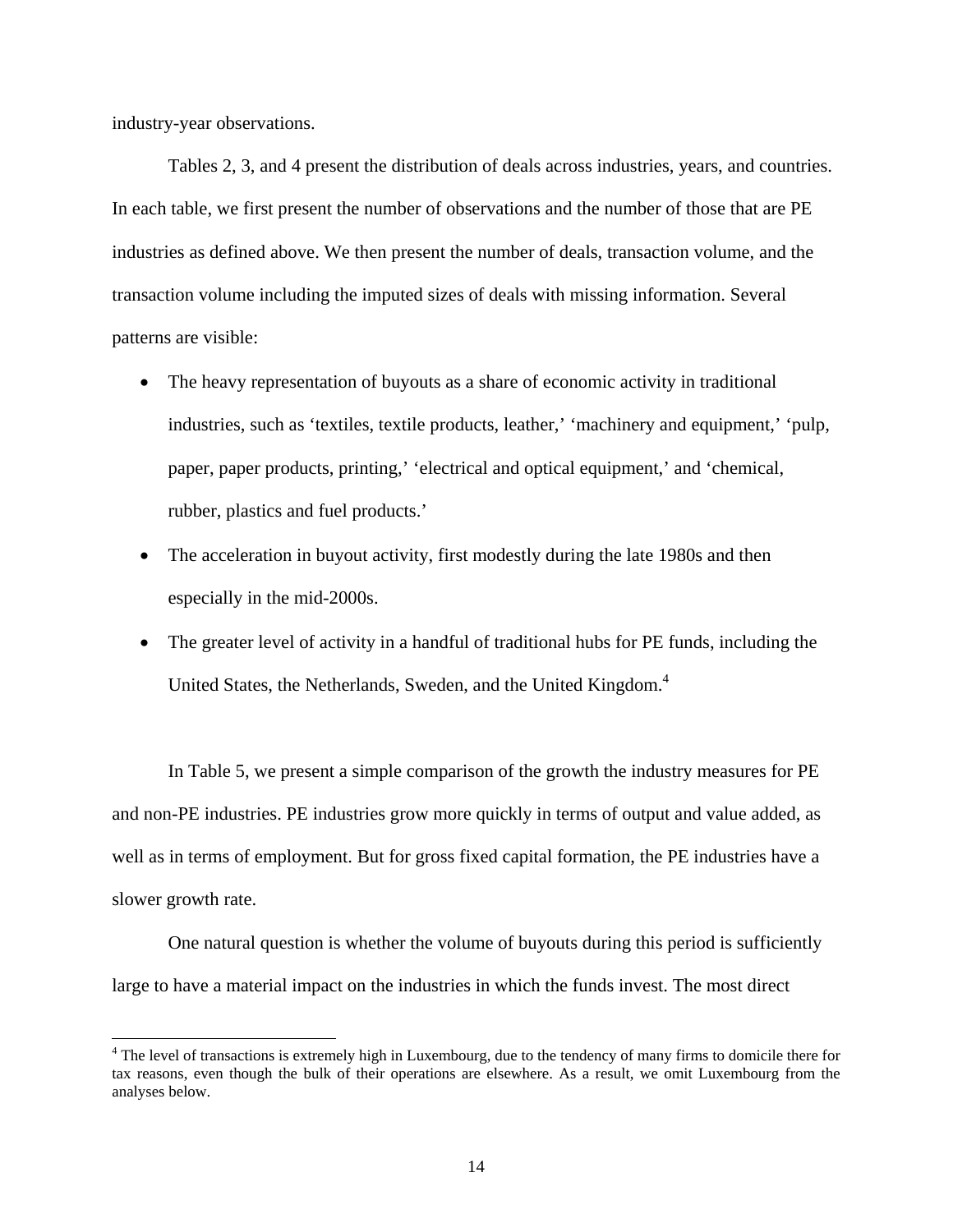approach is to look at the implied share of PE investments in the 26 economies in our sample. We wish to compute the mean share of total industry value represented by PE transactions annually.

Because enterprise value is not available for privately-held firms, we must approximate this measure. In particular, we compute a "revenue multiple" from the publicly traded firms in Global Compustat for each industry and year as the ratio between the aggregate enterprise value (the sum of the market value of equity, plus the book value of debt and preferred stock) of all publicly traded firms across all sample nations and the revenues for the same set of firms.<sup>5</sup> We then assume that this ratio also characterizes the privately held firms in the industry in the same industry and year. Thus, we estimate the ratio of the aggregate volume of PE investments in each industry and year (not using imputed deals, in order to be conservative) and the product of the estimated revenue multiple and the aggregate production by public and private firms, as estimated by the OECD.<sup>6</sup>

These ratios vary by year, reflecting the ebb and flow of PE activity. If we examine the average annual share of PE activity across the entire sample period by industry, it varies from 0.9% (for transport equipment) to 13.5% (for machinery and equipment). The weighted average across all industries is 4.35%, with an inter-quartile range from 2.5% to 7.1%. This suggests that for the typical industry, the impact of PE over this period is quite substantial, especially in light of the five-to-seven year holding period, which characterizes the typical PE investment (Strömberg (2008)). This measure may understate the volume of PE activity. Not only are

l

 $<sup>5</sup>$  Due to the small number of publicly traded firms, we are unable to compute a revenue multiple for the agriculture,</sup> hunting, forestry, and fishing industry category. While Global Compustat may not be comprehensive, we do not believe these omissions will introduce biases in the calculations of the multiples.

<sup>&</sup>lt;sup>6</sup> It should be noted that the OECD constructs this measure to be as comparable as possible to the aggregate of the accounting measure of firm revenue.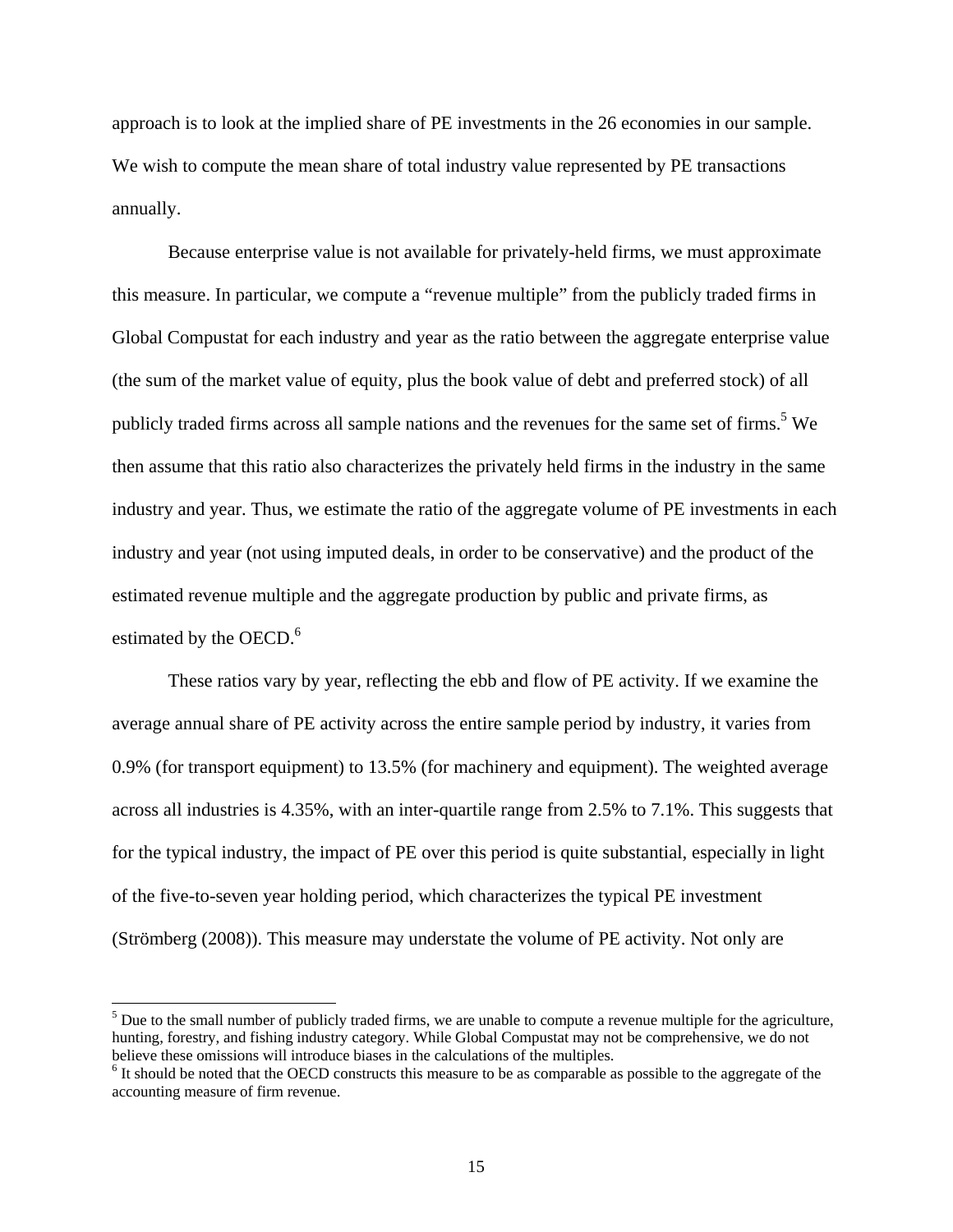transactions with missing data excluded, but as discussed above, but CIQ's coverage is incomplete.

Moreover, it can be anticipated that the effect of having a significant fraction of firms in an industry under buyout ownership may have substantial effects on competitors as well. As discussed in the introduction, earlier work suggests that the impact of PE extends beyond the bought-out firms, but also affects the behavior of rivals.

## **III. ANALYSIS**

## **A. Industry Performance**

We begin by examining the relationship between various industry characteristics and the role of PE in the industry. In each case, an observation is an industry-country-year triple, and the dependent variable is the growth rate of a given economic variable (e.g., employment).

We employ several specifications. First, we include an indicator that denotes whether the industry is a PE industry or not (defined, as noted above, as an industry with at least one PE investment during those five years). Note that this definition does not use the imputed deal values, since it only depends on the presence of PE deals. Second, we use two indicators to capture whether an industry is a low or high PE industry. A low PE industry  $(PE_5 \, Low)$  is a PE industry where the fraction of total imputed PE investments divided by total production (both normalized to 2008 US dollars) is smaller than the median (conditional on having a non-zero level of PE investment). We also perform the analysis dividing PE activity into quartiles to better measure the differential effects of different activity levels. All specifications include countryindustry fixed effects.

To control for common shocks across industries and countries, we include industry-year,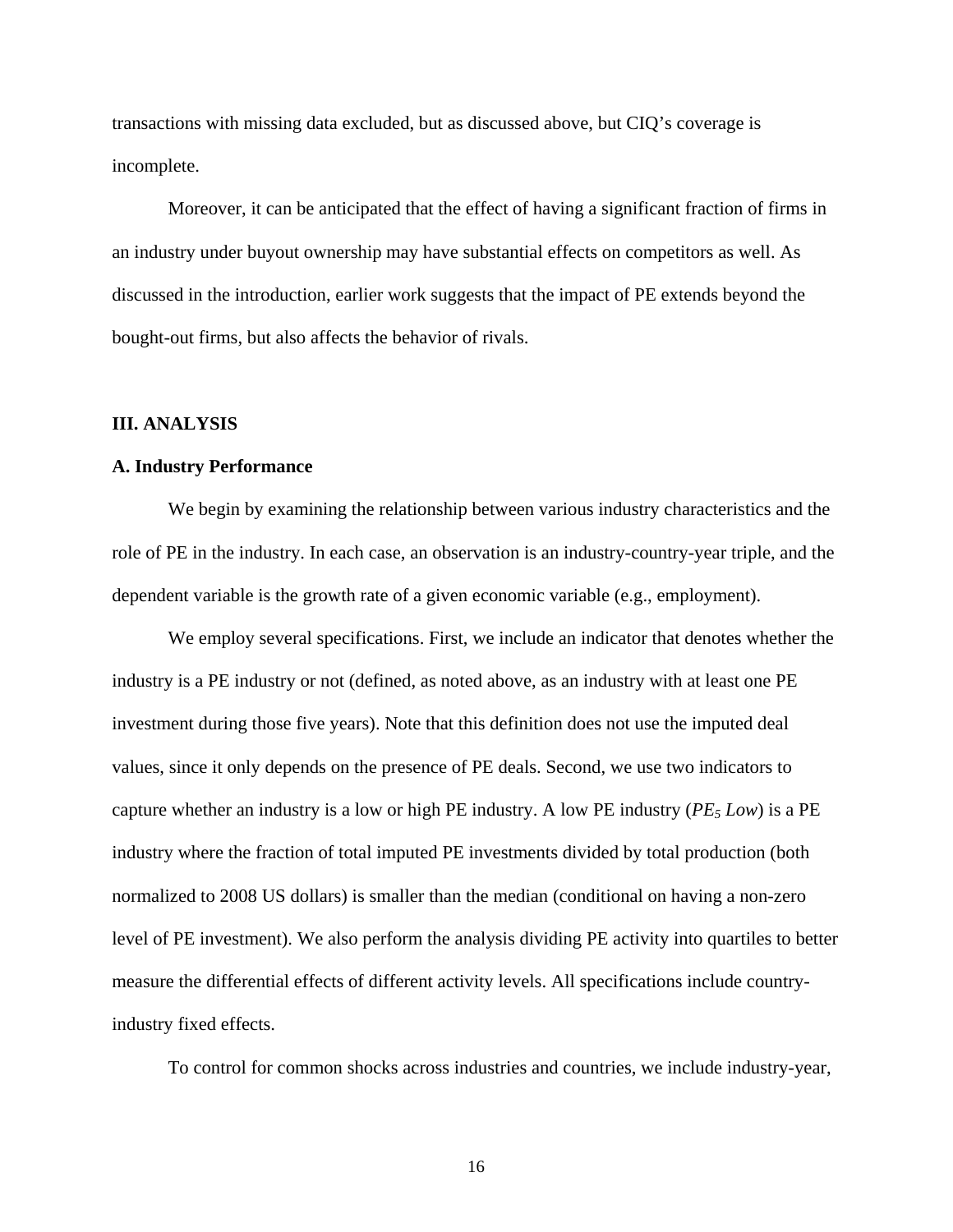country-industry, and country-year fixed effects in our specifications. Since the inclusion of all three sets of fixed effects leads to a large number of independent variables relative to the number of observations, resulting in some loss of statistical power, we exclude the country-year fixed effects in some specifications. Hence, we estimate the fixed-effect panel regression

$$
y_{ciy} = PE_{ciy}\beta + \eta_{ci} + \xi_{iy} + \mu_{cy} + \varepsilon_{ciy}
$$

where *y<sub>civ</sub>* is the endogeneous variable of interest, e.g., the growth rate of employment; *PE<sub>civ</sub>* is an indicator for whether the industry is a PE industry;  $\eta_{ci}$  is a country-industry fixed effect (520 FEs);  $\xi_{iv}$  is an industry-year fixed effect (340 FEs);  $\mu_{cv}$  is a country-year fixed effect (432 FEs); and  $\varepsilon_{\text{city}}$  is the residual error term.

The results in Table 6 indicate that industries with PE deals have significantly higher growth rates of production and value added. For instance, in the first regression, the coefficient of 1.368 implies that the total production of an average PE industry grows at an annual rate that is 1.368% higher than a non-PE industry. The average growth rate is 5.9%. When we include country-year fixed effects, the coefficient is still statistically significant but declines to 0.541; i.e., the excess growth in PE industries is 0.541% per year. This drop in the magnitude of the effect may indicate that PE investors invest in countries at times when they are growing faster than average.

We report the significance of a statistical test for differences between high- and low-PE industries and differences between the four quartiles of PE activity (reported as  $PE_L = PE_H$ ). Without country-year FEs we find some evidence that the effect is stronger for industries with more PE activity. With country-year FEs, the effect appears stronger for industries with less PE activity, although the difference is not statistically significant. The large number of country-year FEs reduces the statistical power and statistical significance, as indicated in the table. Similarly,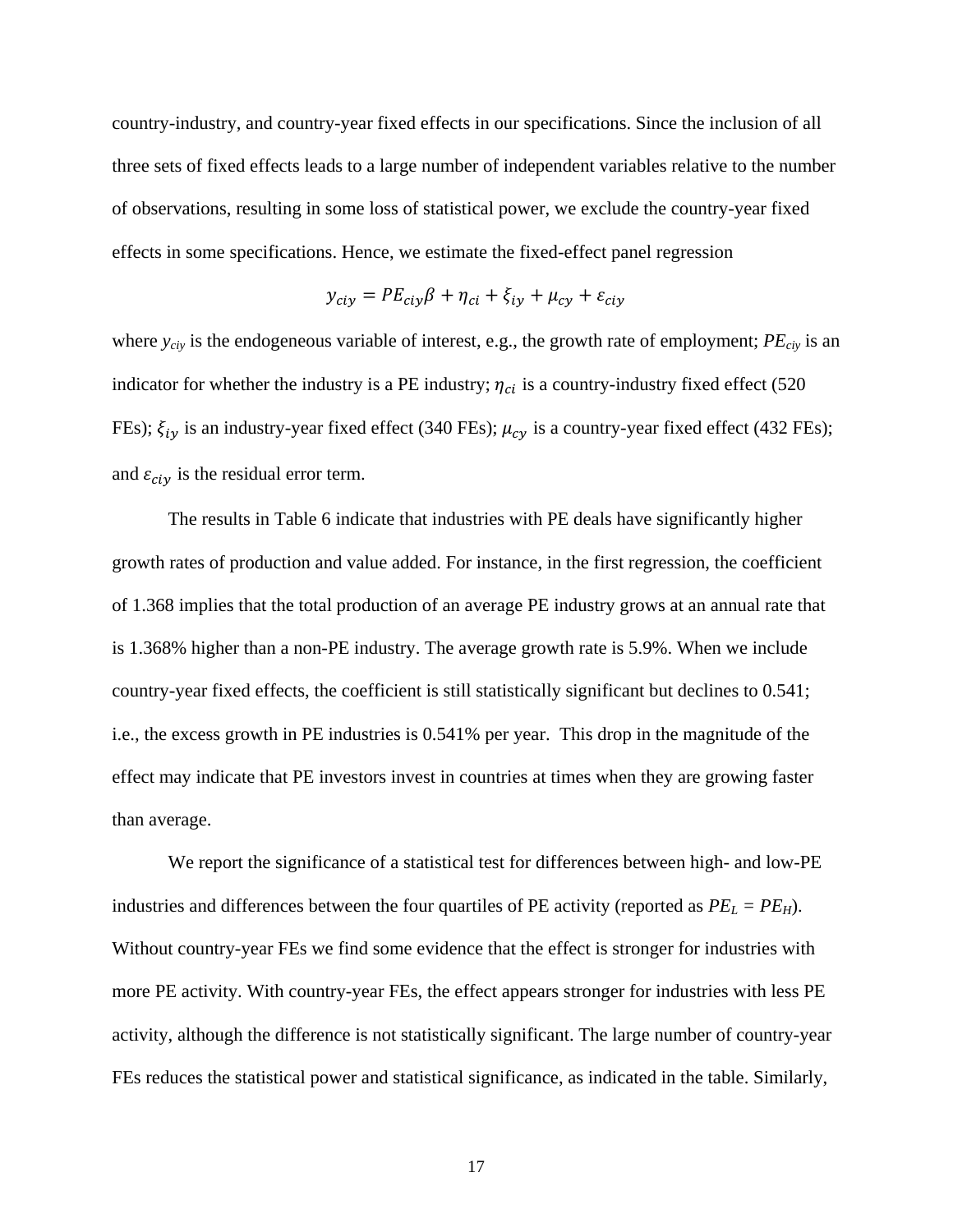the data do not appear to contain sufficient information to separate the effects when the level of PE activity is broken down by quartile. All coefficients are positive, but not statistically significantly different.

For value added, we also find that the PE investments are associated with faster growth. Without country-year FEs, the relation is particularly striking, with industries with lower levels of PE activity growing 1.008% faster per year than industries without PE activity, and industries with more PE activity growing 1.764% faster on average. These coefficients remain positive, but muted, when including country-year FEs. Statistical significance also declines, although the loss in statistical power is a potential reason, as mentioned above.

A natural concern is the direction of causality. It is possible that PE investors pick industries that are anticipated to start growing, and our results may reflect this industry choice rather than the causal effect of the investments on the industry. To mitigate this concern, we change our definition of the PE industry measure to only include investments during the period from two to five years prior to the observation, called the twice-lagged measure (the original PE measure included all five years prior to the observation). The results are reported in Table 7. We find that the results are very similar, indicating that the effect that we find is unlikely to be driven by PE investors entering countries and industries where they expect stronger immediate growth.

Table 8 considers measures of employment. PE industries appear to grow significantly faster in terms of labor costs and the number of employees. In the specifications without countryyear fixed effects, the annual growth rate of total labor cost is 0.779 percentage points greater for PE industries, and the number of employees grows at an annual rate that is 0.845 percentage points greater. With country-year fixed effects, these estimates decline to 0.16 percentage points for total labor cost, which is not statistically significant, and to 0.4 percentage points for the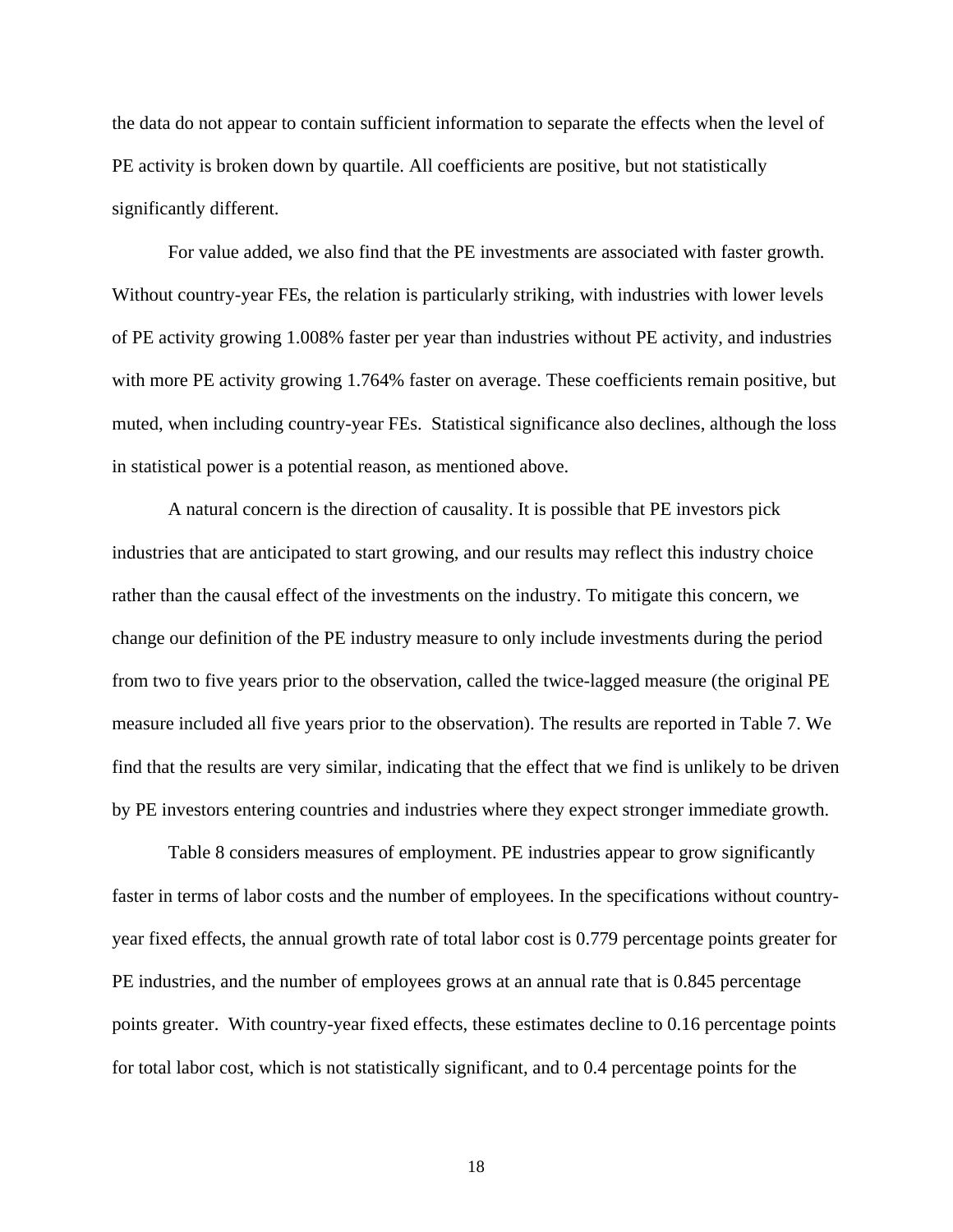number of employees, which is statistically significant.

These findings may be surprising, since a common concern is that PE investors act aggressively to reduce costs with little concern for employees. This concern is not necessarily inconsistent with our results. Despite initial employment reductions at PE-backed firms (see Davis et al. (2009)), the greater subsequent growth in total production, observed in Table 6, may lead to subsequent employment growth in the industry overall. Considering the specifications with PE activity quartiles, the growth rate of labor costs and number of employees is fastest in industries with moderate levels of PE activity. This may suggest that the increase in employment is not primarily driven by increases at the PE-backed firms themselves but driven by the spillover effects at other firms.

As above, we are concerned about the direction of causality. Table 9 repeats the analysis using the twice-lagged PE measure. The magnitudes in Tables 8 and 9 are largely similar, suggesting that the effect we find is not mainly driven by PE investors picking industries with expectations of immediate employment growth. If anything, the results of the twice-lagged measure may suggest that the growth in the number of employees is more robust than the growth in labor costs.

Finally, in Table 10 we examine measures of fixed capital formation and consumption of fixed capital. These measures appear much more volatile than the production and employment measures, with substantially larger standard errors, making it difficult to discern any relationship between PE investments and capital formation. If anything, the results may suggest that PE investments reduce the gross fixed capital formation and the consumption of fixed capital, but these results are more tentative, and we focus on the productivity and employment variables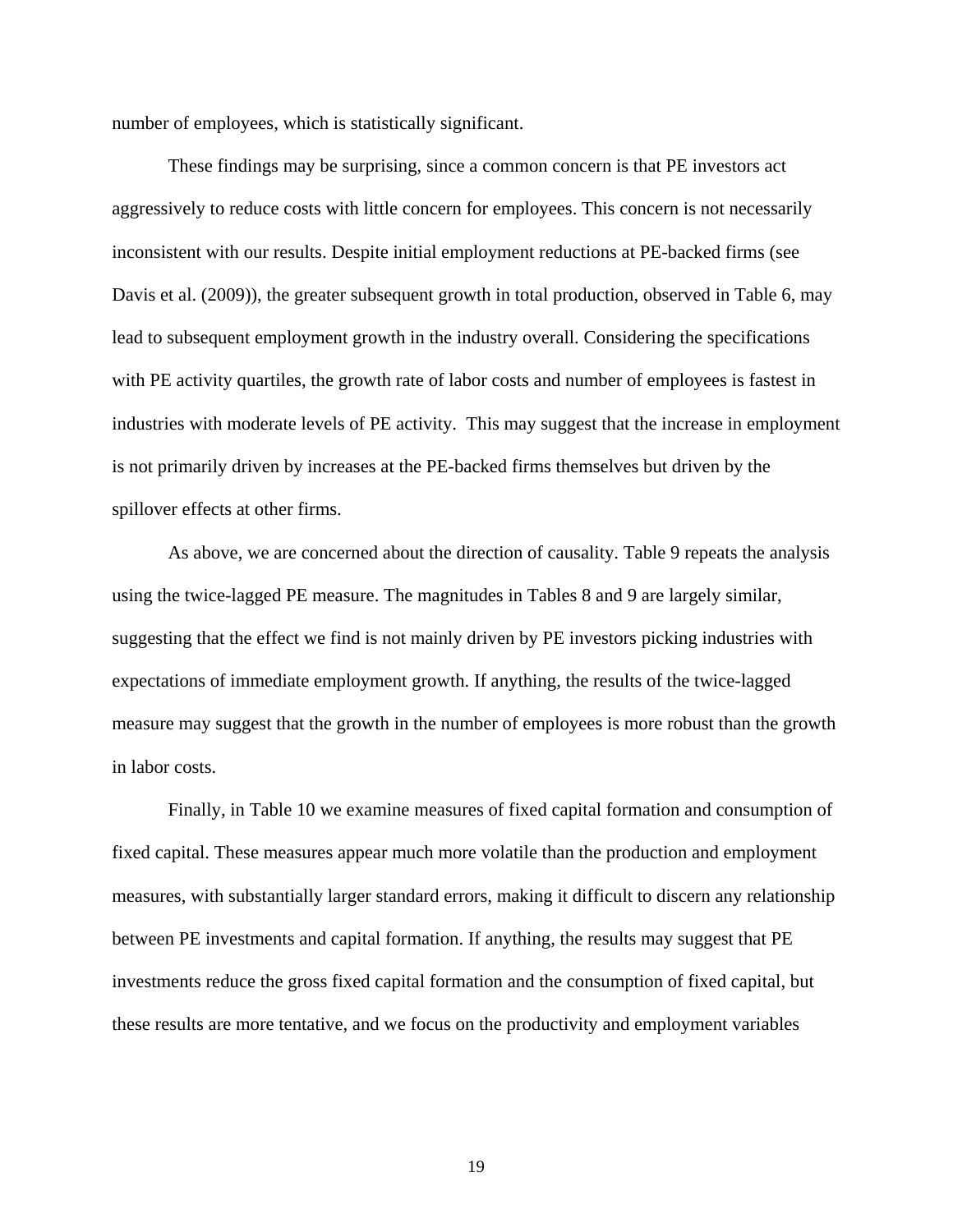below.<sup>7</sup>

## **B. Cyclical Patterns**

We next analyze how PE relates to industry cycles. For each industry and year, we calculate the average growth by averaging the growth rate of the productivity and employment measures across countries. This measures the annual aggregate shock in these variables (e.g., production output in the steel industry fell by 2% on average in 2002 across the nations in our sample). We then investigate whether PE industries are more or less exposed to this shock by including the PE measure interacted with this average growth measure in the regressions. In particular, we estimate the specification

$$
y_{\text{ciy}} - \bar{y}_{\text{iy}} = PE_{\text{ciy}}\beta + (PE_{\text{ciy}} \times \bar{y}_{\text{iy}})\gamma + \eta_{\text{ci}} + \varepsilon_{\text{ciy}}
$$

where, again,  $y_{\text{civ}}$  is the endogeneous variable of interest, e.g., the growth rate of employment;  $\bar{y}_{iy}$  is the mean of the endogenous variable across countries (e.g., the average growth rate of employment in industry *i* during year *y*);  $PE_{ciy}$  is an indicator for whether the industry is a PE industry;  $\eta_{ci}$  is a country-industry fixed effect; and  $\varepsilon_{ciy}$  is the residual error term. For the cyclicality analysis, instead of including  $\bar{y}_{iv}$  on the right hand side, we demean the endogenous variable, which is equivalent to including the average industry growth rate with a coefficient fixed to one, to impose consistency on the specification. It ensures that if an industry is observed to grow by *x*% in a given year, on average, then the estimated specification also predicts that the average growth rate is *x*%. Note that this specification does not permit us to include year or yearindustry fixed effects, since demeaning removes the year-industry variation. To capture any remaining serial correlation and cyclicality, we also estimate specifications that allow the error

<sup>&</sup>lt;sup>7</sup> Using twice-lagged PE activity gives qualitatively similar results to those in Table 10.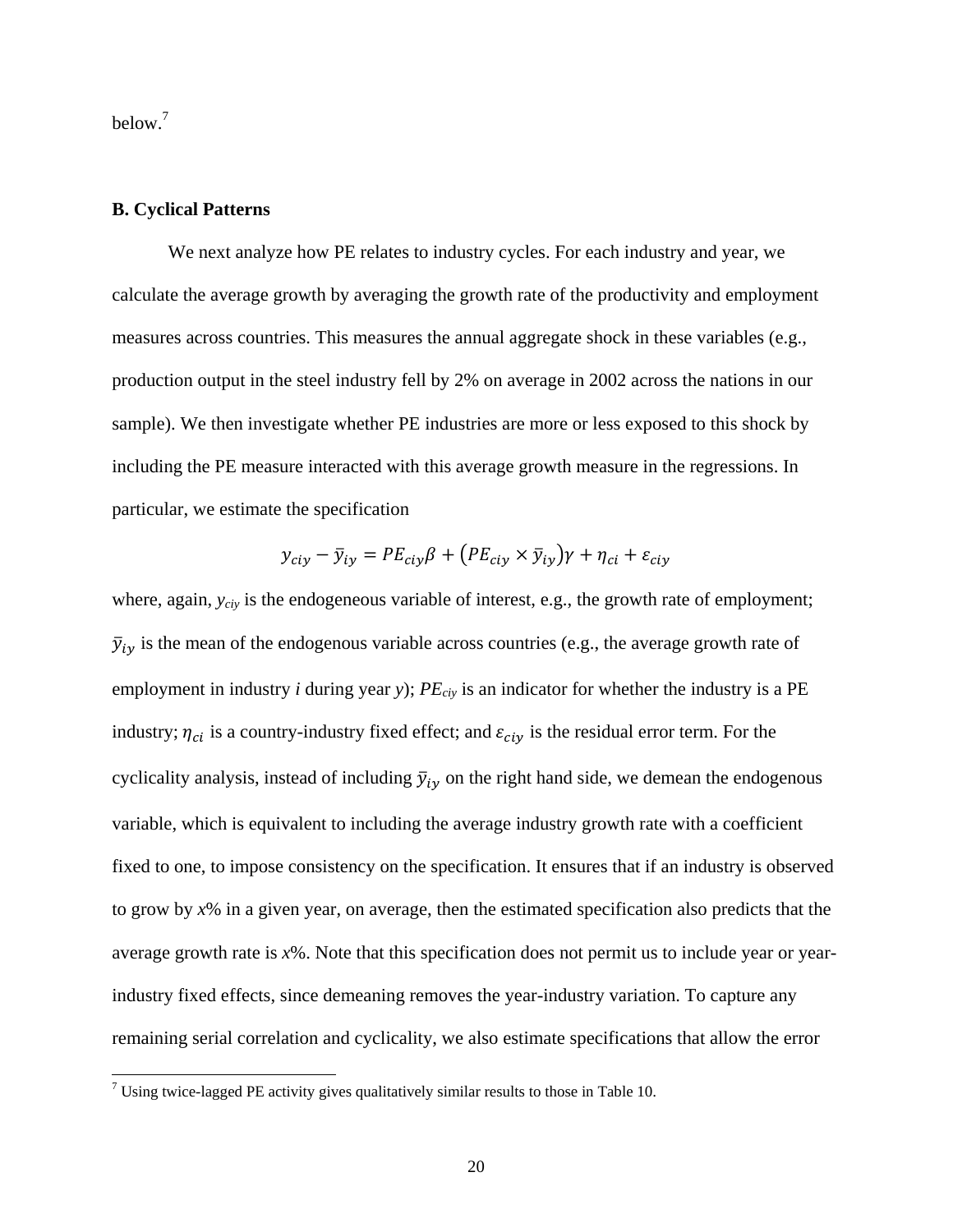terms to follow AR(1) processes, as indicated.

If PE- and non-PE industries were equally sensitive to economic conditions, we would expect the coefficient on the interaction term,  $\gamma$ , to be zero. For example, if the average growth rate of employment first increases by two percent and this increase is equally prevalent for PE and non-PE industries and then decreases by two percent and this decrease is also equally prevalent, then  $\gamma$  is zero. However, as a simple example, if the growth rate of employment increases by two percent on average, but this increase is distributed such that PE industries grow by three percent and non-PE industries grow by only one percent; followed by a two percent decline in growth rate, but this decline is distributed such that PE industries decline by three percent and non-PE industries only decline by one percent, we would think that PE investments amplify the exposure to the aggregate shocks, the coefficient  $\gamma$  would be positive and we would say that the PE industries are more sensitive to economic conditions.

In Tables 11 and 12, we examine the impact on production and employment. Across all the regressions, the interaction terms are negative, which suggests that PE industries are less exposed to industry shocks than non-PE industries. To interpret the coefficients, using the estimates in the first regression in Table 12, if an industry on average experiences a 5% increase in total labor costs in a given year (the aggregate shock), a PE industry will experience, on average, a 5.576% increase  $(5% + 1.992% + 5% x - 0.214 = 5.922%)$ . Conversely, following a 5% decrease in labor costs, a PE industry will only experience, on average, a 2.394% decline  $(-5\% + 1.591\% + (-5\%)$  x  $-0.203 = -1.938\%$ ). Hence, an aggregate swing from +5% to -5% (a 10% difference) in aggregate growth rates translates into a swing from 5.9% to –1.9% (a 7.8% difference) in the growth rates for PE industries. For the productivity and employment analyses (not value added), the coefficients are significantly negative in the simple specification and many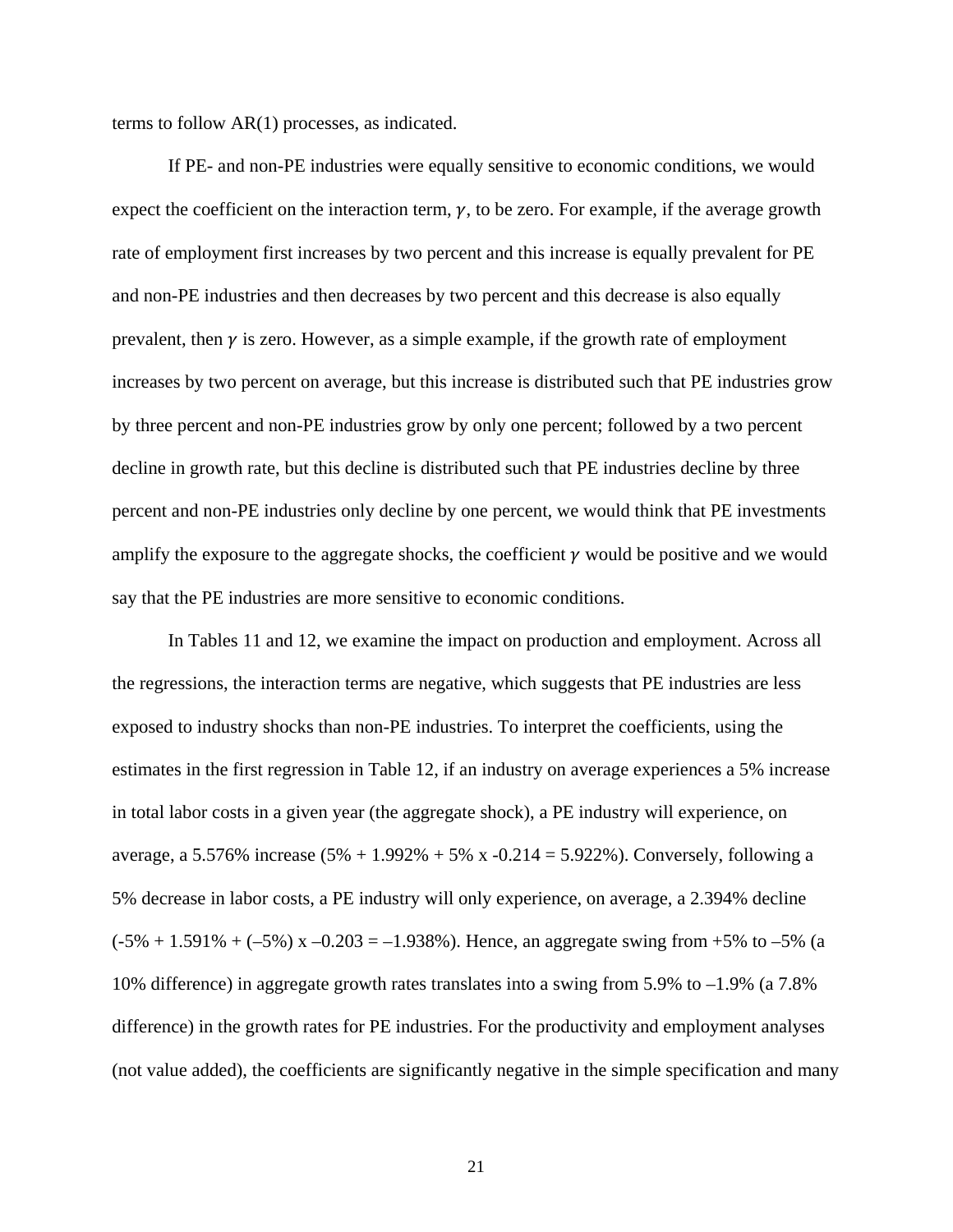of the coefficients in the employment analysis remain statistically significant when high and low PE industries are included separately. Overall, it appears that PE activity translates into smaller employment fluctuations than average, but industries with a higher amount of PE activity may follow a growth pattern that is closer to that of the industry as a whole.

# **C. Geographic Patterns**

One concern is that the impact of PE is different in Continental Europe than in the US and UK. Not only is the level of PE activity higher in the US and UK than in most other nations, but the industry is more established, having begun in these two nations. Thus, we repeat the analysis, separating Continental Europe from US and UK.

In unreported results, we repeat the base specifications reported in Tables 6 and 8 with the sample restricted to Continental European countries. All the main effects remain largely unchanged for the Continental Europe sample, suggesting that the effects are not primarily driven by the US and UK. Moreover, we find that that the effects are not statistically different for Continental Europe and the US/UK, although the US/UK subsample is naturally a smaller sample with reduced statistical power to distinguish the effect of PE investments.

# **D. Addressing Causality Concerns**

One natural concern relates to the interpretation of these results. While it appears that PE is associated with more rapid growth at an industry level in our analyses, it is natural to wonder which way the causation runs. Does the presence of PE lead to better performance, or do PE investors invest where they anticipate the industries to grow? We respond to this question in several ways.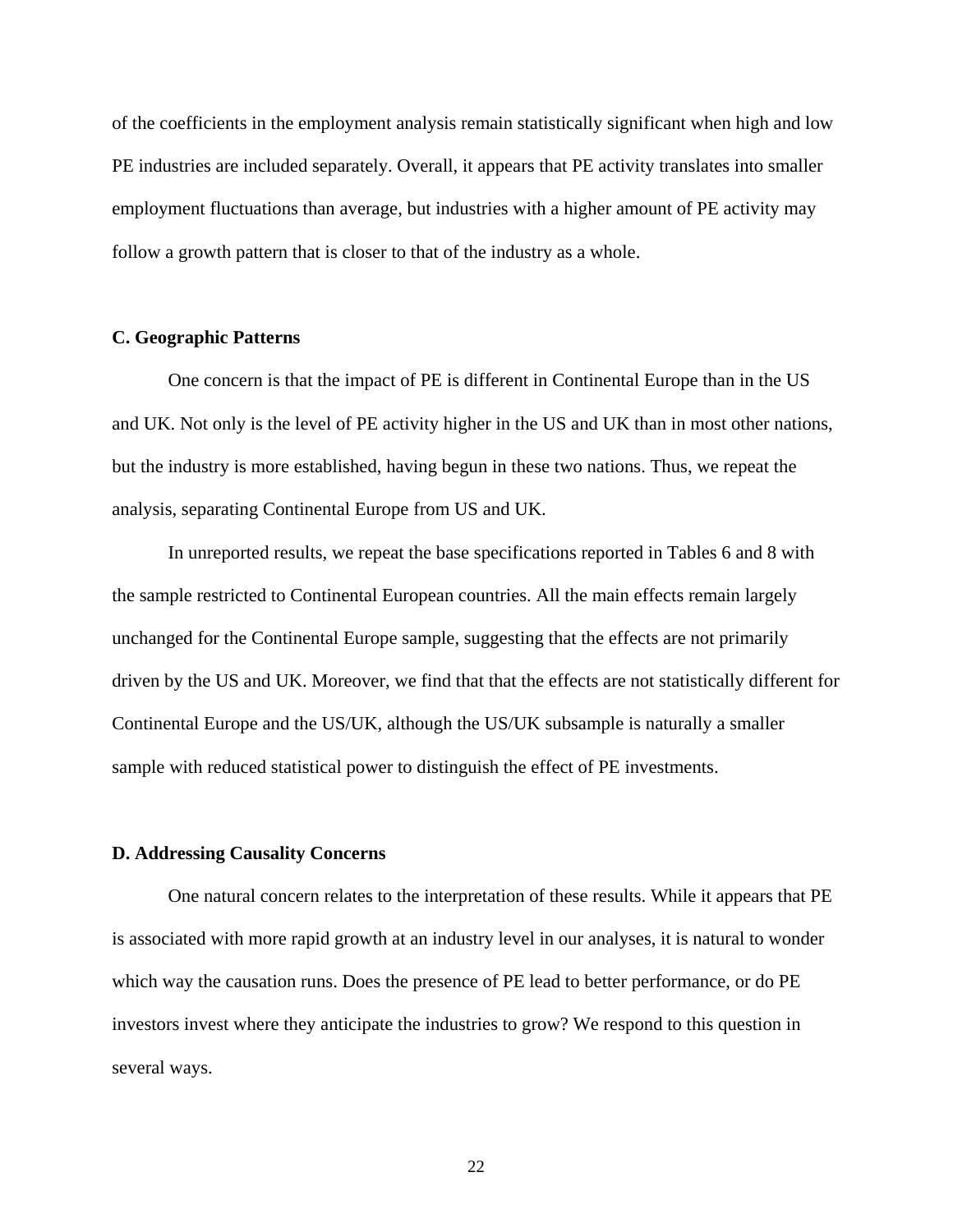First, we look in our base analysis at PE investments during the five years prior to the observation. As discussed above, we also narrowed our measure to only include deals in the second through fifth year prior to the investment. If our effects are due to PE investors anticipating growth in particular sectors, they would have to be quite prescient to anticipate future growth two years in advance.

Second, we address this concern using an instrumental variables technique. To identify exogenous variation, we use the size of the private pension and insurance company asset pool in the nation and year, expressed as a percentage of GDP. This kind of identification strategy has been employed in other papers in the venture capital literature, such as Kortum and Lerner (2000) and Mollica and Zingales (2007). In nations with larger pension and insurance pools, domestic PE funds are more likely to raise capital and invest it locally.<sup>8</sup> This is an attractive instrumental variable, because pension policy and insurance regulation are typically driven by broader socio-economic considerations, rather than a desire to impact the local PE industry.

For this analysis, we supplement the dataset with data on financial assets held by domestic autonomous pension funds and insurance corporations from the OECD.<sup>9</sup> Table 13 presents the distribution of financial assets across countries. The instruments for the PE variable we employ are financial assets normalized with the country's GDP, along with country and industry fixed effects. The results of this analysis are shown in Table 14, which also includes regular OLS estimates for comparison. With the exception of number of employees, the previous results of a positive impact of PE investment on industry performance are robust. The

<sup>&</sup>lt;sup>8</sup><br>While groups are certainly able to raise capital internationally as well, limited partners appear to have a strong 'home bias' (Lerner et al. (2007)). The consequence of this relationship is that countries with better developed pension systems are likely to have more private investing (Jeng and Wells (2000)).<br><sup>9</sup> Financial assets are defined by the OECD as currency and deposits, securities other than shares such as bills and

bonds, loans, equities and other financial assets. We collect the data from the OECD's "Annual Statistics on Institutional Investors" database.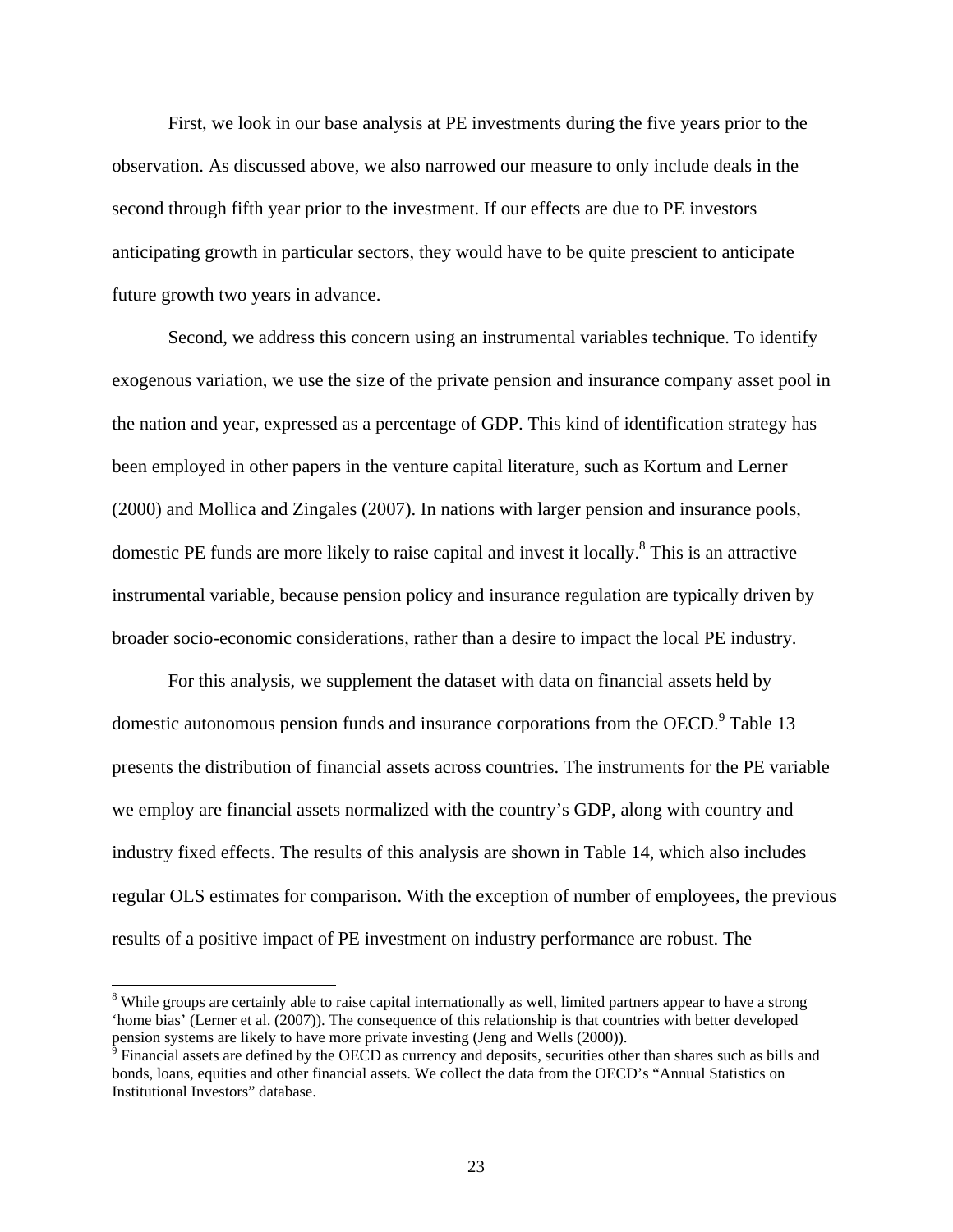coefficients on the PE investment variable actually increase substantially in magnitude. Interpreting the estimate as a local average treatment effect (LATE), this finding might suggest that local PE investors, which are more affected by the instrument, have a particularly large effect on growth rates. One potential concern with our instrument, however, is that the growth in pension and insurance assets may be affected by economic conditions that also affect industry performance. In unreported analyses, we therefore repeat the exercise using a lagged and twice lagged assets-to-GDP instrument. Also in this case, the results remain consistent with the rest of the analysis.

Third, we address the endogeneity issue using Granger causality (Granger (1969)). This empirical approach investigates the relative timing of related time series, in our case PE investments, relative to productivity and employment growth. PE investments will Grangercause productivity growth (or employment growth) if a previous increase in PE investments are associated with a subsequent increase in productivity, but a previous increase in productivity growth is unrelated with subsequent changes in PE investments. Granger causality has been widely studied and applied in macroeconomics, and there has been substantial debate over the interpretation of the causality concept. The concerns and caveats are well understood. Since we have separate time series for each country-industry pair, we adopt a panel Granger analysis. This is a more recent extension of the traditional approach and, currently, less established (see discussion in Hartwig (2009)). We do not attempt to extend this methodology, and we adopt a natural parsimonious empirical specification.

We estimate a three-equation system of linear equations. The endogenous variables are the productivity and employment growth rates and an indicator of PE activity (we use an indicator for PE activity in each year, not the past five years as used above). The exogenous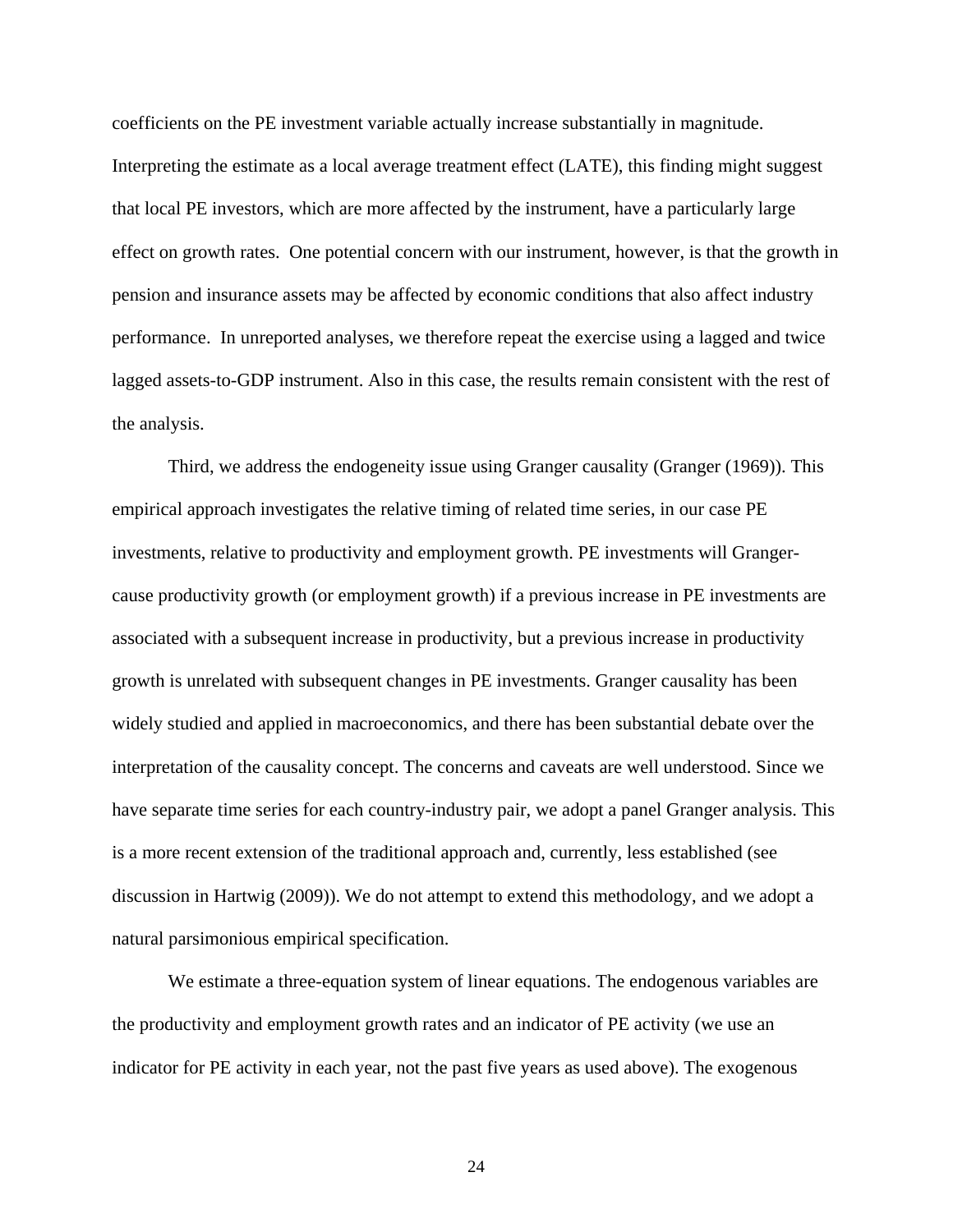variables are lags of the endogenous variables, in addition to country and industry fixed effects. We estimate the system using GLS (SUR), taking into account cross-equation correlations in the error terms.

Estimated coefficients using two different specifications of the lags are reported in Table 15. Note that the coefficients from the system regressions are identical to the coefficients one would obtain from estimating single-equation OLS regressions. The reported standard errors, however, adjust for cross-equation correlations in the error terms. In the first equation, we see evidence that PE investments Granger-cause productivity and employment growth. In the third equation, however, we find no evidence that increases in productivity or employment growth are associated with subsequent PE investments. Indeed, the individual coefficients are all insignificant and Wald tests for the joint significance of either the productivity or labor coefficients do not reject the hypothesis that they are zero. Combined, this evidence indicates that the direction of causality likely flows from PE investments to productivity and employment growth.

It is well known that including fixed effects in dynamic panel models can lead to biased and inconsistent estimators (Nickell (1981)). Given our long panel — from 1991 to 2007 — we suspect that this problem is small. Nevertheless, Table 16 reports estimates of the system-GMM procedures proposed by Arellano and Bond (1991) and Blundell and Bond (1998) to overcome this problem. These procedures involve first-differencing of the endogenous variables, which is similar to including country-industry fixed effects. The table reports joint significance tests of the lagged PE indicators, lagged labor growth, and lagged productivity growth. In addition, we report tests for first- and second-order serial correlation in the error terms. First differencing, by construction, generates first-order autocorrelation, as reported, and this is fully consistent with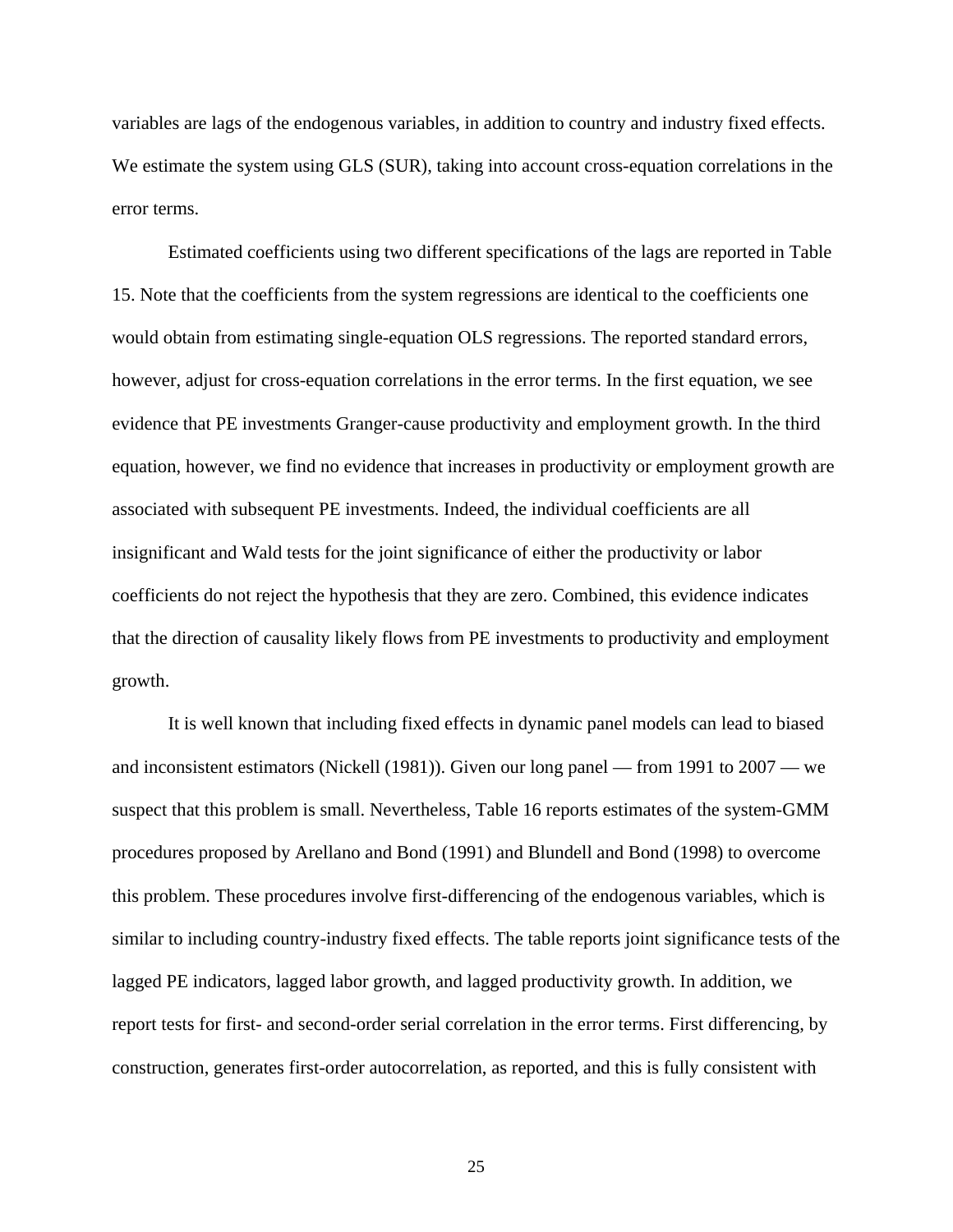the specification. We find some evidence of higher-order autocorrelation for labor growth, however, but not for productivity growth and the PE indicator. The Blundell and Bond specification (Table 16, columns (4) to (6)) provides particularly consistent evidence of Granger causality. In this specification, the lagged PE indicator is significant for predicting future labor and productivity growth. However, the joint tests suggest that lagged labor- and productivitygrowth are not statistically significant predictors of future PE investments. The one remaining concern is that the labor growth process may include higher-order autocorrelation, which may exaggerate the statistical significance and introduce biases in the coefficients. As a remaining general concern, our PE indicator is discrete, and estimating dynamic models with lagged endogenous discrete variables may introduce additional complications for shorter panels (see Honoré and Kyriazidou (2000)). Addressing these technical econometric issues is beyond the scope of this analysis.

#### **IV. CONCLUSIONS**

The growth of the PE industry has spurred concerns about its potential impact on the economy more generally. In this analysis, we look across nations and industries to assess the impact of private equity on industry performance.

The key results are, first, that industries where PE funds have invested in the past five years have grown more quickly, using a variety of measures. There are few significant differences between industries with low and high PE activity, suggesting that the results are at least partly driven by spillover effects from PE-backed firms to other firms in the industry. Second, it is hard to find support for claims that economic activity in industries with PE backing is more exposed to aggregate shocks. Various approaches suggest that the results are not driven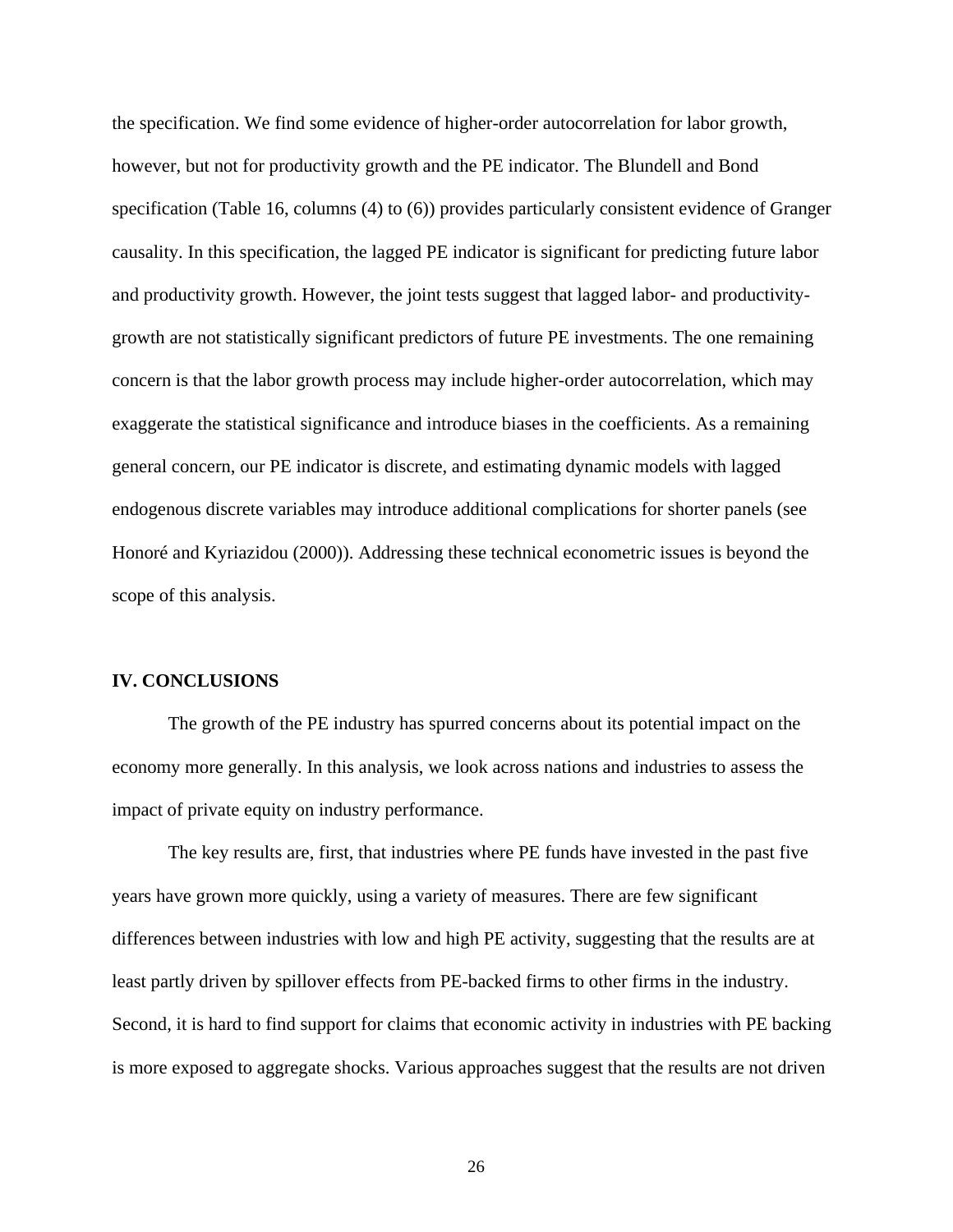by reverse causality. Finally, these patterns are not driven solely by common law nations such as the United Kingdom and United States, but also hold in Continental Europe.

These findings suggest a number of avenues for future research. First, it would be interesting to look at finer data on certain critical aspects of industry performance, such as the rates of layoffs, plant closings and openings, and product and process innovations. Second, it is important to understand the mechanisms by which the presence of private equity-backed firms affects their peers. While Chevalier's (1995b) study of the supermarket industry during the 1980s was an important first step, much more remains to be explored here. Finally, we are limited by the available data. The buyout boom of the mid 2000s was so massive, and the subsequent crash in activity so dramatic, that the consequences may have been substantially different from other economic cycles (see Kosman (2009)). The impact of the recent cycle will be an important issue to explore in the future.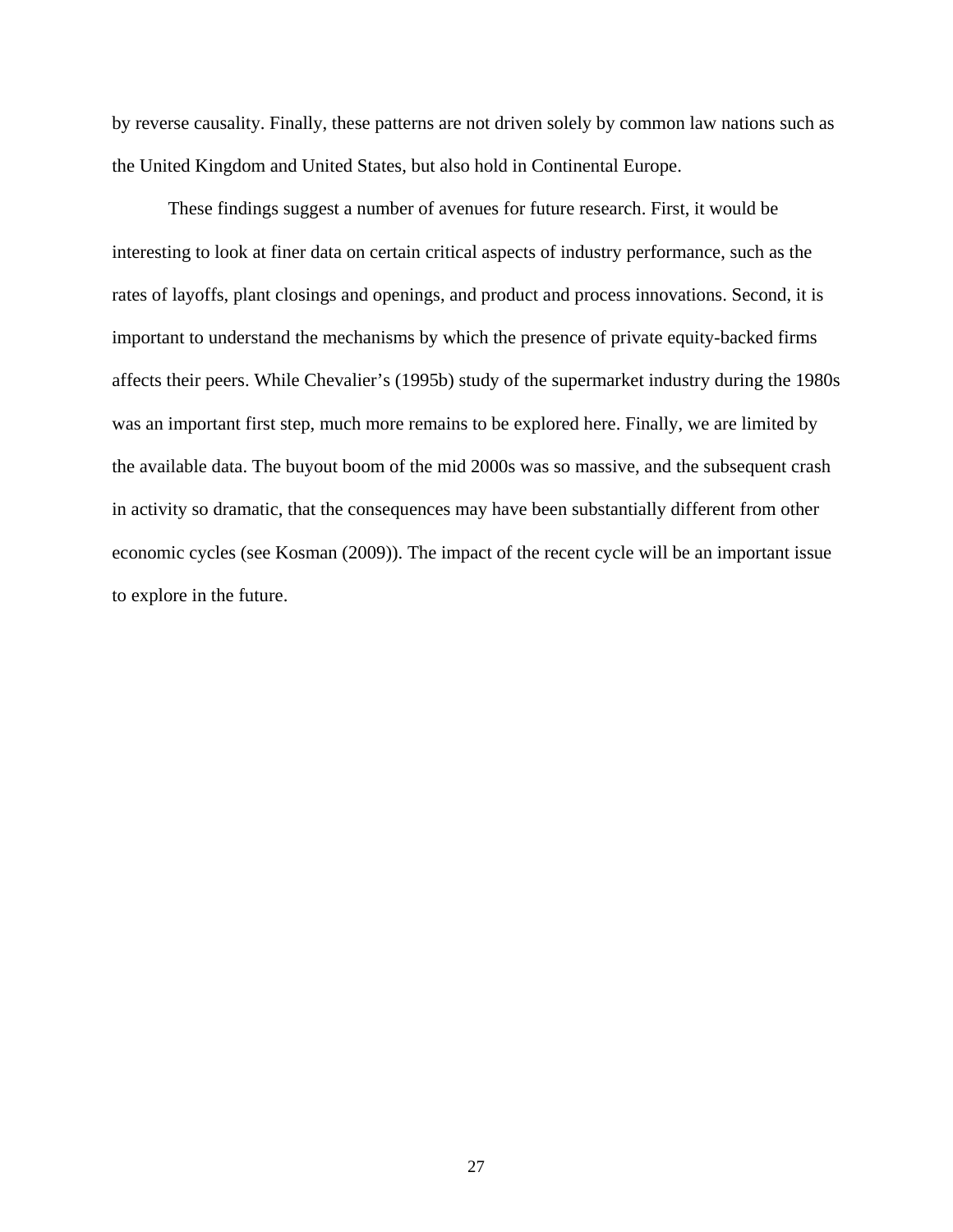## **REFERENCES**

- Andrade, G. and Kaplan, S. (1998) How Costly is Financial (Not Economic) Distress? Evidence from Highly Leveraged Transactions that Became Distressed. In *Journal of Finance* 53(5), 1443-1493.
- Arellano, M., and Bond, S. (1991) Some Tests of Specification for Panel Data: Monte Carlo Evidence and an Application to Employment Equations. In *Review of Economic Studies*  58, 277-297.
- Axelson, U., Strömberg, P., Jenkinson, T., and Weisbach, M. (2010) Borrow Cheap, Buy High? The Determinants of Leverage and Pricing in Buyouts. Available at http://ssrn.com/abstract=1596019.
- Baker, G.P. and K.H. Wruck (1989) Organizational Changes and Value Creation in Leveraged Buyouts: The Case of The O.M. Scott & Sons Company. In *Journal of Financial Economics* 25, 163-190.
- Bloom, N., Sadun, R. and Van Reenen, J. (2009) Do Private Equity-Owned Firms Have Better Management Practices? In Gurung, A. and Lerner, J. (eds.) *Globalization of Alternative Investments Working Papers Volume 2: Global Economic Impact of Private Equity 2009*, New York: World Economic Forum USA, 1-23. Available at http://www.weforum.org/pdf/cgi/pe/Full\_Report2.pdf.
- Blundell, R., and Bond, S. (1998) Initial Conditions and Moment Restrictions in Dynamic Panel Data Models. In *Journal of Econometrics* 87, 115-143.
- Cao, J. and Lerner, J. (2009) The Performance of Reverse-Leveraged Buyouts. In *Journal of Financial Economics* 91 (February), 139-157.
- Chevalier, J. (1995a) Do LBO Supermarkets Charge More? An Empirical Analysis of the Effects of LBOs on Supermarket Pricing. In *Journal of Finance* 50 (September), 1095-1112.
- Chevalier, J. (1995b) Capital Structure and Product-Market Competition: Empirical Evidence from the Supermarket Industry. In *American Economic Review* 85 (June), 415-435.
- Davis, S., Haltiwanger, J., Jarmin, R., Lerner, J., and Miranda, J. (2008) Private Equity, Jobs and Productivity. In Gurung, A. and Lerner, J. (eds.) *Globalization of Alternative Investments Working Papers Volume 1: Global Economic Impact of Private Equity 2009, New York:* World Economic Forum USA, 43-64. Available at http://www.weforum.org/pdf/cgi/pe/Full\_Report.pdf.
- European Commission (2009) *Commission Staff Working Document Accompanying the Proposal for a Directive of the European Parliament and of the Council on Alternative Investment Fund Managers and amending Directives 2004/39/EC and 2009/…/EC: Impact Assessment*, COM(2009) 207/SEC (2009) 577. Brussels; European Commission.
- Granger, C. W. J., (1969) Investigating causal relations by econometric models and crossspectral methods, *Econometrica* 424-438.
- Guo, S., Hotchkiss, E. and Song, W. (2009) Do Buyouts (Still) Create Value? In *Journal of Finance*, forthcoming. Available at http://ssrn.com/abstract=1108808.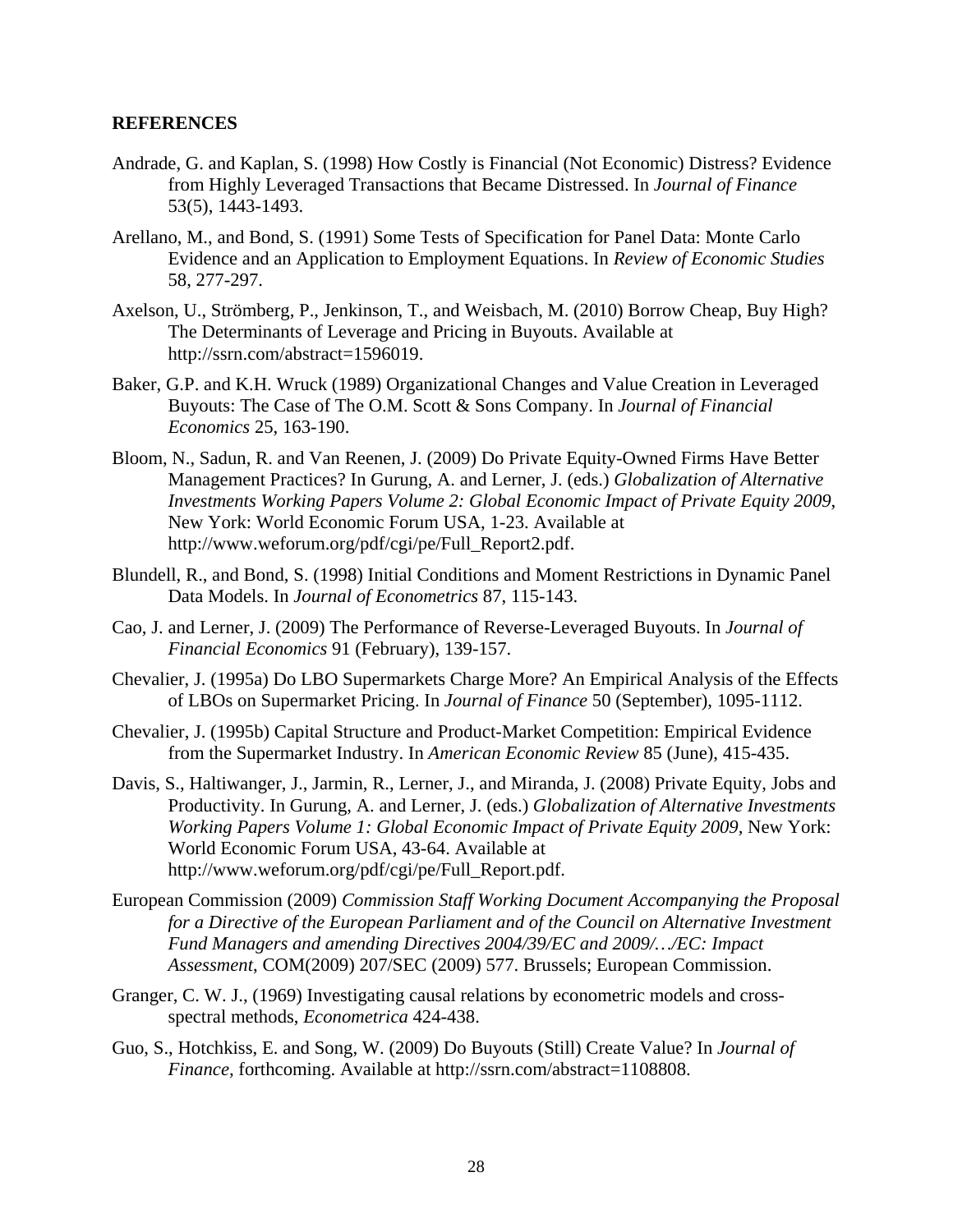- Hartwig, J. (2009). A panel Granger-causality test of endogenous vs. exogenous growth, KOF Working papers 09-231, KOF Swiss Economic Institute, ETH Zurich.
- Honoré, B., and E. Kyriazidou (2000) Panel Data Choice Models with Lagged Dependent Variables, *Econometrica* 68, 839-874.
- Hsu, S., Reed, A. and Rocholl, J. (2010) Competitive Effects of Private Equity Investments. Unpublished Working Paper. Available at SSRN: http://ssrn.com/abstract=1571207.
- Jeng, L., and Wells, P. (2000) The Determinants of Venture Capital Funding: Evidence Across Countries. In *Journal of Corporate Finance* 6 (September), 241-289.
- Jensen, M. (1986) Agency Costs of Free Cash Flow, Corporate Finance and Takeovers. In *American Economic Review Papers and Proceedings* 76 (May), 323-329.
- Jensen, M. (1989) The Eclipse of the Public Corporation. In *Harvard Business Review* 67 (September/October), 61-74.
- John, K., Lang, L. and Netter, J. (1992) The Voluntary Restructuring of Large Firms in Response to Performance Decline. In *Journal of Finance* 47 (July), 891-917.
- Kaplan, S. (1989) The Effects of Management Buyouts on Operating Performance and Value. In *Journal of Financial Economics* 24 (October), 217-254.
- Kaplan, S. and Schoar, A. (2005) Private Equity Performance: Returns, Persistence and Capital Flows. In *Journal of Finance* 60 (August), 1791-1823.
- Kaplan, S. and Stein, J. (1993) The Evolution of Buyout Pricing and Financial Structure in the 1980s. In *Quarterly Journal of Economics* 108 (May), 313-357.
- Kortum, S. and Lerner, J. (2000) Assessing the Contribution of Venture Capital to Innovation. In *RAND Journal of Economics* 31 (Winter), 674-692.
- Kosman, J. (2009) *The Buyout of America: How Private Equity Will Cause the Next Great Credit Crisis*, New York: Penguin.
- Lerner, J., Schoar, A., and Wongsunwai, W. (2007) Smart Institutions, Foolish Choices?: The Limited Partner Performance Puzzle. In *Journal of Finance* 62 (April), 731-764.
- Luehrman, T.A. (2007) The Hertz Corporation (A). Harvard Business School Case 208-030.
- Mollica, M. and Zingales, L. (2007) The Impact of Venture Capital on Innovation and the Creation of New Business. Unpublished Working Paper, University of Chicago.
- Muscarella, C. and Vetsuypens, M. (1990) Efficiency and Organizational Structure: A Study of Reverse LBOs. In *Journal of Finance* 45 (December), 1389-1413.
- Oxman, J. and Yildrim Y. (2008) Governance Effects of LBO Events. Unpublished Working Paper, Syracuse University.
- Rasmussen, P. (2008) Taming the Private Equity Fund "Locusts." In *Europe Today* 8 (Spring), 130-133.
- Service Employees International Union (2007) *Behind the Buyouts: Inside the World of Private Equity*. Washington, DC: SEIU.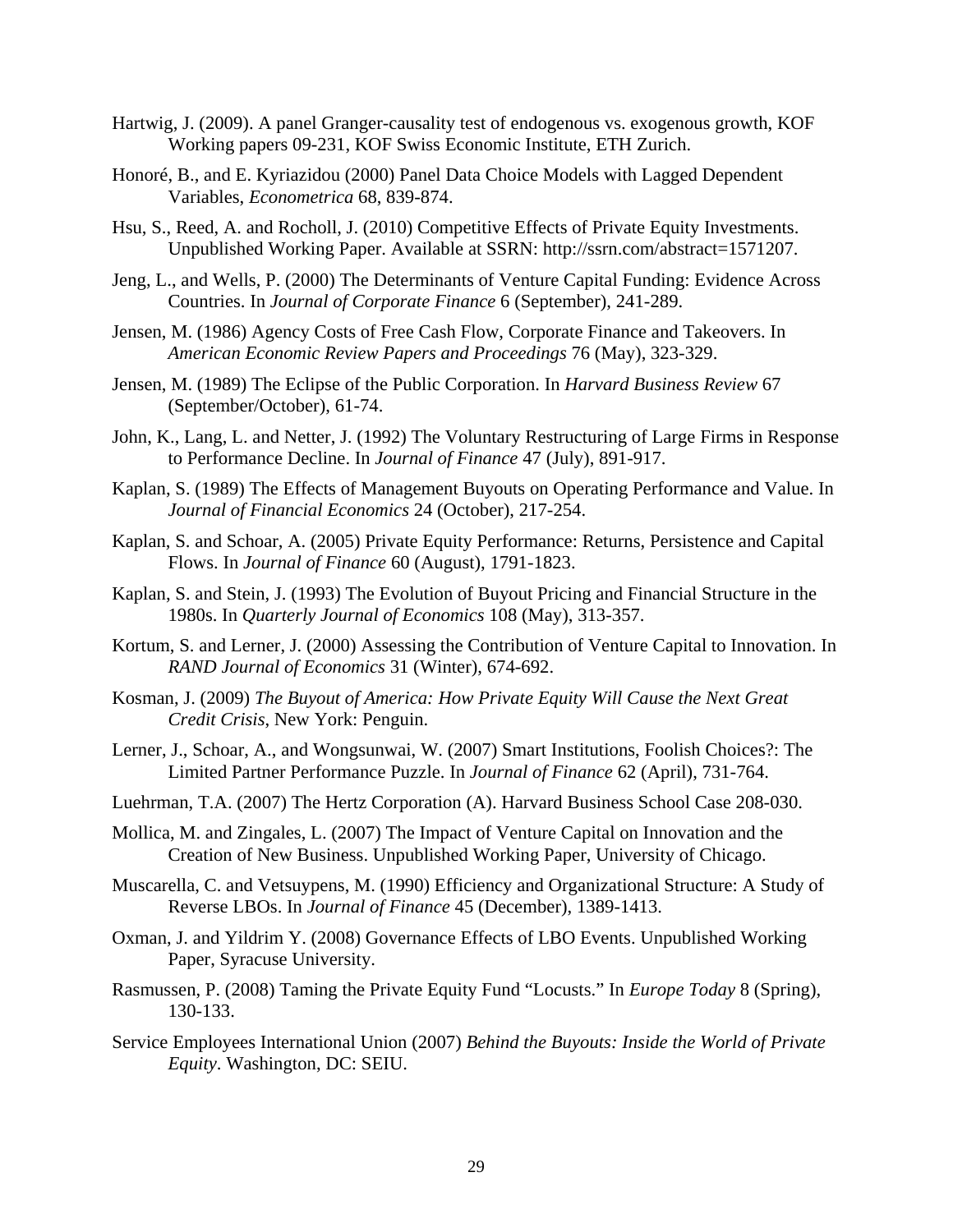- Service Employees International Union (2008) Private Equity's Appetite for Infrastructure Could Put State and Local Taxpayers and Services at Risk. Draft policy discussion paper SEIU. Available at http://www.behindthebuyouts.org/storage/Copy\_of\_DRAFT\_SEIU\_Infrastructure\_Policy \_Paper\_Oct\_2008.pdf.
- Strömberg, P. (2008) The New Demography of Private Equity. In Gurung, A. and Lerner, J. (eds.) *Globalization of Alternative Investments Working Papers Volume 1: Global Economic Impact of Private Equity 2008*, New York: World Economic Forum USA, 3- 26. Available at http://www.weforum.org/pdf/cgi/pe/Full\_Report.pdf.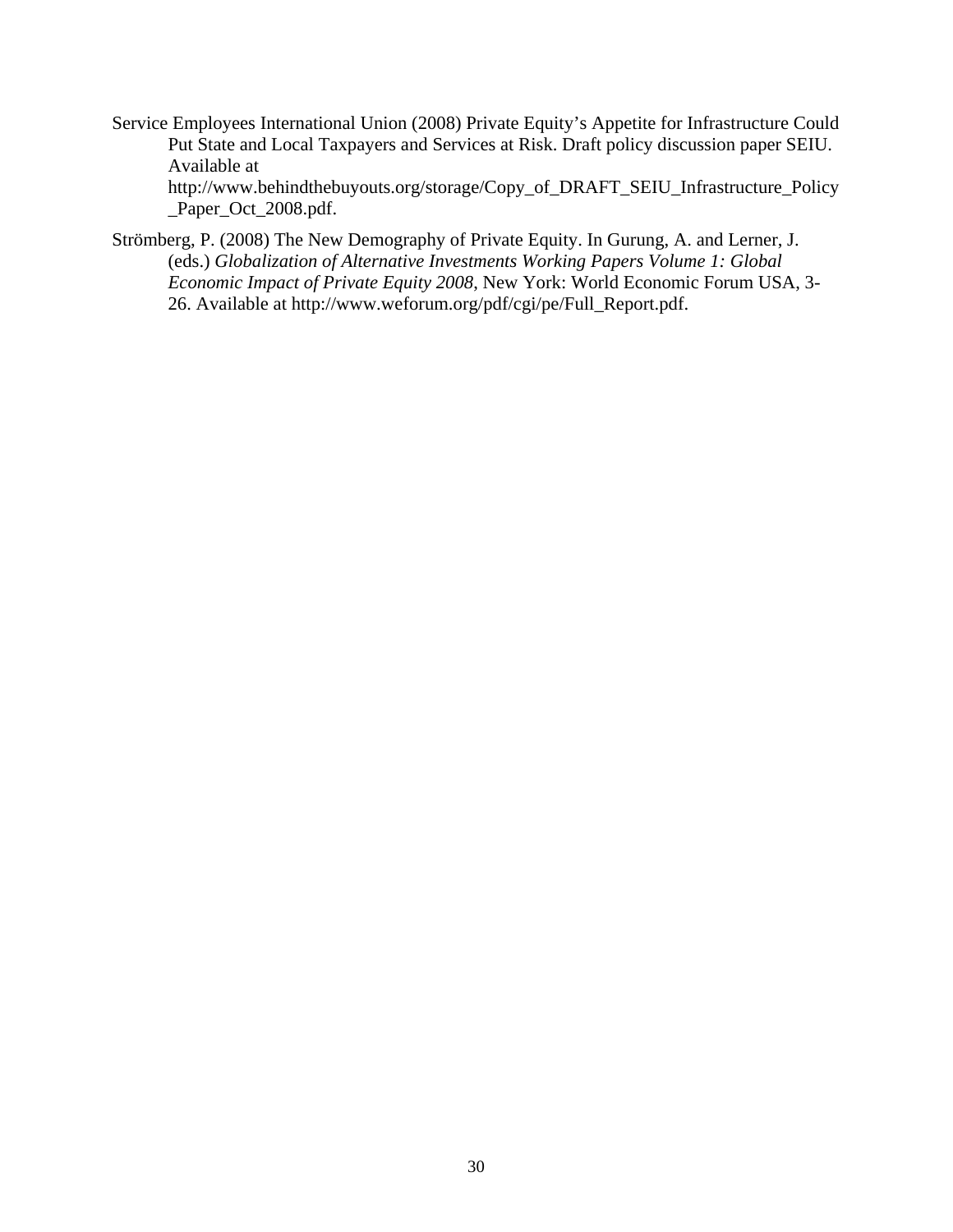# **Table 1: Descriptions of OECD STAN industry variables**

| Industry variable                       | Description                                                                                                                                                                                                                                                                                |
|-----------------------------------------|--------------------------------------------------------------------------------------------------------------------------------------------------------------------------------------------------------------------------------------------------------------------------------------------|
| Production (gross output)               | Value of goods and/or services produced in a year, whether sold or stocked,<br>measured at current prices                                                                                                                                                                                  |
| Value added                             | Industry contribution to national GDP. Value added comprises labor costs,<br>consumption of fixed capital, taxes less subsidies, measured at current prices                                                                                                                                |
| Labor costs (compensation of employees) | Wages and salaries of employees paid by producers as well as supplements such as<br>contributions to social security, private pensions, health insurance, life insurance<br>and similar schemes                                                                                            |
| Number of employees                     | Persons engaged in domestic production excluding self-employed and unpaid family<br>workers                                                                                                                                                                                                |
| Gross fixed capital formation           | Acquisitions, less disposals, of new tangible assets (such as machinery and<br>equipment, transport equipment, livestock, constructions) and new intangible assets<br>(such as mineral exploration and computer software) to be used for more than one<br>year, measured at current prices |
| Consumption of fixed capital            | Reduction in the value of fixed assets used in production resulting from physical<br>deterioration, normal obsolescence or normal accidental damage                                                                                                                                        |
| Source: OECD, STAN database, 2003       |                                                                                                                                                                                                                                                                                            |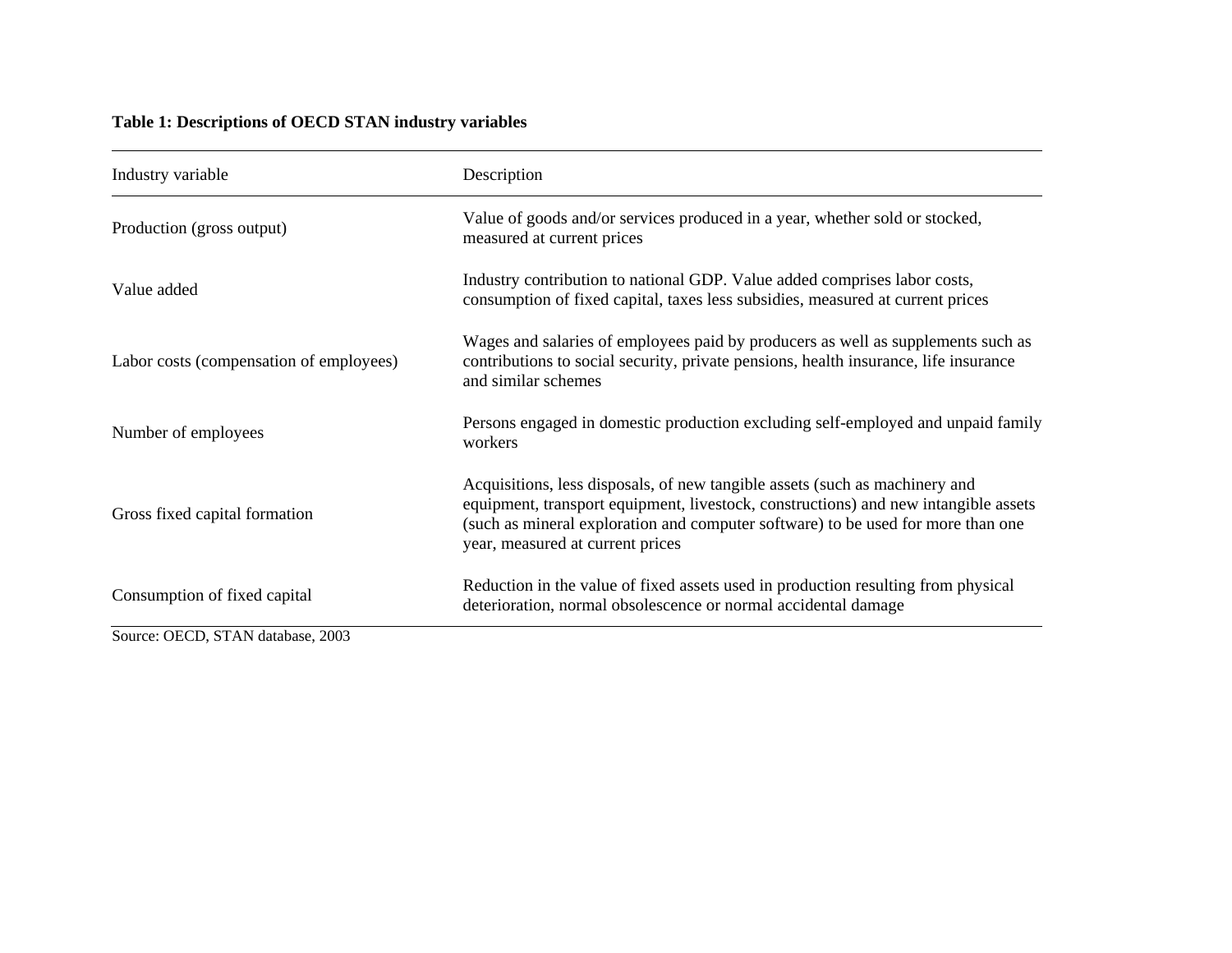**Table 2: Distribution of deals by industry.** The sample consists of 8,596 country-industry-year observations of OECD countries between 1991 and 2007. *Observations* is the number of observations in the industry. *PE industries* contains the number of observations classified as *PE industries*. An industry is a *PE industry* if it had at least one PE investment during the previous five years. *Deals* is the number of deals, and *Deal volume* is the combined size of the deals (normalized to 2008 US\$ billions). *Imputed deal volume* imputes the size for deals with missing size information.

|                                                   |                         | PE    |        |             | Imputed deal |
|---------------------------------------------------|-------------------------|-------|--------|-------------|--------------|
| Industry                                          | Observations industries |       | Deals  | Deal volume | volume       |
| Agriculture, hunting, forestry and fishing        | 432                     | 84    | 52     | 6.18        | 9.88         |
| Basic metals and fabricated metal products        | 431                     | 234   | 740    | 67.06       | 116.43       |
| Chemical, rubber, plastics and fuel products      | 431                     | 223   | 724    | 112.28      | 161.18       |
| Community, social and personal services           | 430                     | 216   | 1,124  | 311.70      | 378.35       |
| Construction                                      | 430                     | 173   | 318    | 28.20       | 47.07        |
| Electrical and optical equipment                  | 431                     | 229   | 837    | 138.14      | 180.80       |
| Electricity, gas and water supply                 | 431                     | 84    | 109    | 100.90      | 123.29       |
| Financial intermediation                          | 426                     | 232   | 551    | 150.24      | 201.25       |
| Food products, beverages and tobacco              | 431                     | 221   | 548    | 66.33       | 106.60       |
| Hotels and restaurants                            | 426                     | 171   | 436    | 132.45      | 155.52       |
| Machinery and equipment                           | 431                     | 255   | 1,256  | 124.90      | 204.62       |
| Manufacturing and recycling                       | 431                     | 166   | 367    | 29.74       | 54.62        |
| Mining and quarrying                              | 429                     | 98    | 148    | 28.12       | 39.85        |
| Other non-metallic mineral products               | 431                     | 131   | 160    | 18.78       | 29.39        |
| Pulp, paper, paper products, printing, publishing | 431                     | 216   | 520    | 111.22      | 141.51       |
| Real estate, renting and business activities      | 426                     | 284   | 2,662  | 369.24      | 512.65       |
| Textiles, textile products, leather               | 431                     | 213   | 425    | 30.42       | 63.45        |
| Transport equipment                               | 431                     | 113   | 106    | 14.74       | 21.94        |
| Transport, storage and communications             | 430                     | 231   | 578    | 247.70      | 286.87       |
| Wholesale and retail trade – repairs              | 426                     | 279   | 1,605  | 328.07      | 441.77       |
| Total                                             | 8,596                   | 3,853 | 13,266 | 2,416.42    | 3,277.05     |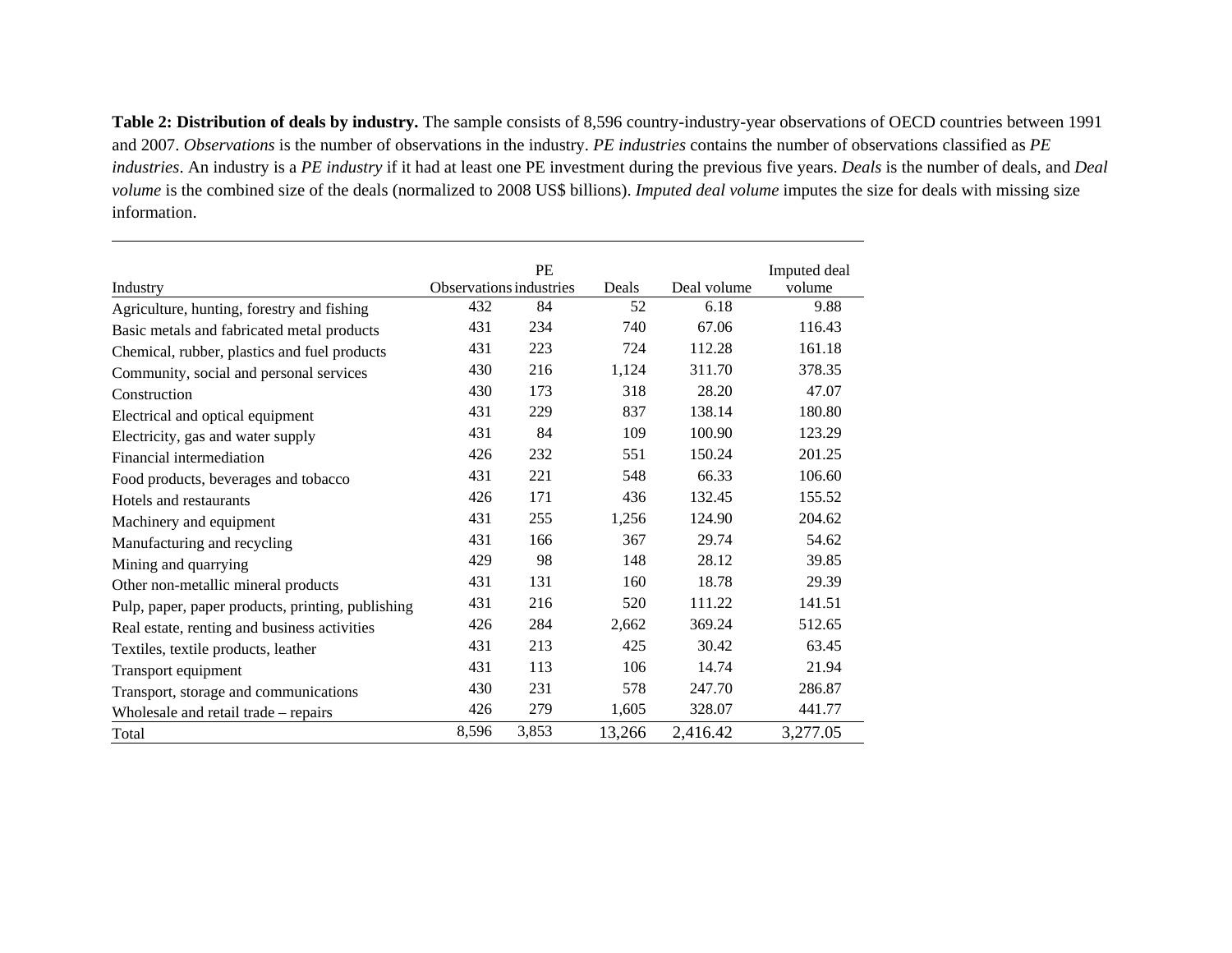**Table 3: Distribution of deals by year.** *Observations* is the number of country-industry-year observations per year. *PE industries* contains the number of observations classified as *PE industries*. An industry is a *PE industry* if it had at least one PE investment during the previous five years. *Deals* is the number of deals, and *Deal volume* is the combined size of the deals (normalized to 2008 US\$ billions). *Imputed deal volume* imputes the deal size for deals with missing size information.

|       |                     | PE         |        |             | Imputed deal |
|-------|---------------------|------------|--------|-------------|--------------|
| Year  | <b>Observations</b> | industries | Deals  | Deal volume | volume       |
| 1986  | n/a                 | n/a        | 95     | 19.56       | 27.15        |
| 1987  | n/a                 | n/a        | 109    | 18.51       | 27.43        |
| 1988  | n/a                 | n/a        | 157    | 42.83       | 60.77        |
| 1989  | n/a                 | n/a        | 137    | 59.75       | 68.07        |
| 1990  | n/a                 | n/a        | 120    | 21.41       | 32.47        |
| 1991  | 456                 | 116        | 158    | 13.29       | 21.88        |
| 1992  | 469                 | 139        | 178    | 15.73       | 26.80        |
| 1993  | 509                 | 177        | 197    | 16.44       | 29.61        |
| 1994  | 516                 | 191        | 262    | 15.57       | 25.68        |
| 1995  | 520                 | 202        | 347    | 35.05       | 49.86        |
| 1996  | 520                 | 204        | 431    | 43.53       | 57.30        |
| 1997  | 520                 | 206        | 655    | 55.41       | 86.12        |
| 1998  | 520                 | 202        | 871    | 94.46       | 144.40       |
| 1999  | 520                 | 217        | 824    | 86.41       | 131.17       |
| 2000  | 520                 | 228        | 780    | 105.44      | 138.76       |
| 2001  | 520                 | 251        | 687    | 80.83       | 102.62       |
| 2002  | 520                 | 269        | 722    | 93.28       | 122.11       |
| 2003  | 520                 | 276        | 945    | 145.73      | 178.78       |
| 2004  | 520                 | 293        | 1,217  | 203.73      | 278.14       |
| 2005  | 520                 | 293        | 1,428  | 258.58      | 368.21       |
| 2006  | 520                 | 316        | 1,788  | 404.54      | 552.20       |
| 2007  | 406                 | 273        | 1,776  | 748.42      | 963.42       |
| Total | 8,596               | 3,853      | 13,884 | 2,578.48    | 3,492.93     |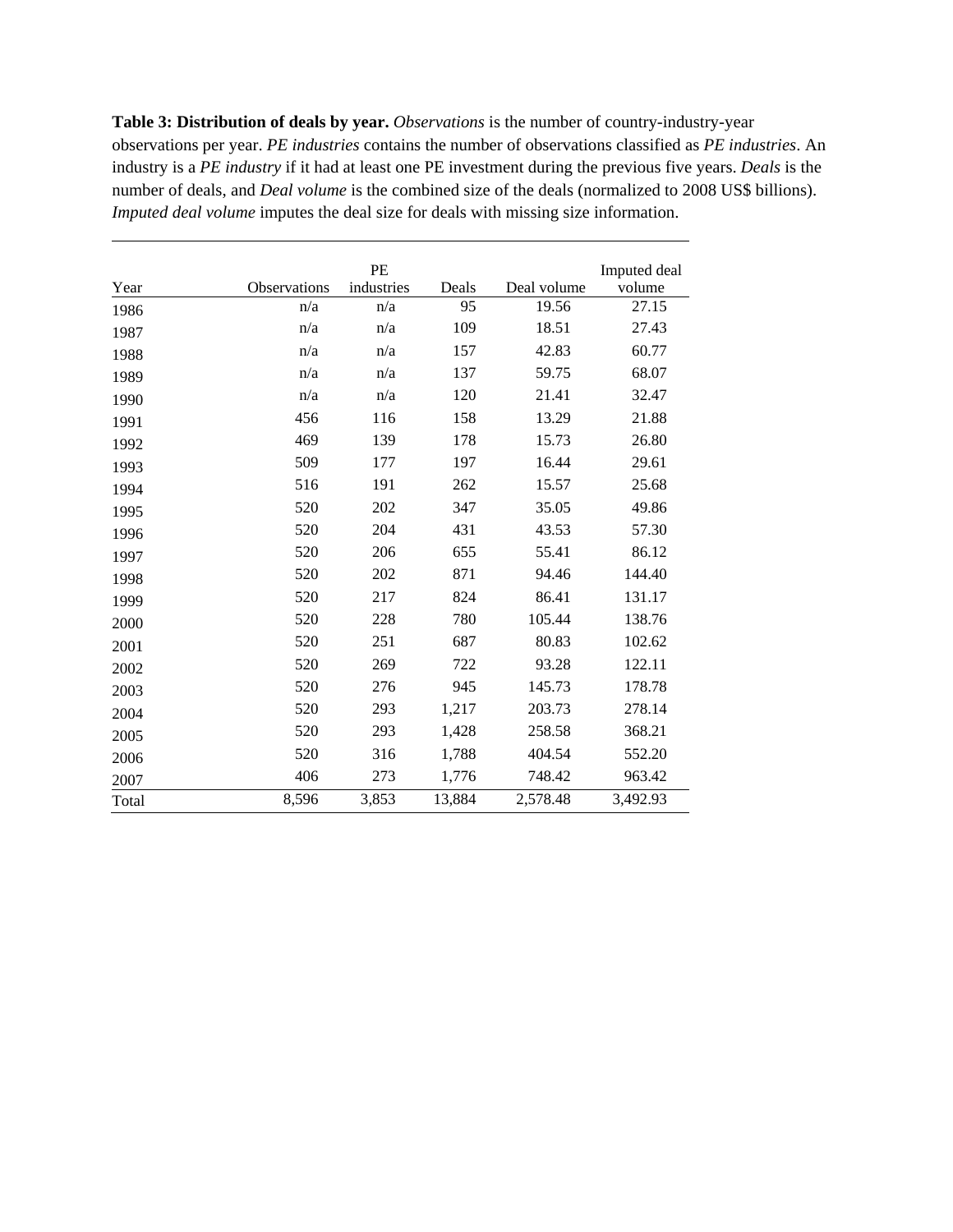**Table 4: Distribution of deals by country.** The sample consists of 8,596 country-industry-year observations of OECD countries between 1991 and 2007. *Observations* is the number of observations in each country. *PE industries* contains the number of observations classified as *PE industries*. An industry is a *PE industry* if it had at least one PE investment during the previous five years. *Deals* is the number of deals, and *Deal volume* is the combined size of the deals (normalized to 2008 US\$ billions). *Imputed deal volume* imputes the size for deals with missing size information.

| Country               | Observations | PE industries | Deals          | Deal volume | Imputed deal volume |
|-----------------------|--------------|---------------|----------------|-------------|---------------------|
| Australia             | 320          | 125           | 122            | 14.64       | 18.55               |
| Austria               | 340          | 77            | 53             | 1.78        | 3.93                |
| Belgium               | 340          | 129           | 117            | 13.00       | 22.56               |
| Canada                | 340          | 218           | 292            | 98.98       | 117.12              |
| Czech Republic        | 300          | 158           | 37             | 5.06        | 5.89                |
| Denmark               | 340          | 94            | 142            | 9.79        | 17.30               |
| Finland               | 340          | 161           | 192            | 7.66        | 16.06               |
| France                | 339          | 274           | 1,273          | 121.04      | 176.37              |
| Germany               | 340          | 220           | 598            | 109.79      | 187.06              |
| Greece                | 324          | 30            | 7              | 4.45        | 6.14                |
| Hungary               | 320          | 142           | 18             | 1.15        | 3.39                |
| Ireland               | 340          | 104           | $\overline{4}$ | 0.00        | 0.01                |
| Iceland               | 339          | 6             | 46             | 19.09       | 20.69               |
| Italy                 | 340          | 210           | 335            | 42.21       | 57.69               |
| Japan                 | 328          | 70            | 73             | 20.79       | 26.71               |
| Netherlands           | 340          | 204           | 320            | 84.87       | 125.66              |
| Norway                | 340          | 73            | 71             | 5.00        | 9.53                |
| Poland                | 286          | 171           | 41             | 2.33        | 2.61                |
| Portugal              | 320          | 63            | 27             | 0.25        | 0.33                |
| Slovakia              | 300          | 111           | 13             | 0.18        | 0.93                |
| South Korea           | 340          | 47            | 20             | 4.81        | 4.81                |
| Spain                 | 320          | 171           | 217            | 38.93       | 42.58               |
| Sweden                | 340          | 186           | 267            | 43.07       | 57.60               |
| Switzerland           | 340          | 158           | 111            | 17.66       | 31.46               |
| <b>United Kingdom</b> | 340          | 318           | 2,194          | 377.13      | 423.60              |
| <b>United States</b>  | 340          | 333           | 6,676          | 1,372.78    | 1,898.46            |
| Total                 | 8,596        | 3,853         | 13,266         | 2,416.42    | 3,277.05            |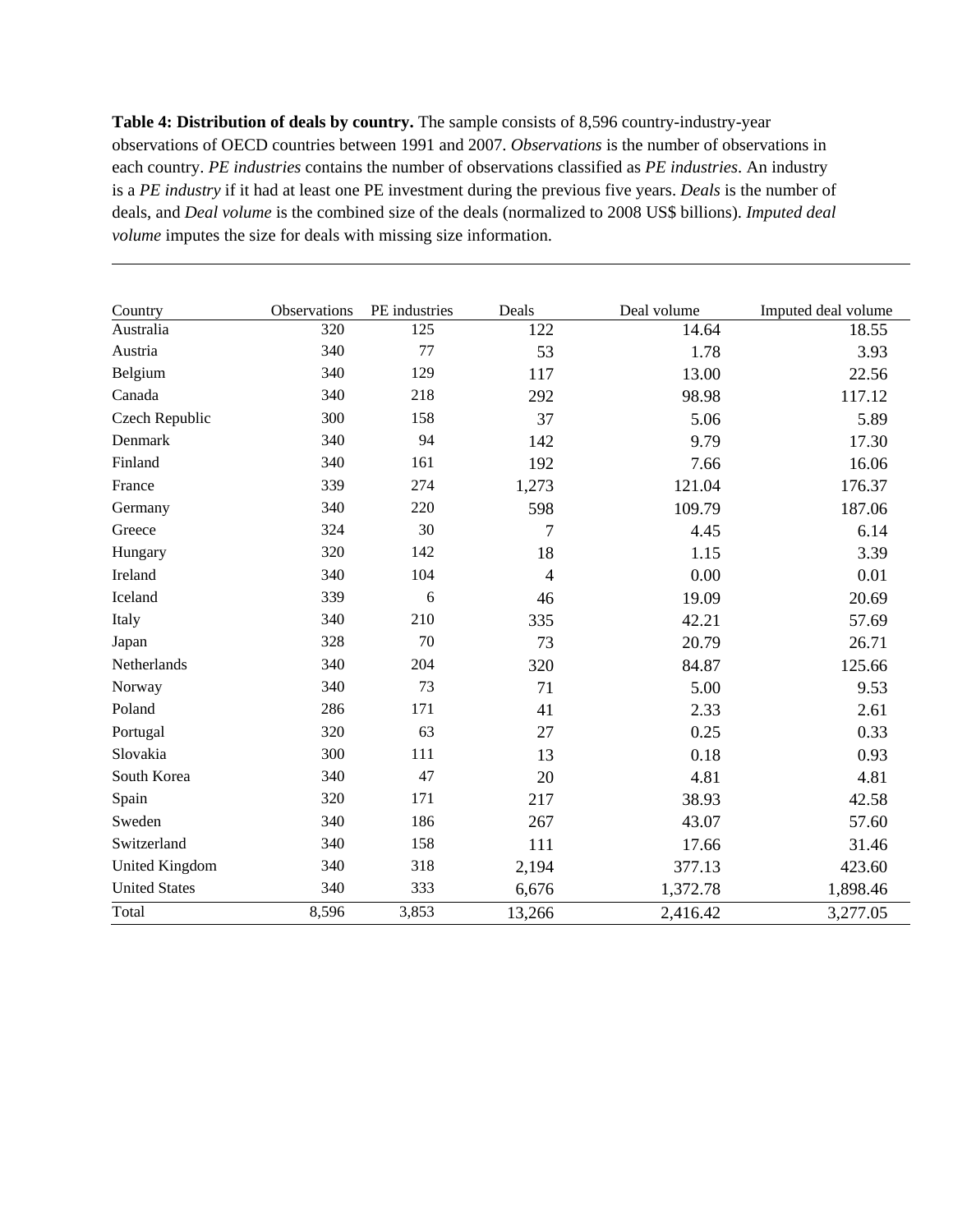**Table 5: Industry growth variables.** The sample consists of 8,596 country-industry-year observations of OECD countries between 1991 and 2007. An industry is considered as a *PE industry* if it had at least a single PE deal in the previous five years. *P-value* provides the p-value of a test of equality of the means of PE and non-PE industries. See Table 1 for variable definitions.

|                                            |              | All industries    |              |              | PE industries     |              |              | Non-PE industries |              |         |
|--------------------------------------------|--------------|-------------------|--------------|--------------|-------------------|--------------|--------------|-------------------|--------------|---------|
|                                            | Observations | Average<br>growth | Std.<br>dev. | Observations | Average<br>growth | Std.<br>dev. | Observations | Average<br>growth | Std.<br>dev. | P-value |
| Production (gross output)                  | 7,351        | 5.9               | 8.8          | 3,318        | 6.2               | 8.5          | 4,033        | 5.7               | 9.1          | 0.03    |
| Value added                                | 8,238        | 5.6               | 10.2         | 3,635        | 5.8               | 9.8          | 4,603        | 5.5               | 10.5         | 0.17    |
| Labor costs (compensation of<br>employees) | 7,831        | 5.1               | 7.5          | 3,398        | 5.3               | 7.4          | 4,433        | 5.0               | 7.6          | 0.18    |
| Number of employees                        | 6,269        | 0.0               | 5.0          | 2,862        | 0.3               | 4.1          | 3.407        | $-0.3$            | 5.6          | 0.00    |
| Gross fixed capital formation              | 7,004        | 7.1               | 76.6         | 3.223        | 6.8               | 27.6         | 3,781        | 7.5               | 101.1        | 0.67    |
| Consumption of fixed capital               | 7,351        | 5.9               | 8.8          | 3,318        | 6.2               | 8.5          | 4,033        | 5.7               | 9.1          | 0.03    |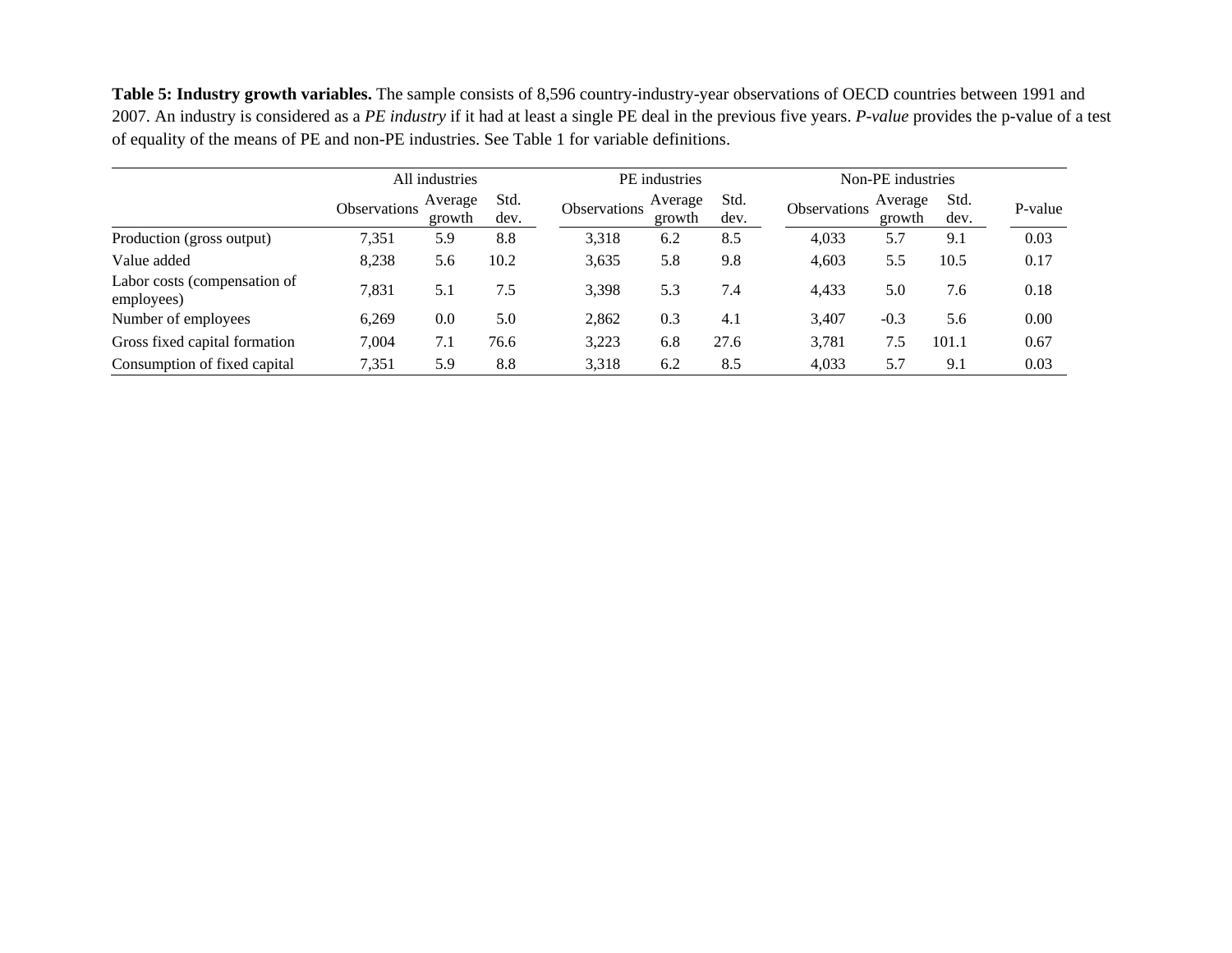Table 6: PE activity and growth rate of productivity. The table contains OLS panel regression coefficients. An observation is a countryindustry-year pair. The endogenous variable is the growth rate of production or value added (as defined by OECD). The exogenous variables are an indicator for positive PE activity over the previous five years at the country-industry level (*PE5*), indicators for whether the measured PE activity is below or above the median activity level (*PE5 Low* and *PE5 High*), and indicators for quartiles. The omitted base category is no PE activity over the previous five years. Country-industry (*C-I FE*), industry-year (*I-Y FE*), and country-year (*C-Y FE*) fixed effects are included as indicated. Robust standard errors are in parentheses.  $PE_L = PE_H$  contains the significance level of a Wald test of equality of the *PE Low* and *PE High* coefficients or all the quartile coefficients. Statistical significance at the 1%, 5% and 10% levels are indicated by \*\*\*, \*\*, and \*, respectively.

|                                | (1)        | (2)        | (3)            | (4)        | (5)        | (6)      | (7)     | (8)                                                         | (9)     | (10)    |
|--------------------------------|------------|------------|----------------|------------|------------|----------|---------|-------------------------------------------------------------|---------|---------|
|                                | Production | Production | Production     | Production | Production |          |         | Value added Value added Value added Value added Value added |         |         |
|                                | (gross)    | (gross)    | (gross)        | (gross)    | (gross     |          |         |                                                             |         |         |
|                                | output)    | output)    | output)        | output)    | output)    |          |         |                                                             |         |         |
| PE <sub>5</sub>                | 1.368***   | $0.541**$  |                |            |            | 1.259*** | 0.448   |                                                             |         |         |
|                                | (0.292)    | (0.251)    |                |            |            | (0.324)  | (0.286) |                                                             |         |         |
| PE <sub>5</sub> Low            |            |            | 1.197***       | $0.615**$  |            |          |         | 1.008***                                                    | 0.450   |         |
|                                |            |            | (0.298)        | (0.258)    |            |          |         | (0.332)                                                     | (0.300) |         |
| PE <sub>5</sub> High           |            |            | 1.712***       | 0.381      |            |          |         | $1.764***$                                                  | 0.445   |         |
|                                |            |            | (0.371)        | (0.328)    |            |          |         | (0.407)                                                     | (0.377) |         |
| PE <sub>5</sub> Q1             |            |            |                |            | $0.522*$   |          |         |                                                             |         | 0.436   |
|                                |            |            |                |            | (0.301)    |          |         |                                                             |         | (0.332) |
| PE <sub>5</sub> Q <sub>2</sub> |            |            |                |            | $0.723**$  |          |         |                                                             |         | 0.463   |
|                                |            |            |                |            | (0.297)    |          |         |                                                             |         | (0.370) |
| PE <sub>5</sub> Q3             |            |            |                |            | 0.447      |          |         |                                                             |         | 0.430   |
|                                |            |            |                |            | (0.335)    |          |         |                                                             |         | (0.391) |
| PE <sub>5</sub> Q4             |            |            |                |            | 0.351      |          |         |                                                             |         | 0.492   |
|                                |            |            |                |            | (0.404)    |          |         |                                                             |         | (0.472) |
| C-I FE                         | Yes        | Yes        | Yes            | Yes        | Yes        | Yes      | Yes     | Yes                                                         | Yes     | Yes     |
| I-Y FE                         | Yes        | Yes        | Yes            | Yes        | Yes        | Yes      | Yes     | Yes                                                         | Yes     | Yes     |
| C-Y FE                         | No         | Yes        | N <sub>0</sub> | Yes        | Yes        | No       | Yes     | No                                                          | Yes     | Yes     |
| $PEL = PEH$                    |            |            | $0.091*$       | 0.405      | 0.734      |          |         | $0.025**$                                                   | 0.988   | 0.998   |
| Observations                   | 6,976      | 6,976      | 6,976          | 6,976      | 6,976      | 7,013    | 7,013   | 7,013                                                       | 7,013   | 7,013   |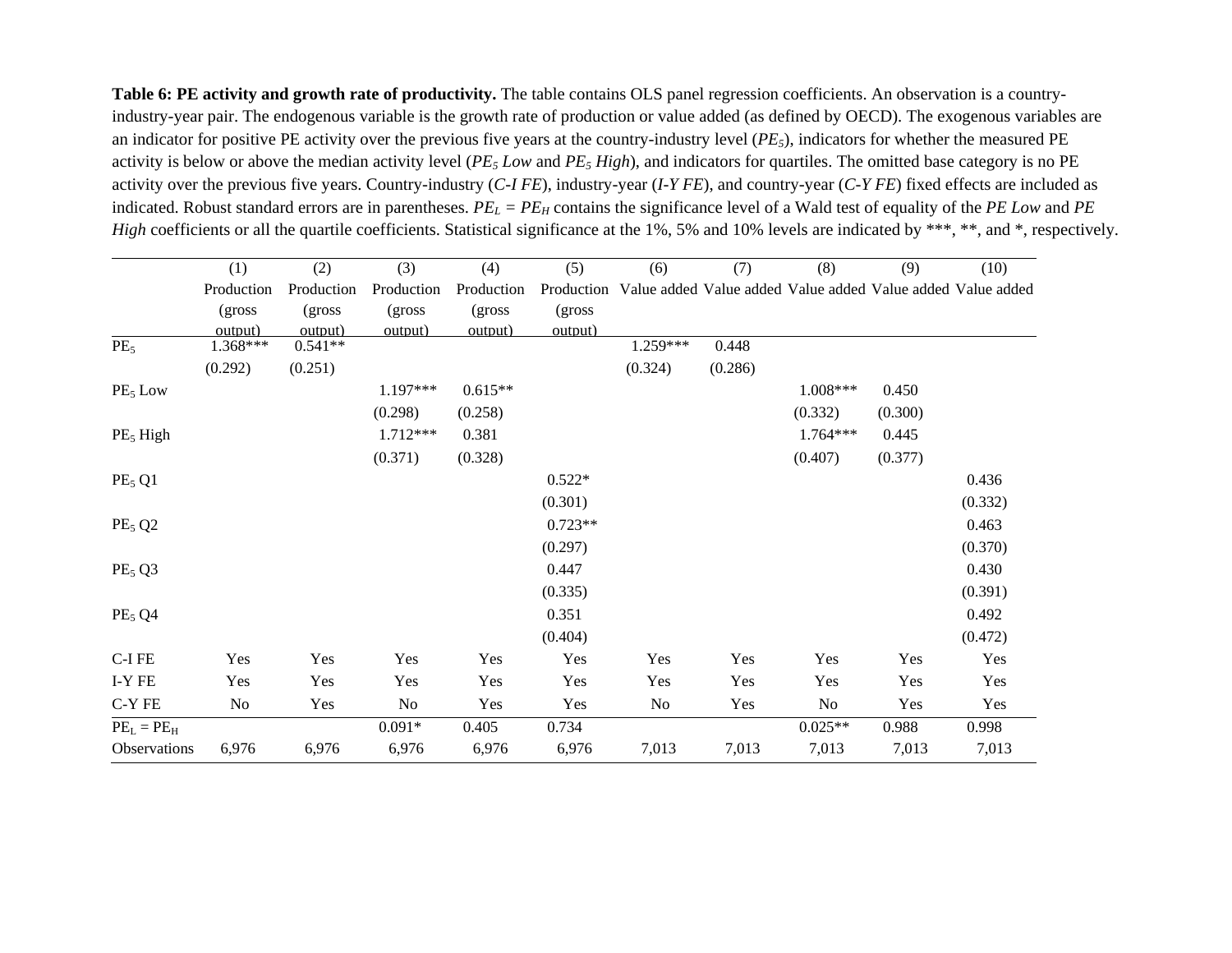Table 7: Twice-lagged PE activity and growth rate of productivity. The table contains OLS panel regression coefficients. An observation is a country-industry-year pair. The endogenous variable is the growth rate of production or value added (as defined by OECD). The exogenous variables are an indicator for positive PE activity over the previous four years -2 to -5, i.e. *not* including the year prior to the year where the growth in the endogenous variable is measured (*PE2-5*), indicators for whether the measured PE activity is below or above the median activity level (*PE5 Low* and *PE5 High*), and indicators for quartiles. The omitted base category is no PE activity over the previous five years. Country-industry (*C-I FE*), industry-year (*I-Y FE*), and country-year (*C-Y FE*) fixed effects are included as indicated. Robust standard errors are in parentheses.  $PE<sub>L</sub>$  = *PEH* contains the significance level of a Wald test of equality of the *PE Low* and *PE High* coefficients or all the quartile coefficients. Statistical significance at the 1%, 5% and 10% levels are indicated by \*\*\*, \*\*, and \*, respectively.

|                                | (1)        | (2)        | (3)        | (4)        | (5)        | (6)      | (7)      | (8)        | (9)      | (10)                                                        |
|--------------------------------|------------|------------|------------|------------|------------|----------|----------|------------|----------|-------------------------------------------------------------|
|                                | Production | Production | Production | Production | Production |          |          |            |          | Value added Value added Value added Value added Value added |
|                                | (gross)    | (gross)    | (gross)    | (gross)    | (gross)    |          |          |            |          |                                                             |
|                                | output)    | output)    | output)    | output)    | output)    |          |          |            |          |                                                             |
| PE <sub>5</sub>                | 1.208***   | $0.449*$   |            |            |            | 1.247*** | $0.506*$ |            |          |                                                             |
|                                | (0.269)    | (0.238)    |            |            |            | (0.299)  | (0.278)  |            |          |                                                             |
| $PE5$ Low                      |            |            | $1.076***$ | $0.454*$   |            |          |          | $0.974***$ | 0.416    |                                                             |
|                                |            |            | (0.273)    | (0.244)    |            |          |          | (0.313)    | (0.295)  |                                                             |
| PE <sub>5</sub> High           |            |            | 1.434***   | 0.441      |            |          |          | $1.715***$ | $0.670*$ |                                                             |
|                                |            |            | (0.354)    | (0.318)    |            |          |          | (0.398)    | (0.388)  |                                                             |
| PE <sub>5</sub> Q1             |            |            |            |            | 0.334      |          |          |            |          | 0.309                                                       |
|                                |            |            |            |            | (0.281)    |          |          |            |          | (0.336)                                                     |
| $PE5$ Q <sub>2</sub>           |            |            |            |            | $0.587*$   |          |          |            |          | 0.527                                                       |
|                                |            |            |            |            | (0.306)    |          |          |            |          | (0.377)                                                     |
| PE <sub>5</sub> Q3             |            |            |            |            | 0.514      |          |          |            |          | $0.686*$                                                    |
|                                |            |            |            |            | (0.339)    |          |          |            |          | (0.404)                                                     |
| PE <sub>5</sub> Q <sub>4</sub> |            |            |            |            | 0.413      |          |          |            |          | 0.732                                                       |
|                                |            |            |            |            | (0.370)    |          |          |            |          | (0.466)                                                     |
| $C-IFE$                        | Yes        | Yes        | Yes        | Yes        | Yes        | Yes      | Yes      | Yes        | Yes      | Yes                                                         |
| I-Y FE                         | Yes        | Yes        | Yes        | Yes        | Yes        | Yes      | Yes      | Yes        | Yes      | Yes                                                         |
| C-Y FE                         | No         | Yes        | No         | Yes        | Yes        | No       | Yes      | No         | Yes      | Yes                                                         |
| $PEL = PEH$                    |            |            | 0.233      | 0.964      | 0.854      |          |          | $0.046*$   | 0.502    | 0.819                                                       |
| Observations                   | 6,976      | 6,976      | 6,976      | 6,976      | 6,976      | 6,976    | 7,013    | 7,013      | 7,013    | 7,013                                                       |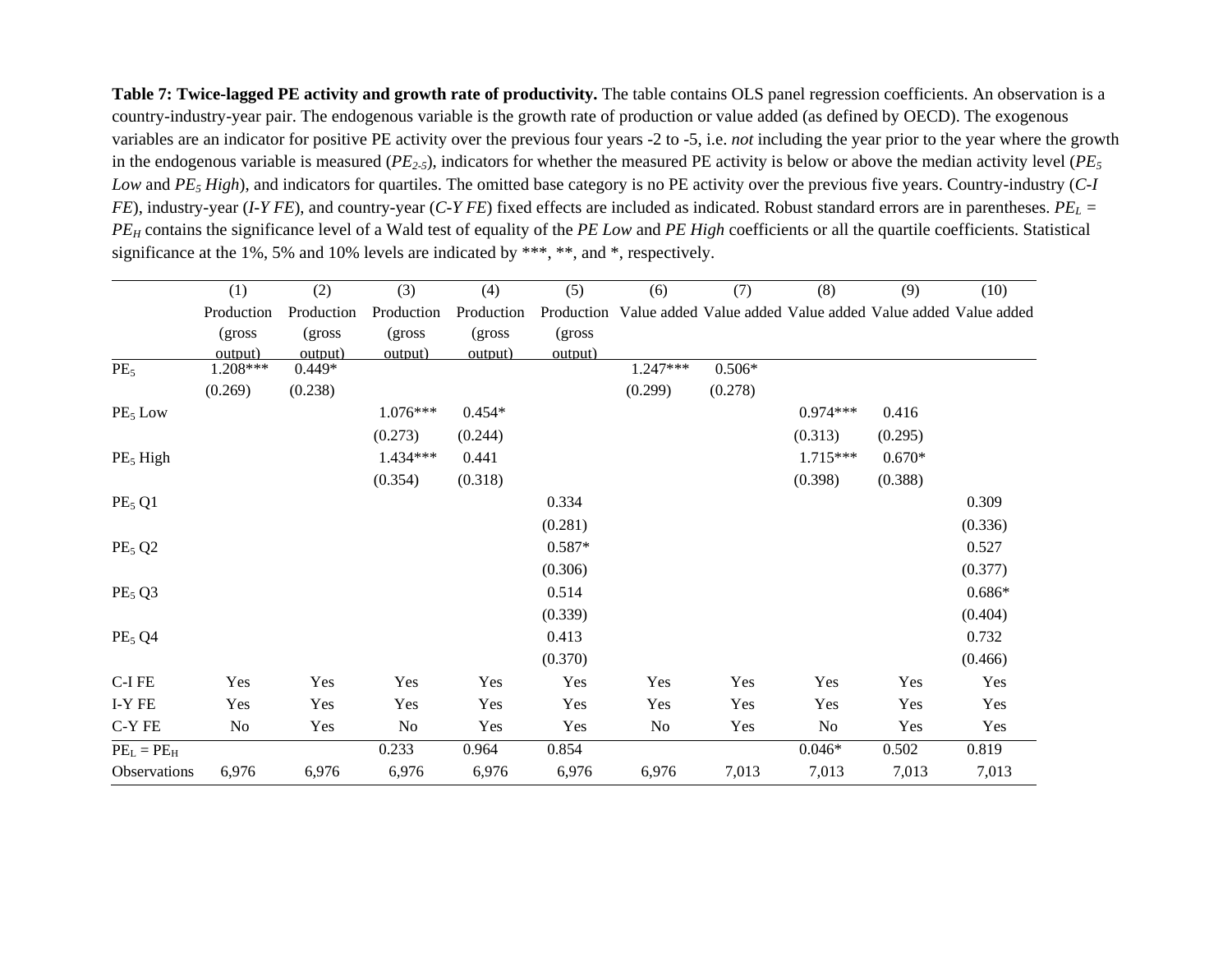**Table 8: PE activity and growth rate of employment.** The table contains OLS panel regression coefficients. An observation is a countryindustry-year pair. The endogenous variable is the annual growth rate of labor costs or total employment (as defined by OECD). The exogenous variables are an indicator for positive PE activity over the previous five years at the country-industry level (*PE5*), indicators for whether the measured PE activity is below or above the median activity level (*PE5 Low* and *PE5 High*), and indicators for quartiles. The omitted base category is no PE activity over the previous five years. Country-industry (*C-I FE*), industry-year (*I-Y FE*), and country-year (*C-Y FE*) fixed effects are included as indicated. Robust standard errors are in parentheses.  $PE_L = PE_H$  contains the significance level of a Wald test of equality of the  $PE$ *Low* and *PE High* coefficients or all the quartile coefficients. Statistical significance at the 1%, 5% and 10% levels are indicated by \*\*\*, \*\*, and \*, respectively.

|                      | (1)         | (2)         | (3)         | (4)         | (5)                                                                         | (6)        | (7)       | (8)        | (9)       | (10)      |
|----------------------|-------------|-------------|-------------|-------------|-----------------------------------------------------------------------------|------------|-----------|------------|-----------|-----------|
|                      | Labor costs | Labor costs | Labor costs | Labor costs | Labor costs                                                                 | Number of  | Number of | Number of  | Number of | Number of |
|                      |             |             |             |             | (compensation(compensation(compensation(compensation(compensation employees |            | employees | employees  | employees | employees |
|                      |             |             |             |             | of employees) of employees) of employees) of employees) of employees)       |            |           |            |           |           |
| PE <sub>5</sub>      | $0.779***$  | 0.160       |             |             |                                                                             | $0.845***$ | $0.400**$ |            |           |           |
|                      | (0.269)     | (0.197)     |             |             |                                                                             | (0.210)    | (0.181)   |            |           |           |
| $PE5$ Low            |             |             | $0.575**$   | 0.241       |                                                                             |            |           | $0.954***$ | $0.469**$ |           |
|                      |             |             | (0.270)     | (0.211)     |                                                                             |            |           | (0.214)    | (0.193)   |           |
| PE <sub>5</sub> High |             |             | 1.192***    | $-0.016$    |                                                                             |            |           | $0.605**$  | 0.241     |           |
|                      |             |             | (0.337)     | (0.244)     |                                                                             |            |           | (0.272)    | (0.232)   |           |
| PE <sub>5</sub> Q1   |             |             |             |             | 0.080                                                                       |            |           |            |           | $0.415*$  |
|                      |             |             |             |             | (0.249)                                                                     |            |           |            |           | (0.217)   |
| $PE5$ Q <sub>2</sub> |             |             |             |             | $0.424*$                                                                    |            |           |            |           | $0.545**$ |
|                      |             |             |             |             | (0.230)                                                                     |            |           |            |           | (0.230)   |
| PE <sub>5</sub> Q3   |             |             |             |             | 0.047                                                                       |            |           |            |           | 0.347     |
|                      |             |             |             |             | (0.266)                                                                     |            |           |            |           | (0.246)   |
| PE <sub>5</sub> Q4   |             |             |             |             | 0.045                                                                       |            |           |            |           | 0.069     |
|                      |             |             |             |             | (0.298)                                                                     |            |           |            |           | (0.289)   |
| C-I FE               | Yes         | Yes         | Yes         | Yes         | Yes                                                                         | Yes        | Yes       | Yes        | Yes       | Yes       |
| I-Y FE               | Yes         | Yes         | Yes         | Yes         | Yes                                                                         | Yes        | Yes       | Yes        | Yes       | Yes       |
| C-Y FE               | No          | Yes         | No          | Yes         | Yes                                                                         | No         | Yes       | No         | Yes       | Yes       |
| $PEL = PEH$          |             |             | $0.016**$   | 0.247       | 0.231                                                                       |            |           | 0.123      | 0.285     | 0.393     |
| Observations         | 6,743       | 6,743       | 6,743       | 6,743       | 6,743                                                                       | 5,771      | 5,771     | 5,771      | 5,771     | 5,771     |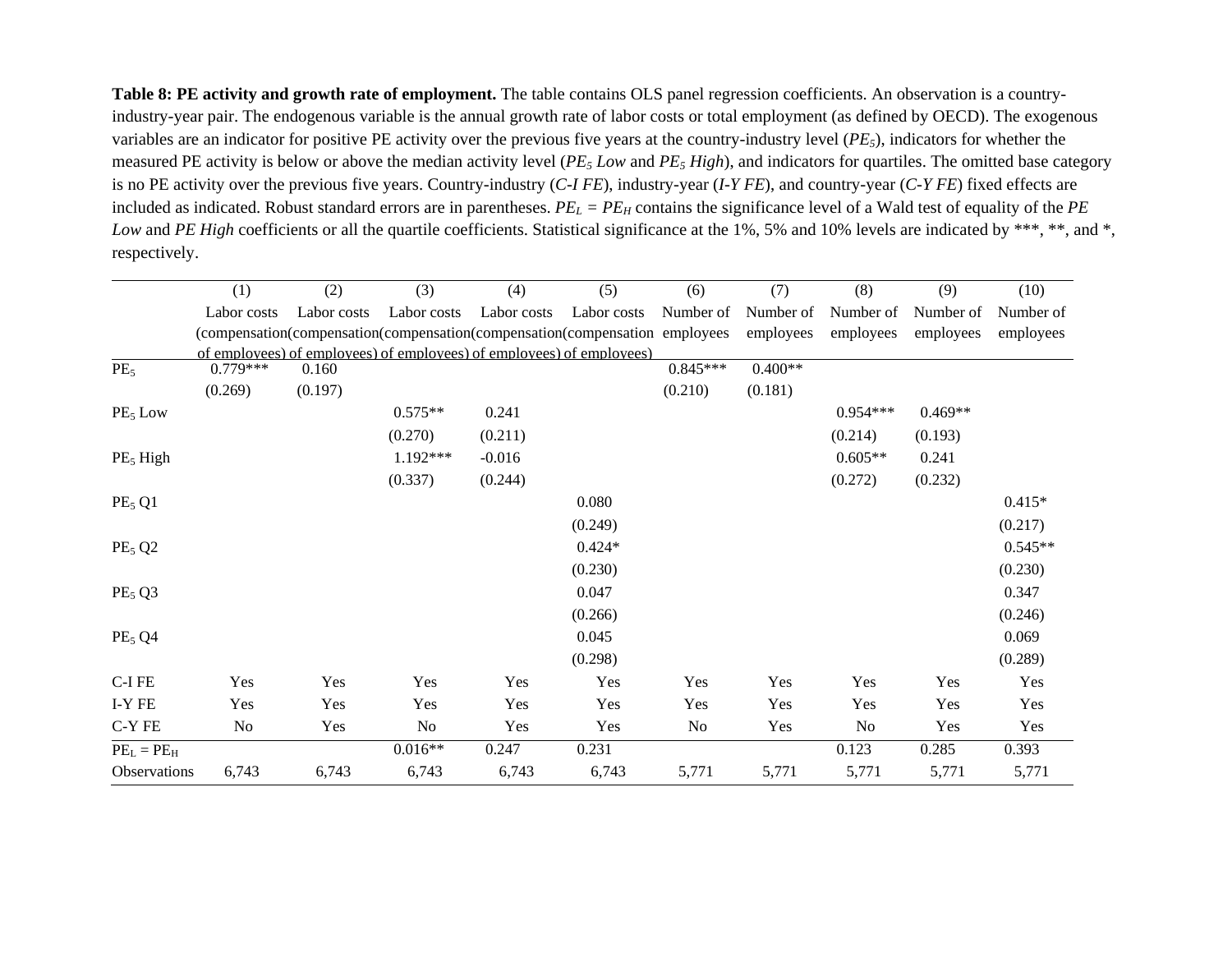**Table 9: Twice-lagged PE activity and growth rate of employment.** The table contains OLS panel regression coefficients. An observation is a country-industry-year pair. The endogenous variable is the annual growth rate of labor costs or total employment (as defined by OECD). The exogenous variables are an indicator for positive PE activity over the previous four years -2 to -5, i.e. *not* including the year previous to the year where the growth in the endogenous variable is measured (*PE<sub>2-5</sub>*), indicators for whether the measured PE activity is below or above the median activity level (*PE<sub>5</sub> Low* and *PE<sub>5</sub> High*), and indicators for quartiles. The omitted base category is no PE activity over the previous five years. Country-industry (*C-I FE*), industry-year (*I-Y FE*), and country-year (*C-Y FE*) fixed effects are included as indicated. Robust standard errors are in parentheses. *PEL = PEH* contains the significance level of a Wald test of equality of the *PE Low* and *PE High* coefficients or all the quartile coefficients. Statistical significance at the 1%, 5% and 10% levels are indicated by \*\*\*, \*\*, and \*, respectively.

|                                | (1)         | (2)         | (3)         | (4)         | (5)                                                                         | (6)        | (7)       | (8)        | (9)       | (10)      |
|--------------------------------|-------------|-------------|-------------|-------------|-----------------------------------------------------------------------------|------------|-----------|------------|-----------|-----------|
|                                | Labor costs | Labor costs | Labor costs | Labor costs | Labor costs                                                                 | Number of  | Number of | Number of  | Number of | Number of |
|                                |             |             |             |             | (compensation(compensation(compensation(compensation(compensation employees |            | employees | employees  | employees | employees |
|                                |             |             |             |             | of employees) of employees) of employees) of employees) of employees)       |            |           |            |           |           |
| PE <sub>5</sub>                | $0.594**$   | $-0.038$    |             |             |                                                                             | $0.781***$ | $0.341**$ |            |           |           |
|                                | (0.251)     | (0.193)     |             |             |                                                                             | (0.190)    | (0.170)   |            |           |           |
| $PE5$ Low                      |             |             | 0.359       | $-0.038$    |                                                                             |            |           | $0.860***$ | $0.344*$  |           |
|                                |             |             | (0.258)     | (0.204)     |                                                                             |            |           | (0.201)    | (0.181)   |           |
| PE <sub>5</sub> High           |             |             | $1.007***$  | $-0.038$    |                                                                             |            |           | $0.630***$ | 0.336     |           |
|                                |             |             | (0.302)     | (0.243)     |                                                                             |            |           | (0.243)    | (0.221)   |           |
| PE <sub>5</sub> Q1             |             |             |             |             | $-0.179$                                                                    |            |           |            |           | 0.261     |
|                                |             |             |             |             | (0.233)                                                                     |            |           |            |           | (0.212)   |
| PE <sub>5</sub> Q <sub>2</sub> |             |             |             |             | 0.134                                                                       |            |           |            |           | $0.464**$ |
|                                |             |             |             |             | (0.226)                                                                     |            |           |            |           | (0.206)   |
| PE <sub>5</sub> Q3             |             |             |             |             | 0.128                                                                       |            |           |            |           | $0.525**$ |
|                                |             |             |             |             | (0.259)                                                                     |            |           |            |           | (0.231)   |
| PE <sub>5</sub> Q <sub>4</sub> |             |             |             |             | $-0.217$                                                                    |            |           |            |           | 0.028     |
|                                |             |             |             |             | (0.309)                                                                     |            |           |            |           | (0.275)   |
| C-I FE                         | Yes         | Yes         | Yes         | Yes         | Yes                                                                         | Yes        | Yes       | Yes        | Yes       | Yes       |
| I-Y FE                         | Yes         | Yes         | Yes         | Yes         | Yes                                                                         | Yes        | Yes       | Yes        | Yes       | Yes       |
| C-Y FE                         | No          | Yes         | No          | Yes         | Yes                                                                         | No         | Yes       | No         | Yes       | Yes       |
| $PEL = PEH$                    |             |             | $0.006***$  | 0.999       | 0.263                                                                       |            |           | 0.285      | 0.969     | $0.078*$  |
| <b>Observations</b>            | 6743        | 6743        | 6743        | 6743        | 6743                                                                        | 5771       | 5771      | 5771       | 5771      | 5771      |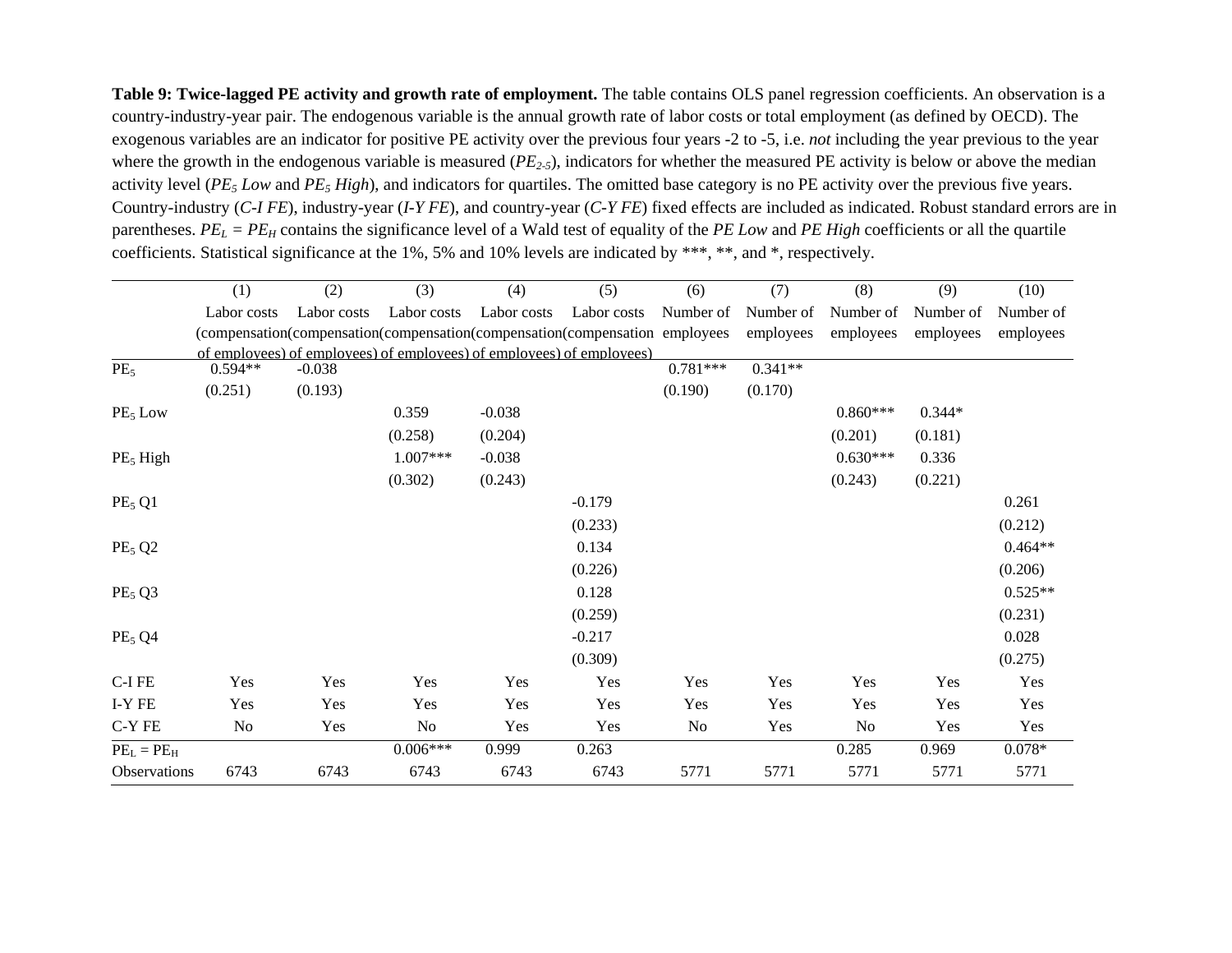Table 10: PE activity and growth rate of capital formation. The table contains OLS panel regression coefficients. An observation is a countryindustry-year pair. The endogenous variable is the annual growth rate of gross fixed capital formation or consumption of fixed capital (as defined by OECD). The exogenous variables are an indicator for positive PE activity over the previous five years at the country-industry level (*PE5*), indicators for whether the measured PE activity is below or above the median activity level (*PE5 Low* and *PE5 High*), and indicators for quartiles. The omitted base category is no PE activity over the previous five years. Country-industry (*C-I FE*), industry-year (*I-Y FE*), and country-year (*C-Y FE*) fixed effects are included as indicated. Robust standard errors are in parentheses.  $PE<sub>L</sub> = PE<sub>H</sub>$  contains the significance level of a Wald test of equality of the *PE Low* and *PE High* coefficients or all the quartile coefficients. Statistical significance at the 1%, 5% and 10% levels are indicated by \*\*\*, \*\*, and \*, respectively.

|                                | (1)         | (2)         | (3)         | (4)         | (5)       | (6)      | (7)      | (8)        | (9)       | (10)                                                                |
|--------------------------------|-------------|-------------|-------------|-------------|-----------|----------|----------|------------|-----------|---------------------------------------------------------------------|
|                                | Gross fixed | Gross fixed | Gross fixed | Gross fixed |           |          |          |            |           | Gross fixed ConsumptionConsumptionConsumptionConsumptionConsumption |
|                                | capital     | capital     | capital     | capital     | capital   | of fixed | of fixed | of fixed   | of fixed  | of fixed                                                            |
|                                | formation   | formation   | formation   | formation   | formation | capital  | capital  | capital    | capital   | capital                                                             |
| PE <sub>5</sub>                | $-0.103$    | $-3.499$    |             |             |           | 0.165    | $-0.494$ |            |           |                                                                     |
|                                | (2.463)     | (3.346)     |             |             |           | (0.415)  | (0.323)  |            |           |                                                                     |
| $PE5$ Low                      |             |             | $-0.092$    | $-3.565$    |           |          |          | $-0.353$   | $-0.435$  |                                                                     |
|                                |             |             | (2.550)     | (3.653)     |           |          |          | (0.469)    | (0.367)   |                                                                     |
| PE <sub>5</sub> High           |             |             | $-0.124$    | $-3.362$    |           |          |          | $1.096**$  | $-0.611*$ |                                                                     |
|                                |             |             | (2.665)     | (3.044)     |           |          |          | (0.467)    | (0.357)   |                                                                     |
| PE <sub>5</sub> Q1             |             |             |             |             | $-1.190$  |          |          |            |           | $-0.657**$                                                          |
|                                |             |             |             |             | (3.256)   |          |          |            |           | (0.328)                                                             |
| PE <sub>5</sub> Q <sub>2</sub> |             |             |             |             | $-6.172$  |          |          |            |           | $-0.181$                                                            |
|                                |             |             |             |             | (4.718)   |          |          |            |           | (0.520)                                                             |
| PE <sub>5</sub> Q3             |             |             |             |             | $-4.792$  |          |          |            |           | $-0.568$                                                            |
|                                |             |             |             |             | (3.258)   |          |          |            |           | (0.382)                                                             |
| PE <sub>5</sub> Q <sub>4</sub> |             |             |             |             | $-2.965$  |          |          |            |           | $-0.468$                                                            |
|                                |             |             |             |             | (4.070)   |          |          |            |           | (0.490)                                                             |
| C-I FE                         | Yes         | Yes         | Yes         | Yes         | Yes       | Yes      | Yes      | Yes        | Yes       | Yes                                                                 |
| I-Y FE                         | Yes         | Yes         | Yes         | Yes         | Yes       | Yes      | Yes      | Yes        | Yes       | Yes                                                                 |
| C-Y FE                         | No          | Yes         | $\rm No$    | Yes         | Yes       | No       | Yes      | No         | Yes       | Yes                                                                 |
| $PEL = PEH$                    |             |             | 0.985       | 0.918       | 0.301     |          |          | $0.001***$ | 0.619     | 0.739                                                               |
| <b>Observations</b>            | 6,074       | 6,074       | 6,074       | 6,074       | 6,074     | 4,712    | 4,712    | 4,712      | 4,712     | 4,712                                                               |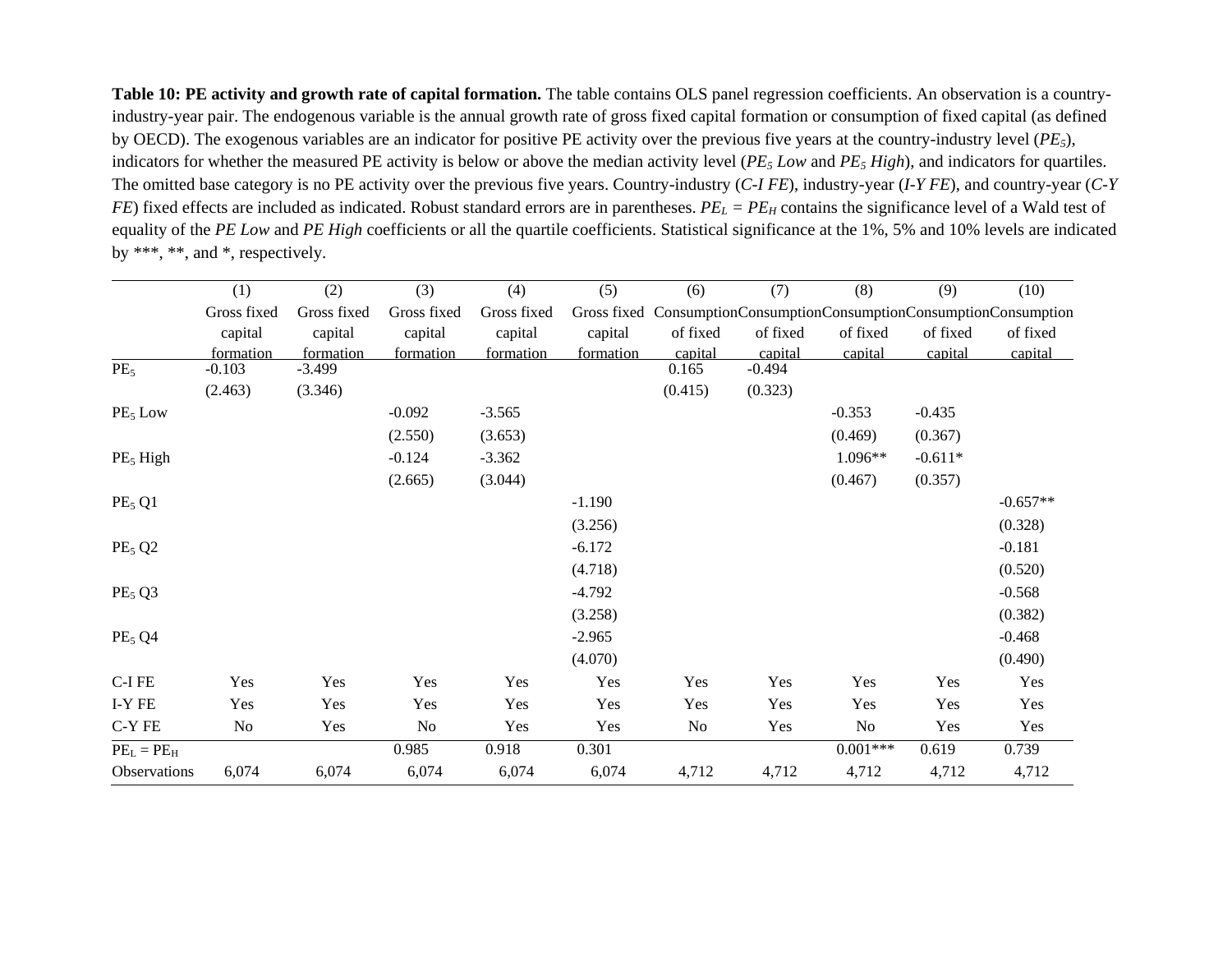**Table 11: PE activity and productivity cycles.** The table contains OLS panel regression coefficients. An observation is the annual growth rate of the indicated productivity measure (subtracting its average growth rate across countries) at the country-industry-year level. The exogenous variable *PE5 x Avg growth* contains the interaction between  $PE_5$  and the average growth rate of the endogenous variable, averaged over countries.  $PE_5$  is an indicator for positive PE activity in the country-industry during the previous five years. The variables *PE5 Low x Avg* growth and *PE5 High x Avg growth* are constructed similarly, where *PE5 Low* and *PE5 High* are indicators for below or above median PE activity. The regressions contain country-industry (*C-I FE*) fixed effects. Standard errors in parentheses are robust and calculated allowing for AR(1) serial correlation as indicated along with the autocorrelation coefficient.  $PA_L = PA_H$  contains the significance level of a Wald test of equality of the  $PE_5$  Low x *Avg growth* and *PE5 High x Avg growth* coefficients. Statistical significance at the 1%, 5% and 10% levels are indicated by \*\*\*, \*\*, and \*, respectively.

|                        | (1)                              | (2)      | (3)        | (4)      | (5)      | (6)        |
|------------------------|----------------------------------|----------|------------|----------|----------|------------|
|                        | Production Production Production |          |            | Value    | Value    | Value      |
|                        | (gross)                          | (gross   | (gross)    | added    | added    | added      |
|                        | output)                          | output)  | output)    |          |          |            |
| $PE5$ x Avg            | $-0.059**$                       |          |            | $-0.066$ |          |            |
| growth                 | (0.029)                          |          |            | (0.043)  |          |            |
| $PE5$ Low x            |                                  | $-0.088$ | $-0.080*$  |          | $-0.132$ | $-0.133**$ |
| Avg growth             |                                  | (0.057)  | (0.042)    |          | (0.103)  | (0.063)    |
| PE <sub>5</sub> High x |                                  | $-0.025$ | $-0.040$   |          | 0.008    | 0.008      |
| Avg growth             |                                  | (0.052)  | (0.039)    |          | (0.075)  | (0.059)    |
| PE <sub>5</sub>        | $1.417***$                       |          |            | 1.567*** |          |            |
|                        | (0.315)                          |          |            | (0.389)  |          |            |
| $PE5$ Low              |                                  | 1.572*** | $1.522***$ |          | 1.673*** | $1.761***$ |
|                        |                                  | (0.407)  | (0.397)    |          | (0.620)  | (0.514)    |
| PE <sub>5</sub> High   |                                  | 1.562*** | 1.349***   |          | 1.662*** | 1.474***   |
|                        |                                  | (0.378)  | (0.394)    |          | (0.425)  | (0.485)    |
| C-I FE                 | Yes                              | Yes      | Yes        | Yes      | Yes      | Yes        |
| AR(1)                  | Yes                              | No       | Yes        | Yes      | No       | Yes        |
|                        | 0.206                            |          | 0.206      | 0.099    |          | 0.097      |
| $PAL=PAH$              |                                  | 0.344    | 0.476      |          | 0.234    | $0.094*$   |
| <b>Observations</b>    | 6,499                            | 6,976    | 6,999      | 6,536    | 7,013    | 6,536      |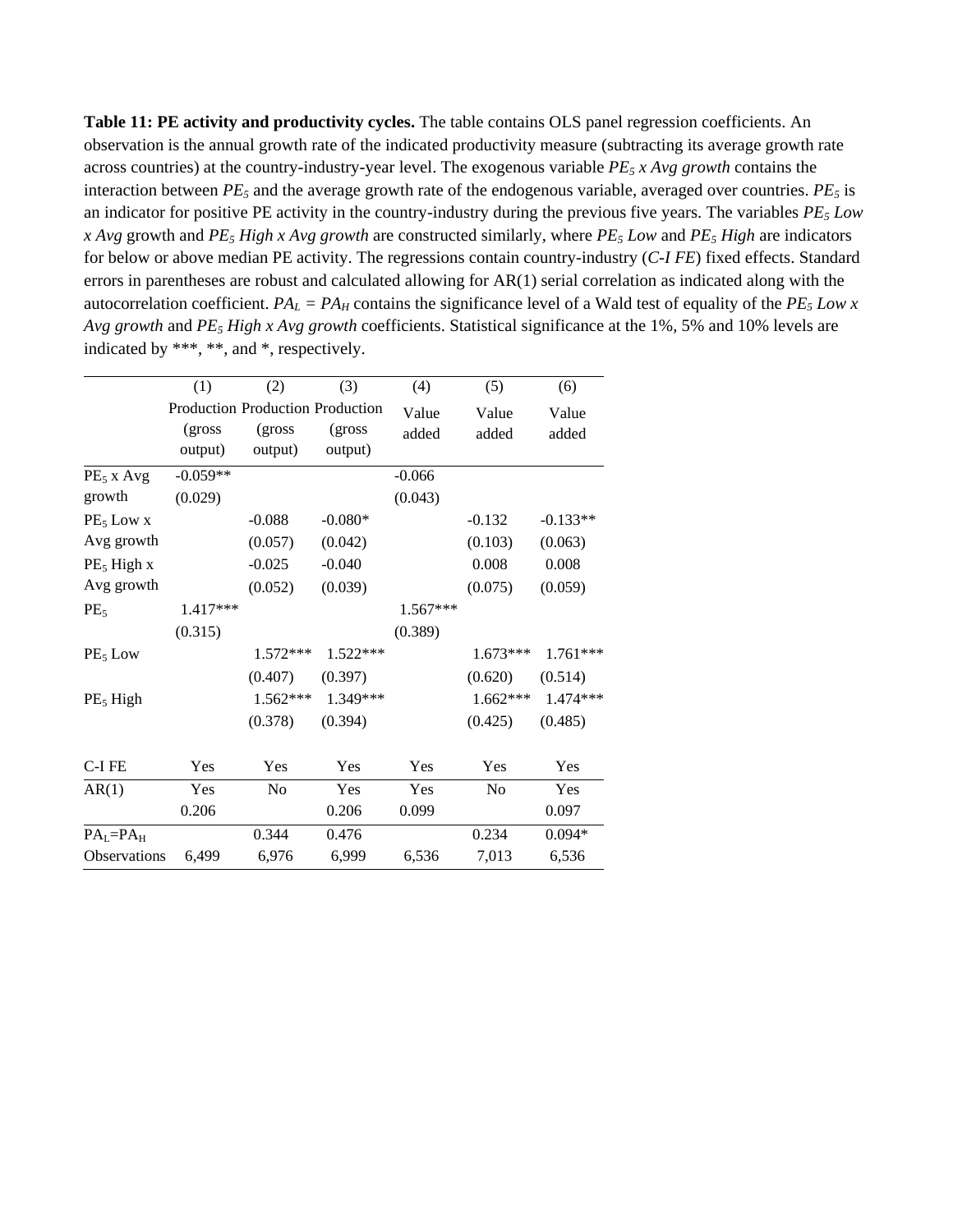**Table 12: PE activity and employment cycles.** The table contains OLS panel regression coefficients. An observation is the annual growth rate of the indicated employment measure (subtracting its average growth rate across countries) at the country-industry-year level. The exogenous variable *PE5 x Avg growth* contains the interaction between  $PE$  and the average growth rate of the endogenous variable, averaged over countries.  $PE_5$  is an indicator for positive PE activity in the country-industry during the previous five years. The variables *PE5 Low x Avg growth* and *PE5 High x Avg growth* are constructed similarly, where *PE5 Low* and *PE5 High* are indicators for below or above median PE activity. The regressions contain country-industry (*C-I FE*) fixed effects. Standard errors in parentheses are robust and calculated allowing for AR(1) serial correlation as indicated along with the autocorrelation coefficient.  $PA_L = PA_H$  contains the significance level of a Wald test of equality of the  $PE_5$  Low x *Avg growth* and *PE5 High x Avg growth* coefficients. Statistical significance at the 1%, 5% and 10% levels are indicated by \*\*\*, \*\*, and \*, respectively.

|                      | (1)         | (2)                                                                                                                | (3)         | (4)         | (5)                           | (6)         |
|----------------------|-------------|--------------------------------------------------------------------------------------------------------------------|-------------|-------------|-------------------------------|-------------|
|                      | Labor costs | Labor costs                                                                                                        | Labor costs |             | Number of Number of Number of |             |
|                      |             | (compensation(compensation(compensation employees employees employees<br>of employees) of employees) of employees) |             |             |                               |             |
| $PE_5$ x Avg         | $-0.214***$ |                                                                                                                    |             | $-0.131***$ |                               |             |
| growth               | (0.045)     |                                                                                                                    |             | (0.048)     |                               |             |
| $PE5$ Low x          |             | $-0.280***$                                                                                                        | $-0.297***$ |             | $-0.145**$                    | $-0.215***$ |
| Avg growth           |             | (0.057)                                                                                                            | (0.060)     |             | (0.061)                       | (0.063)     |
| $PE_5$ High x        |             | $-0.098*$                                                                                                          | $-0.130**$  |             | $-0.021$                      | $-0.067$    |
| Avg growth           |             | (0.055)                                                                                                            | (0.061)     |             | (0.067)                       | (0.062)     |
| PE <sub>5</sub>      | 1.992***    |                                                                                                                    |             | $0.601***$  |                               |             |
|                      | (0.326)     |                                                                                                                    |             | (0.194)     |                               |             |
| $PE5$ Low            |             | 2.097***                                                                                                           | 2.493***    |             | $0.890***$                    | $0.864***$  |
|                      |             | (0.324)                                                                                                            | (0.417)     |             | (0.188)                       | (0.217)     |
| PE <sub>5</sub> High |             | 1.562***                                                                                                           | 1.539***    |             | $0.465**$                     | 0.301       |
|                      |             | (0.318)                                                                                                            | (0.407)     |             | (0.218)                       | (0.237)     |
| C-I FE               | Yes         | Yes                                                                                                                | Yes         | Yes         | Yes                           | Yes         |
| AR(1)                | Yes         | N <sub>0</sub>                                                                                                     | Yes         | Yes         | N <sub>0</sub>                | Yes         |
|                      | 0.288       |                                                                                                                    | 0.287       | 0.207       |                               | 0.207       |
| $PAL=PAH$            |             | $0.008***$                                                                                                         | $0.036**$   |             | 0.105                         | $0.061*$    |
| Observations         | 6,286       | 6,743                                                                                                              | 6,286       | 5,358       | 5,771                         | 5,358       |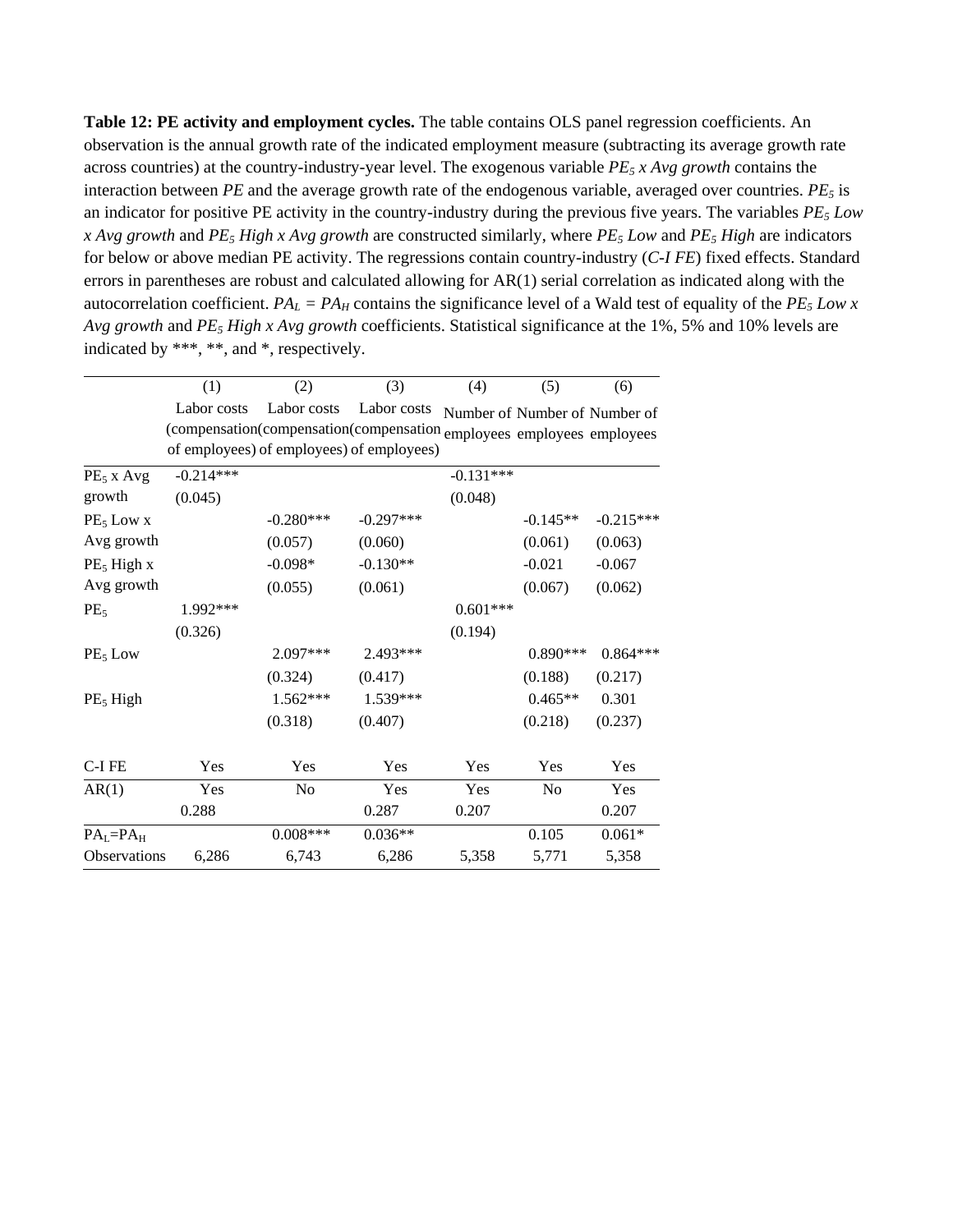**Table 13: Distribution of financial assets by country.** *Observations* is the number of countryyear pairs for which financial assets data is available (since 1990). *Financial Assets* is the value of assets held by domestic autonomous pension funds and insurance corporations (in 2008 US\$ billions). *Financial Assets to GDP ratio* is the fraction of financial assets normalized by country's GDP.

|                       |              | <b>Financial Assets</b><br>(2008 US\$ billions) |           | <b>Financial Assets to</b><br>GDP ratio |           |
|-----------------------|--------------|-------------------------------------------------|-----------|-----------------------------------------|-----------|
| Country               | Observations | Average                                         | Std. Dev. | Average                                 | Std. Dev. |
| Australia             | 18           | 480.14                                          | 269.90    | 0.72                                    | 0.18      |
| Austria               | 18           | 86.32                                           | 37.07     | 0.28                                    | 0.09      |
| Belgium               | 18           | 152.77                                          | 93.40     | 0.40                                    | 0.19      |
| Canada                | 18           | 809.71                                          | 296.95    | 0.77                                    | 0.11      |
| Switzerland           | 9            | 725.27                                          | 136.57    | 1.84                                    | 0.12      |
| Czech Republic        | 13           | 12.45                                           | 7.87      | 0.10                                    | 0.03      |
| Germany               | 17           | 1,493.70                                        | 465.62    | 0.49                                    | 0.13      |
| Denmark               | 14           | 260.46                                          | 76.98     | 1.00                                    | 0.15      |
| Spain                 | 18           | 233.03                                          | 143.10    | 0.23                                    | 0.09      |
| Finland               | 13           | 45.13                                           | 15.38     | 0.23                                    | 0.05      |
| France                | 14           | 1,456.34                                        | 600.87    | 0.66                                    | 0.18      |
| <b>United Kingdom</b> | 18           | 3,062.95                                        | 1,075.63  | 1.49                                    | 0.28      |
| Greece                | 13           | 10.49                                           | 4.62      | 0.05                                    | 0.01      |
| Hungary               | 17           | 8.65                                            | 9.12      | 0.08                                    | 0.06      |
| Ireland               | 7            | 253.39                                          | 102.63    | 1.15                                    | 0.21      |
| Iceland               | 7            | 19.25                                           | 7.95      | 1.14                                    | 0.20      |
| Italy                 | 13           | 473.46                                          | 246.79    | 0.26                                    | 0.10      |
| Japan                 | 18           | 3,327.69                                        | 374.91    | 0.59                                    | 0.08      |
| South Korea           | 6            | 368.09                                          | 87.98     | 0.42                                    | 0.04      |
| Netherlands           | 18           | 899.32                                          | 319.63    | 1.48                                    | 0.28      |
| Norway                | 13           | 105.06                                          | 38.10     | 0.39                                    | 0.03      |
| Poland                | 16           | 26.21                                           | 32.77     | 0.08                                    | 0.07      |
| Portugal              | 13           | 62.29                                           | 27.26     | 0.33                                    | 0.09      |
| Slovakia              | 12           | 3.02                                            | 2.37      | 0.06                                    | 0.02      |
| Sweden                | 13           | 302.44                                          | 95.06     | 0.80                                    | 0.15      |
| <b>United States</b>  | 18           | 12,900.00                                       | 3,246.92  | 1.08                                    | 0.14      |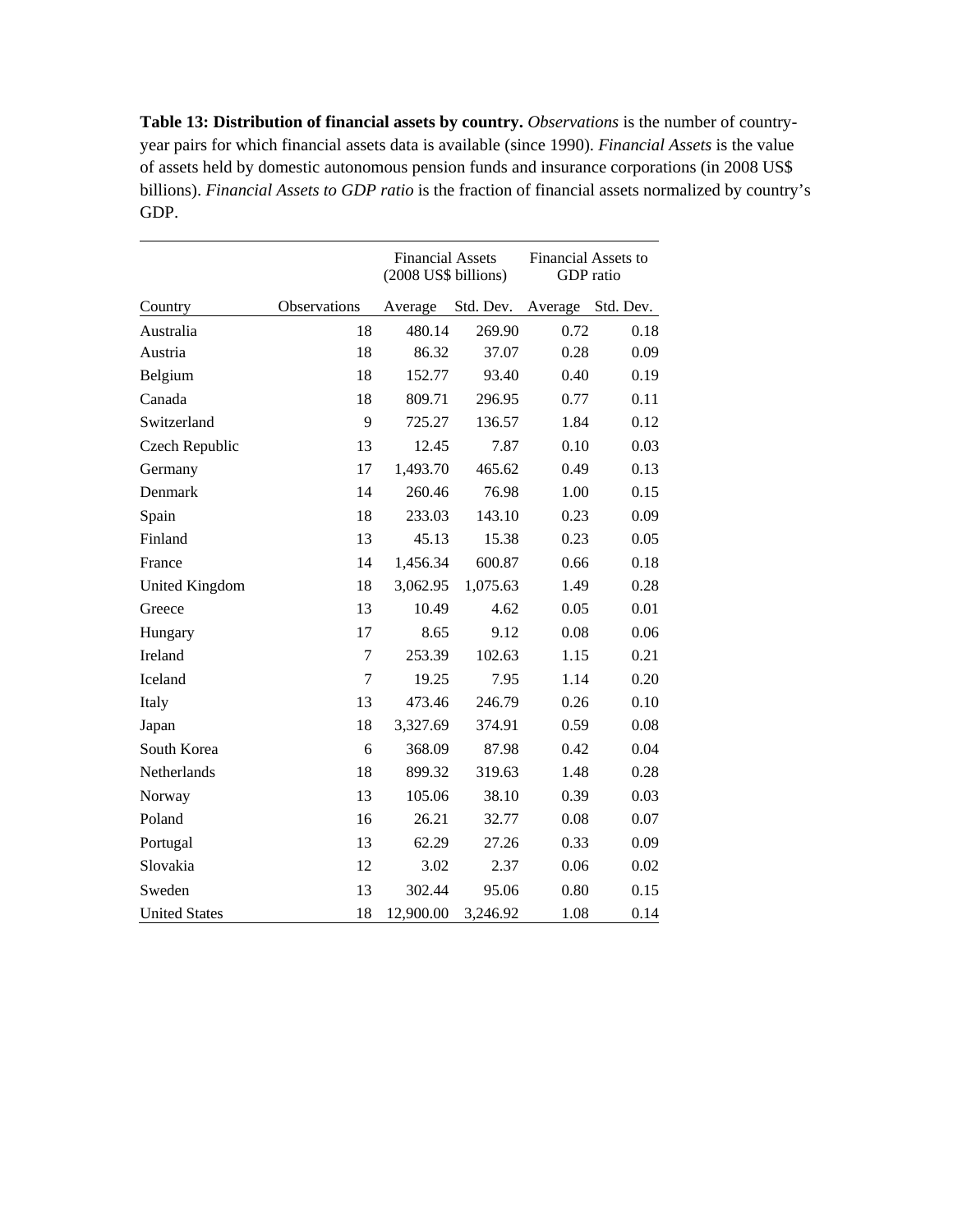**Table 14: Instrumental variables analysis.** The table contains OLS and 2SLS regression coefficients. An observation is a country-industry-year pair. The endogenous variable is the deviation of the annual growth rate of production, value added, labor costs, and total employment (as defined by OECD) relative to the average rate in the same industry and year. The exogenous variables are an indicator for positive PE activity over the previous five years at the countryindustry level  $(PE<sub>5</sub>)$ , and industry- and country-fixed effects as indicated. The  $2SLS$ specifications use the fraction of assets held by domestic institutional investors to GDP to instrument PE, along with country and industry fixed effects in the first stage. Standard errors in parentheses are calculated with clustering at the country-year level (both at first and second stage) and are presented in parentheses. Statistical significance at the 1%, 5% and 10% levels are indicated by \*\*\*, \*\*, and \*, respectively.

|                    | (1)                                        | (2)                  | (3)                   | (4)                | (5)                      | (6)                                                                          | (7)                   | (8)              |
|--------------------|--------------------------------------------|----------------------|-----------------------|--------------------|--------------------------|------------------------------------------------------------------------------|-----------------------|------------------|
|                    | Production Productio<br>(gross)<br>output) | n (gross<br>output)  | Value<br>added        | Value<br>added     | Labor costs<br>n of      | Labor costs Number of Number<br>(compensatio (compensatio employees)<br>n of |                       | of<br>employee   |
|                    | <b>OLS</b>                                 | 2SLS                 | <b>OLS</b>            | 2SLS               | employees)<br><b>OLS</b> | employees)<br>2SLS                                                           | <b>OLS</b>            | S<br>2SLS        |
| PE <sub>5</sub>    | $0.906***$<br>(0.241)                      | $2.414**$<br>(1.167) | $1.117***$<br>(0.270) | 2.838**<br>(1.108) | $0.684***$<br>(0.253)    | $2.309**$<br>(1.079)                                                         | $0.546***$<br>(0.177) | 0.102<br>(0.892) |
| <b>Industry FE</b> | Yes                                        | Yes                  | Yes                   | Yes                | Yes                      | Yes                                                                          | Yes                   | Yes              |
| Country FE         | Yes                                        | Yes                  | Yes                   | Yes                | Yes                      | Yes                                                                          | Yes                   | Yes              |
| Observation        | 6.976                                      | 5,918                | 7,013                 | 5,951              | 6.743                    | 5,745                                                                        | 5,771                 | 5,098            |
| R-squared          | 0.177                                      | 0.186                | 0.130                 | 0.134              | 0.225                    | 0.259                                                                        | 0.067                 | 0.082            |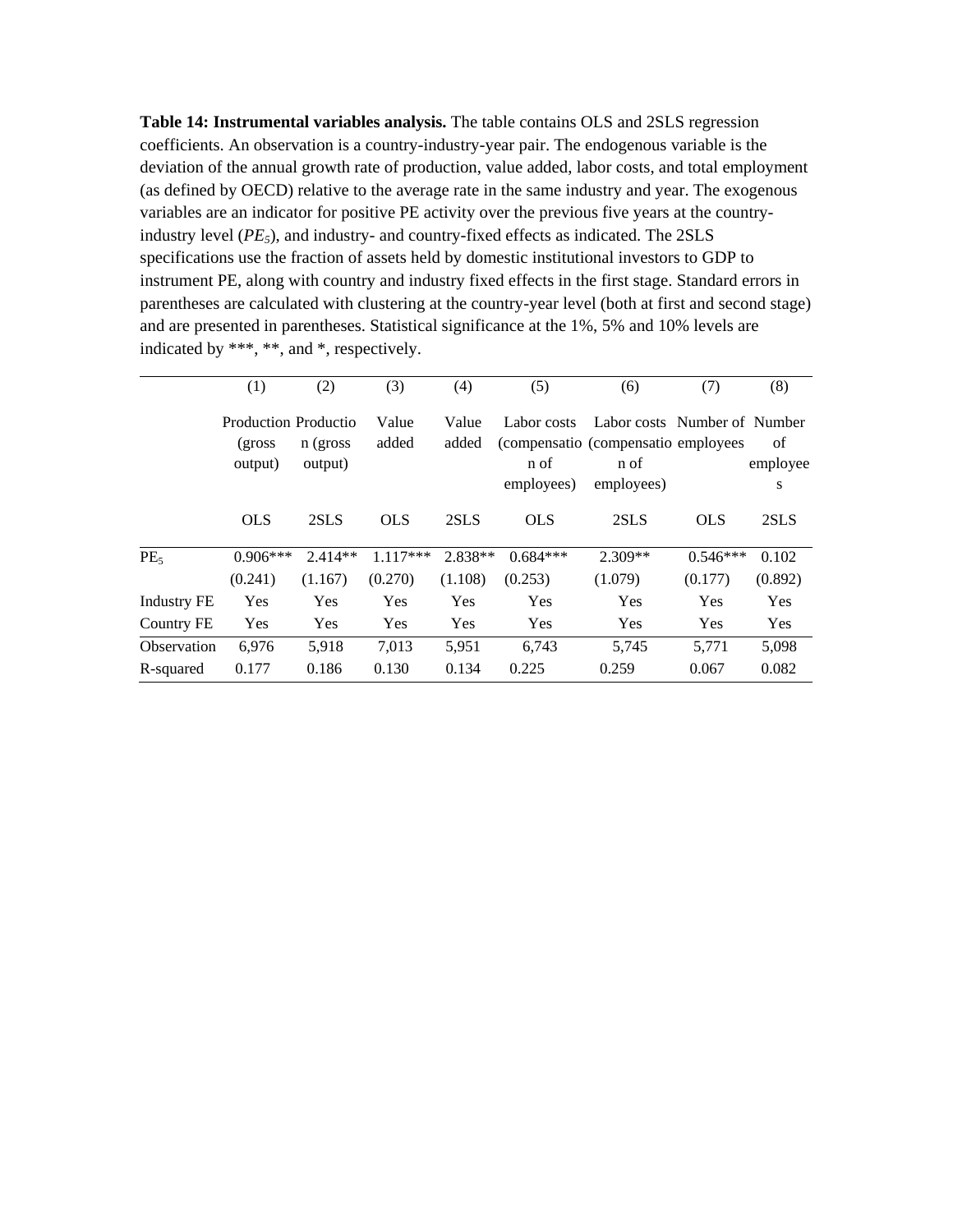**Table 15: Granger causality (SUR).** The table contains coefficients from two specifications of a linear SUR/VAR model, each with three equations. Columns 1-3 contain estimates of the first specification; columns 4-6 contain the second one. Endogenous variables are productivity growth (deviation from annual industry average), labor growth (deviation from annual industry average), and a PE indicator (equals one for each country-industry-year with any PE activity). Exogenous variables are lagged endogenous variables with the lag in parentheses and industry- and countryfixed effects. Note that the coefficients, but not the standard errors, are identical to those obtained from six single-equation OLS regressions. Reported standard errors allow for cross-equation correlations. Significance levels of Wald tests of the joint significance of the PE, productivity, and labor coefficients are reported. Statistical significance at the 1%, 5% and 10% levels are indicated by \*\*\*, \*\*, and \*, respectively.

|                     | (1)         | (2)          | (3)        | (4)         | (5)          | (6)        |
|---------------------|-------------|--------------|------------|-------------|--------------|------------|
|                     | Prod.(% )   | Labr. $(% )$ | PE(0/1)    | Prod.(%)    | Labr. $(\%)$ | PE(0/1)    |
| PE <sub>1</sub> (1) | $0.918***$  | $0.562***$   | $0.096***$ | $0.894***$  | $0.607***$   | $0.098***$ |
|                     | (0.297)     | (0.218)      | (0.015)    | (0.312)     | (0.217)      | (0.015)    |
| PE <sub>1</sub> (2) | 0.000       | $-0.051$     | $0.115***$ | 0.126       | 0.012        | $0.115***$ |
|                     | (0.307)     | (0.225)      | (0.015)    | (0.321)     | (0.224)      | (0.015)    |
| PE <sub>1</sub> (3) | $-0.433$    | $-0.007$     | $0.144***$ | $-0.342$    | 0.015        | $0.151***$ |
|                     | (0.312)     | (0.228)      | (0.016)    | (0.327)     | (0.228)      | (0.015)    |
| PE <sub>1</sub> (4) | 0.213       | $-0.287$     | $0.136***$ | 0.210       | $-0.281$     | $0.133***$ |
|                     | (0.323)     | (0.237)      | (0.016)    | (0.339)     | (0.236)      | (0.016)    |
| PE <sub>1</sub> (5) | $-0.221$    | 0.039        | $0.101***$ | $-0.151$    | $-0.000$     | $0.102***$ |
|                     | (0.333)     | (0.244)      | (0.017)    | (0.349)     | (0.244)      | (0.016)    |
| Prod. Growth (1)    | $0.137***$  | $0.161***$   | 0.000      | $0.154***$  | $0.166***$   | 0.000      |
|                     | (0.015)     | (0.011)      | (0.001)    | (0.015)     | (0.011)      | (0.001)    |
| Prod. Growth (2)    | $-0.110***$ | $0.041***$   | $-0.000$   | $-0.051***$ | $0.055***$   | $-0.000$   |
|                     | (0.016)     | (0.011)      | (0.001)    | (0.016)     | (0.011)      | (0.001)    |
| Prod. Growth (3)    | $0.093***$  | $0.076***$   | $-0.000$   | $0.086***$  | $0.065***$   | $-0.001$   |
|                     | (0.015)     | (0.011)      | (0.001)    | (0.015)     | (0.011)      | (0.001)    |
| Prod. Growth (4)    | 0.005       | 0.006        | $-0.000$   |             |              |            |
|                     | (0.015)     | (0.011)      | (0.001)    |             |              |            |
| Prod. Growth (5)    | $0.145***$  | $0.065***$   | 0.001      |             |              |            |
|                     | (0.015)     | (0.011)      | (0.001)    |             |              |            |
| Labor Growth (1)    | $0.071***$  | $0.089***$   | $-0.000$   | $0.068***$  | $0.088***$   | $-0.001$   |
|                     | (0.022)     | (0.016)      | (0.001)    | (0.022)     | (0.016)      | (0.001)    |
| Labor Growth (2)    | $-0.008$    | $-0.032**$   | $-0.000$   | $-0.014$    | $-0.026*$    | $-0.000$   |
|                     | (0.022)     | (0.016)      | (0.001)    | (0.022)     | (0.015)      | (0.001)    |
| Labor Growth (3)    | $-0.007$    | $-0.054***$  | $-0.001$   | 0.009       | $-0.032**$   | $-0.001$   |
|                     | (0.021)     | (0.015)      | (0.001)    | (0.020)     | (0.014)      | (0.001)    |
| Labor Growth (4)    | $-0.065***$ | $-0.025*$    | $-0.002*$  |             |              |            |
|                     | (0.020)     | (0.014)      | (0.001)    |             |              |            |
| Labor Growth (5)    | $-0.036**$  | $-0.026**$   | 0.000      |             |              |            |
|                     | (0.016)     | (0.012)      | (0.001)    |             |              |            |
| <b>Industry FE</b>  | Yes         | Yes          | Yes        | Yes         | Yes          | Yes        |
| <b>Country FE</b>   | Yes         | Yes          | Yes        | Yes         | Yes          | Yes        |
| $Prob[PE = 0]$      | $0.040*$    | 0.181        | $0.000***$ | $0.028**$   | $0.043*$     | $0.000***$ |
| $Prob[Prod. = 0]$   | $0.000***$  | $0.000***$   | 0.813      | $0.000***$  | $0.000***$   | 0.892      |
| $Prob[Label = 0]$   | $0.000***$  | $0.000***$   | 0.413      | $0.024**$   | $0.000***$   | 0.537      |
| Observations        | 4,730       | 4,730        | 4,730      | 4,939       | 4,939        | 4,939      |
| R-squared           | 0.228       | 0.366        | 0.500      | 0.227       | 0.387        | 0.497      |